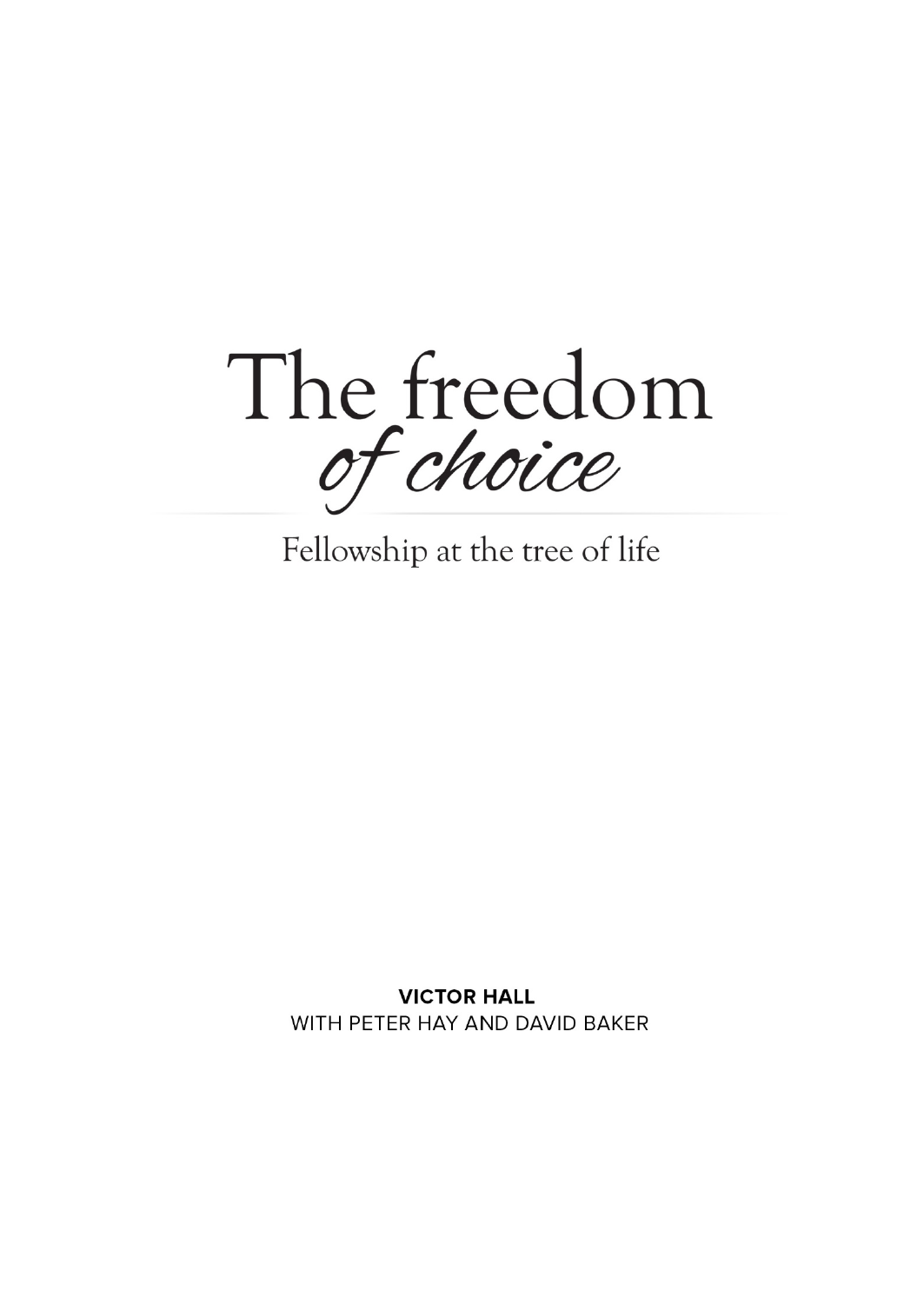#### THE FREEDOM OF CHOICE

*Fellowship at the tree of life*

Victor Hall with Peter Hay and David Baker

April 2022

Scriptures are quoted from NKJV, KJV, NASB and LITV.

© Victor Hall, Peter Hay and David Baker. 2022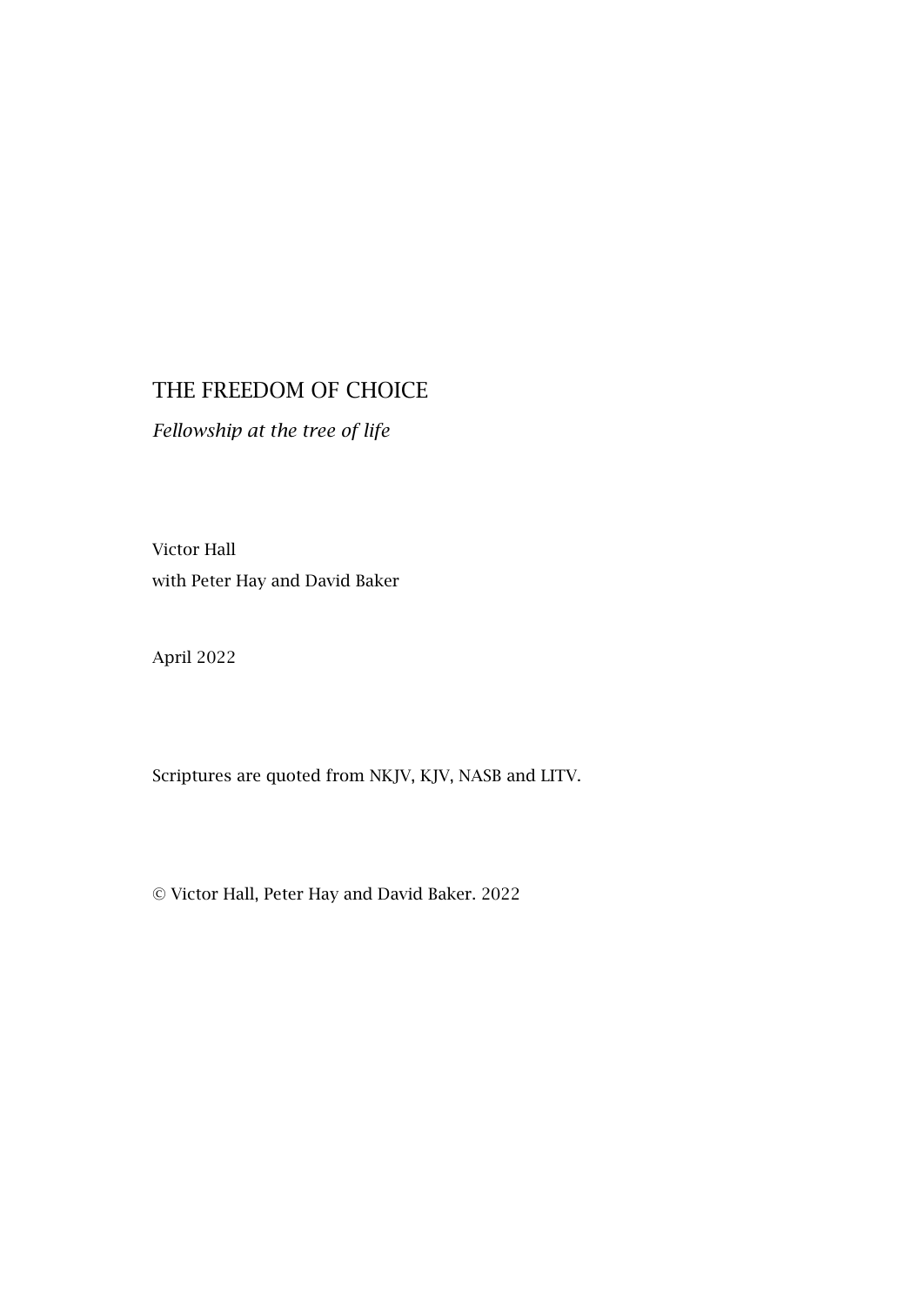# **Contents**

| PREFACE                                  | 3  |
|------------------------------------------|----|
| <b>CHAPTER 1</b>                         |    |
| Freedom in creation                      | 9  |
| The image and likeness of God            | 9  |
| Adam's choice                            | 13 |
| Satan's lie                              | 14 |
| God's knowledge of death                 | 15 |
| The effects of the Fall in marriage      | 16 |
| The restoration of marriage              | 18 |
| <b>CHAPTER 2</b>                         |    |
| The freedom of the sons of God           | 21 |
| The freedom of love                      | 21 |
| Chosen by God                            | 24 |
| Your fruit shall remain                  | 25 |
| Peter's deliverance from iniquity        | 25 |
| The failure of Judas                     | 28 |
| Christ's prayer                          | 29 |
| Pastoral care at the tree of life        | 30 |
| A righteousness revealed                 | 33 |
| <b>CHAPTER 3</b>                         |    |
| The right to eat of the tree of life     | 35 |
| 'I AM' is coming quickly                 | 35 |
| The right to eat                         | 37 |
| Names in the tree of life                | 38 |
| Obtaining the promise                    | 41 |
| The fruit of the Spirit                  | 43 |
| An entrance into the everlasting kingdom | 45 |
| Wisdom is a tree of life                 | 45 |
| Shepherding from the tree of life        | 47 |
| In conclusion                            | 48 |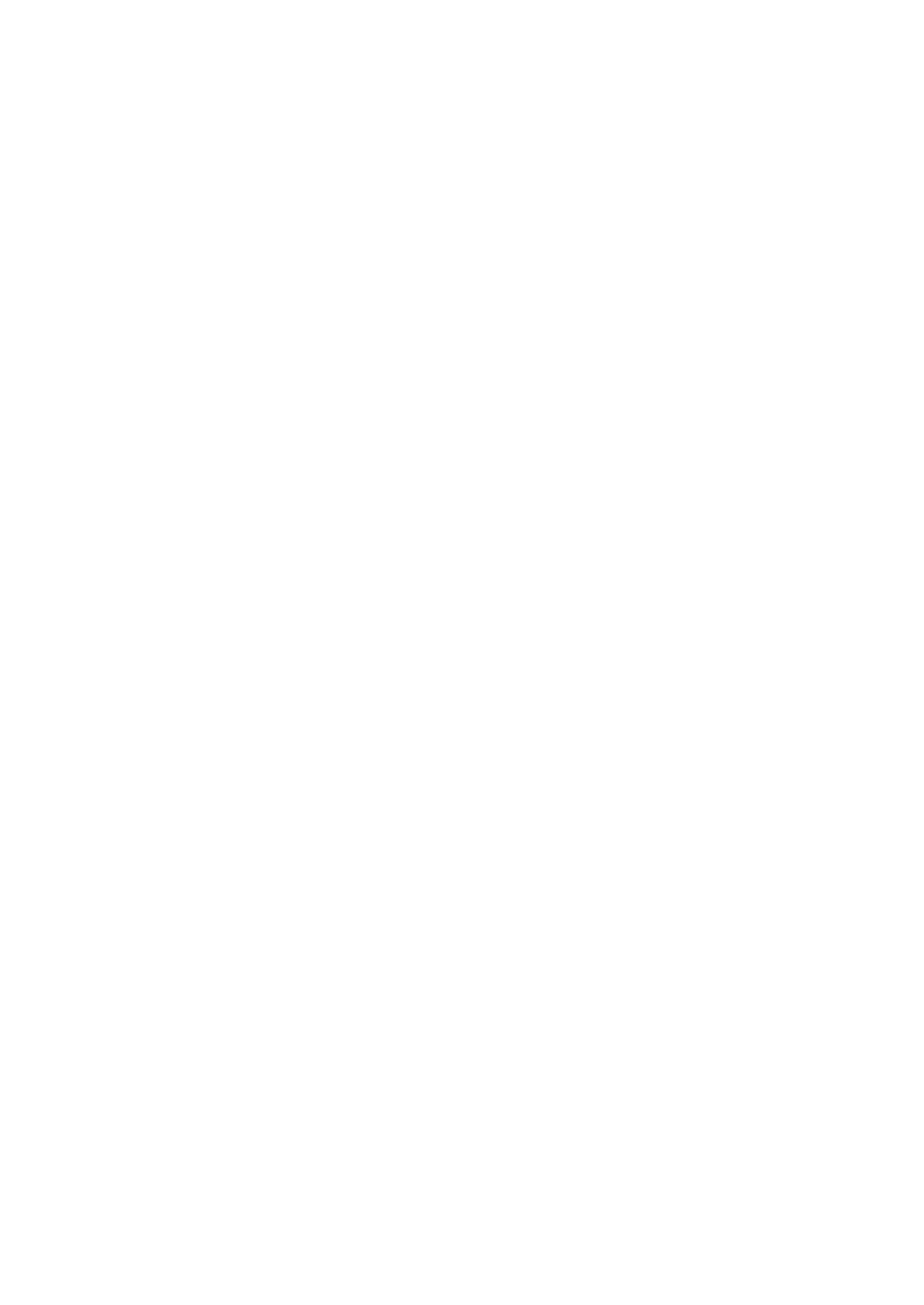# <span id="page-4-0"></span>Preface

In recent years, the gospel of sonship has brought into sharp focus the conditions that are essential for a believer's entry into the everlasting kingdom of our Lord and Saviour, Jesus Christ. Jesus was unequivocal; unless a person is born to see, and is born of water and the Spirit, they '*cannot* enter the kingdom of God'. Joh 3:5. Sonship is essential to one's citizenship in the kingdom of God.

Significantly, our entrance into the everlasting kingdom of God is not based on how we commence our Christian pilgrimage, *but on how we finish it*. For this reason, it is most important that we are delivered from our loyalties to the 'gospels' and doctrinal understandings of our past. We must all respond with repentance and faith to what the Spirit is saying to us individually, as families, and as local churches, 'today', through the word of present truth. 2Pe 1:12.

With this point in view, Paul exhorted believers to run the race that is set before them as those who are motivated to finish the race and are zealous for the prize of eternal life. 1Co 9:24-25. Inherent in his counsel is the warning that it is possible to fail to complete the race, and thereby to forfeit the precious prize of one's sonship. Paul testified accordingly, saying, 'Therefore I run thus: not with uncertainty. Thus I fight: not as one who beats the air. But I discipline my body and bring it into subjection, lest, when I have preached to others, *I myself should become disqualified*.' 1Co 9:26-27.

Noting Paul's testimony, we must not be uncertain about the gospel of sonship, nor hesitant in our response to what the Spirit is saying to the church in this present season. A person 'runs with uncertainty' when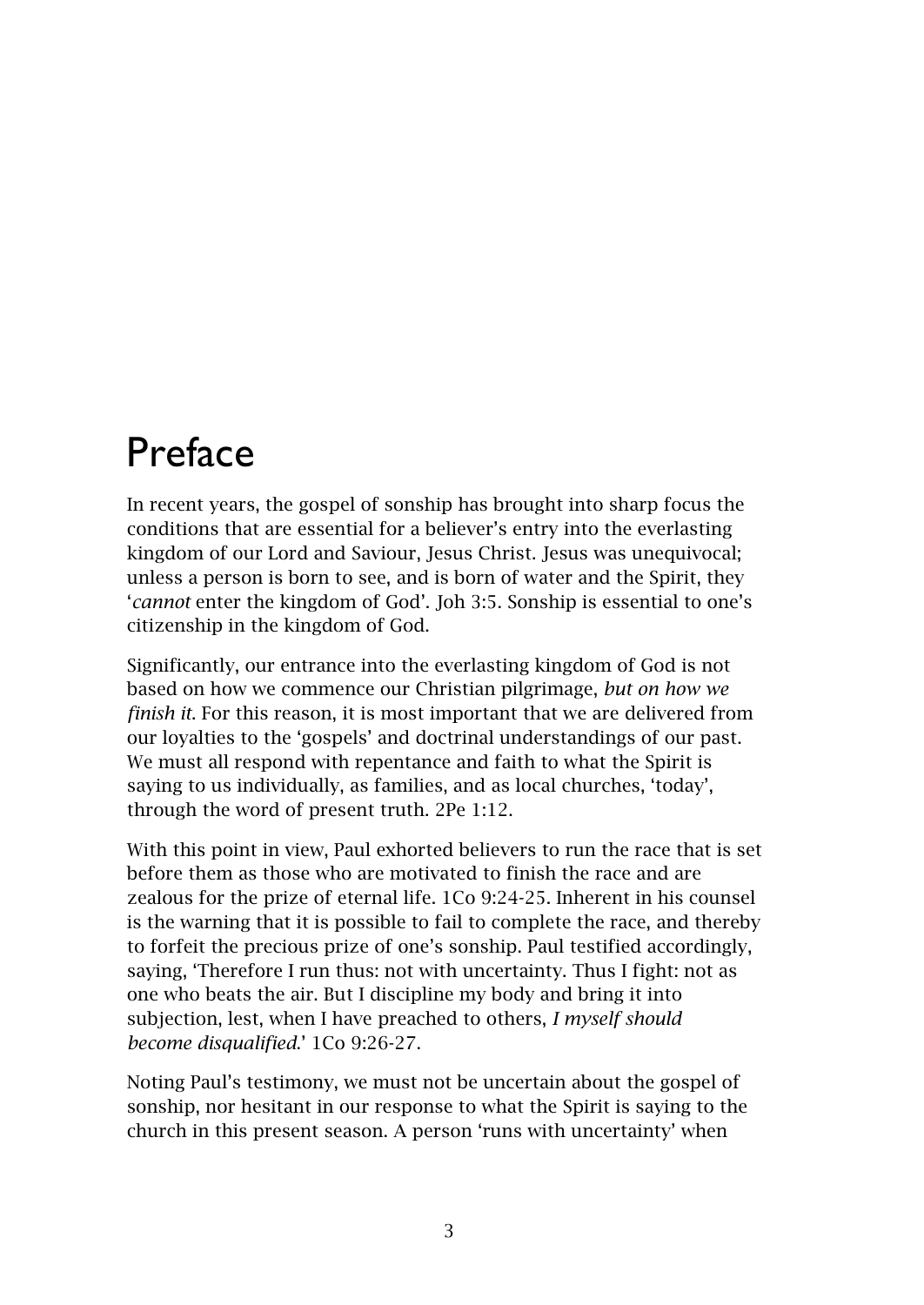their reception of God's word, which should be 'a lamp to their feet and a light to their path', is mediated or filtered by their enduring attachment to other gospels. These may be the gospels of their denominational heritage or the beliefs that are based in their own interpretations of the Scriptures. 2Pe 1:20.

In comparison with other denominations, our church movement has been far more inclusive of people's doctrinal traditions and varied religious perspectives. This has been an implication of past mergers, as well as of the diverse journeys of those whom the Spirit has led to this lampstand fellowship. However, the viability of our fellowship as a church is not found in our cultural or doctrinal commonalities; nor is a person's salvation assured by their religious heritage. In fact, endeavouring to encompass denominational diversity within the church, in the name of love, *is corruption*. We learn from Christ Himself that only *agape* fellowship in a lampstand church qualifies a person to eat from the tree of life, which is in the midst of the New Jerusalem. Rev 2:4,7. Rev 2:2.

In His letters to the seven churches, Jesus warned that those who maintained their factions, which in many cases were based on *doctrinal loyalties*, would be removed from His church as He warred against them with the sword of His mouth. Specifically, He said, 'I have a few things against you, because you have there those who hold the *doctrine of Balaam*, who taught Balak to put a stumbling block before the children of Israel, to eat things sacrificed to idols, and to commit sexual immorality. Thus you also have those who hold the *doctrine of the Nicolaitans*, which thing I hate. Repent, or else *I will come to you quickly and will fight against them with the sword of My mouth*.' Rev 2:14-16.

In this statement, Jesus was indicating that the word of the cross, which is 'the sword' of His mouth, would polarise out of His church those who maintained their allegiance to doctrines that were contrary to the culture of *agape* fellowship. Instead of obtaining the rest that belonged to their sonship as citizens of the heavenly Jerusalem, they would go, fall backward, be broken, snared and caught. Isa 28:12-13. They would be numbered with those whom the apostle John observed as being outside of the church; namely, the 'dogs and sorcerers and sexually immoral and murderers and idolaters, and whoever loves and practises a lie'. Rev 22:15.

We are in the time of the great falling away from the church. Speaking of this season, Jesus said, 'Then many false prophets will rise up and deceive many. And because lawlessness [or iniquity] will abound, the love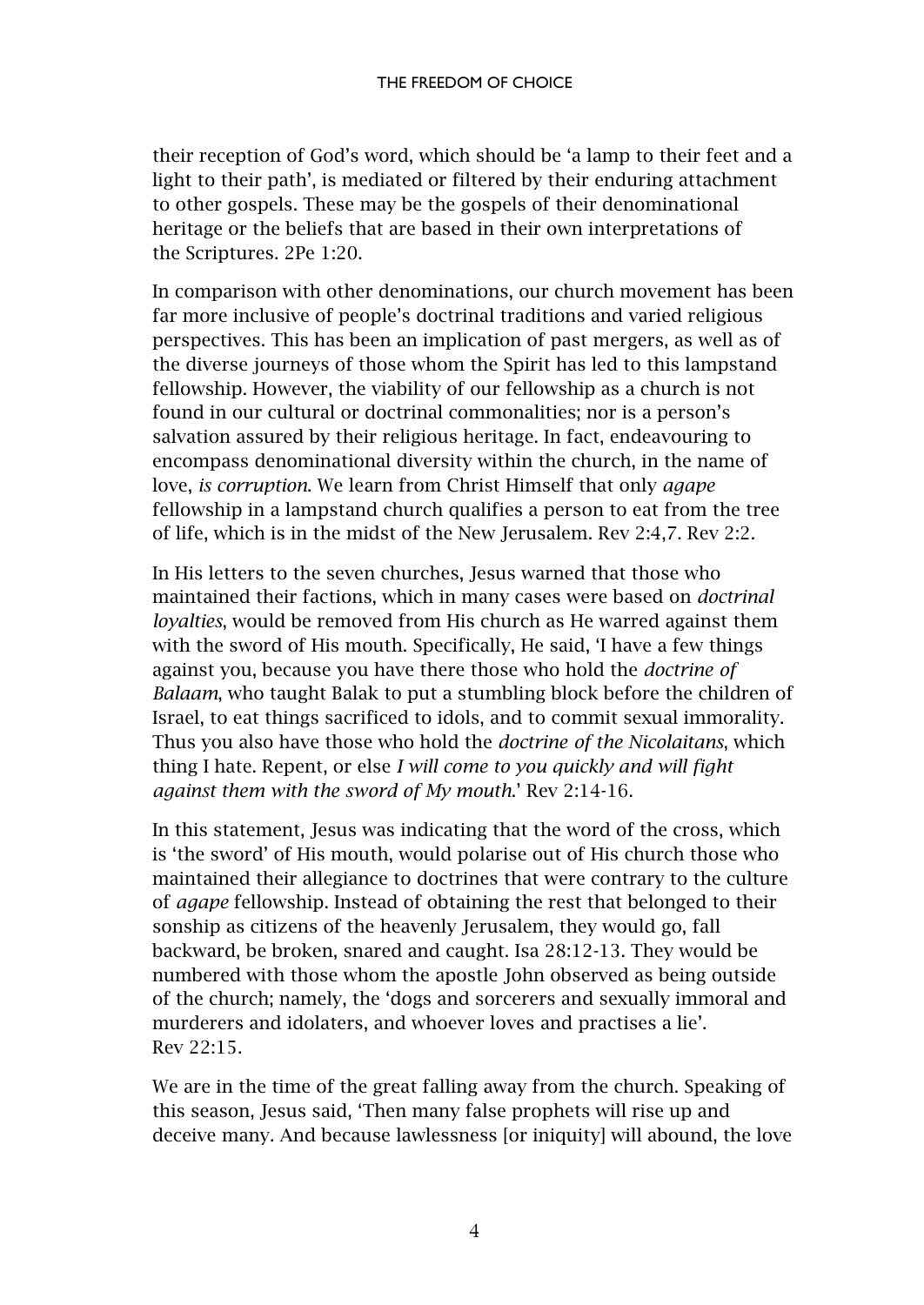of many will grow cold. But he who endures to the end shall be saved.' Mat 24:11-13. For this reason, instead of validating and encompassing everyone's views and religious histories, which only promotes disharmony and oppression within a church, we must mourn for our iniquity so that we can be established in our sanctification. This is because *sanctification is our salvation*. As Paul declared, 'God from the beginning chose you for salvation through sanctification by the Spirit and belief in the truth, to which He called you by our gospel, for the obtaining of the glory of our Lord Jesus Christ.' 2Th 2:13-14.

Exemplifying the demeanour of a person who mourns for restoration to sanctification, the prophet Jeremiah declared, 'I called on Your name, O Lord, from the lowest pit. You have heard my voice: "Do not hide Your ear from my sighing, from my cry for help." You drew near on the day I called on You, and said, "Do not fear!" O Lord, You have pleaded the case for my soul; You have redeemed my life.' Lam 3:55-58. Like Jeremiah, from the lowest pit, we must call on the name of the Lord, which is the context for fellowship with Yahweh and His people. Only those who are illuminated to the depths of their fallen, iniquitous condition can pray in this manner. This is the expression of those who are bankrupt in spirit, to whom belongs the kingdom of heaven. Mat 5:3.

This response to the gospel marks the distinction between those who enter heaven and those who go to perdition. The responses of Peter and Judas demonstrate this reality. Peter's connection to the trauma of Christ's sufferings in the court of Caiaphas was his point of conversion. In contrast, it was the point of suicide and eternal damnation for Judas. Where Peter did not draw back from Christ in unbelief as his religious zeal failed and his iniquity was revealed, Judas drew back in unbelief from Christ's piercing gaze, to his destruction. While Peter went out from the court of Caiaphas and wept bitterly, mourning in a manner that led to repentance, Judas went out to destruction in self-justification, putting to death what he deemed to be his failed life and ministry.

How did Peter obtain this salvation, having denied Jesus in such an emphatic manner − a denial that was not so different from Judas's betrayal? We recall that when the rooster crowed for a second time, after Peter had denied Jesus for a third time, the Lord turned and looked at Peter. Mar 14:72. Luk 22:61. At this point, Peter's zeal had completely failed. However, he was now able to see himself and his relationships through the eyes of Christ. He was now able to perceive the depths of his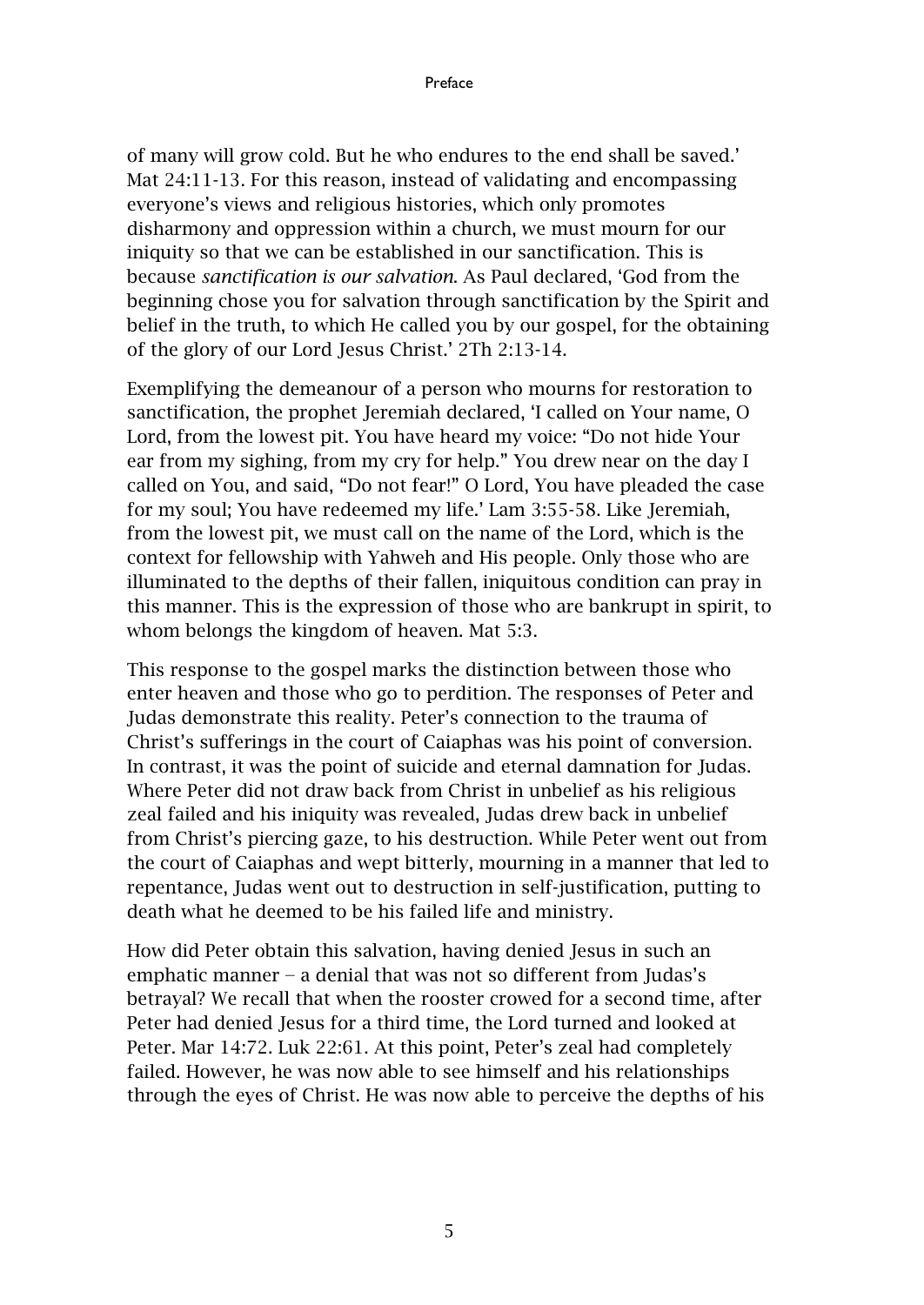iniquitous zeal. Having become poor in spirit, he was obtaining the blessing of true illumination.

Those who mourn are blessed because, when they meet Christ eye to eye, they are illuminated to see their wretchedness. As they maintain His gaze, they begin to sigh and to cry in mourning for the abominations that have sprung from their own heart. Significantly, they are also able to sigh and cry for the abominations that are apparent in the church communities in which the Father has placed them. They recognise the wounding effects of these abominations upon Christ as they have injured their families and their brethren. Illuminated in this manner, they can begin to call on the name of the Lord, as Jeremiah did, 'from the lowest pit'. Lam 3:55.

At this point, they beat their breasts as they *go to their house,* saying, 'God be merciful to me, a sinner.' Luk 18:13. In their house, they pray according to the instruction of Jesus, who said that they are to go into their room, shut the door and pray to the Father who is in the secret place. Mat 6:6. They are to pray, 'Do not lead us into temptation, but *deliver us from the evil one*.' Mat 6:13.

From there, they proceed, by the Spirit, to pray with Christ in the garden of Gethsemane. This is the fellowship of prayer that belongs to the Father, Son and Holy Spirit. It is the Spirit who helps them by joining them to this prayer meeting. Rom 8:26. Jesus commanded His disciples to pray with Him in Gethsemane so that they would not enter into the temptation of drawing back from the fellowship of His offering and sufferings, where salvation is obtained. Mat 26:41.

Mourning leads to repentance as one turns from the abominations that Christ's eyes reveal to them and they are converted to walk in the new way to which His word is calling them. When this happens, their repentance from dead works has led to faith. Having received faith, the hearer believes God's word and speaks, or participates, on the ground of fellowship from which the word has proceeded. 2Co 4:13. 1Jn 1:1-4. This fellowship is the context of friendship to which they are restored, in the same way that Peter was restored by Jesus on the shore of Galilee. Joh 21:17. This happens as they receive and walk in the light of present truth, which proclaims their sanctification; and as they maintain their daily participation in the fellowship of Christ's offering and sufferings as a member of His body.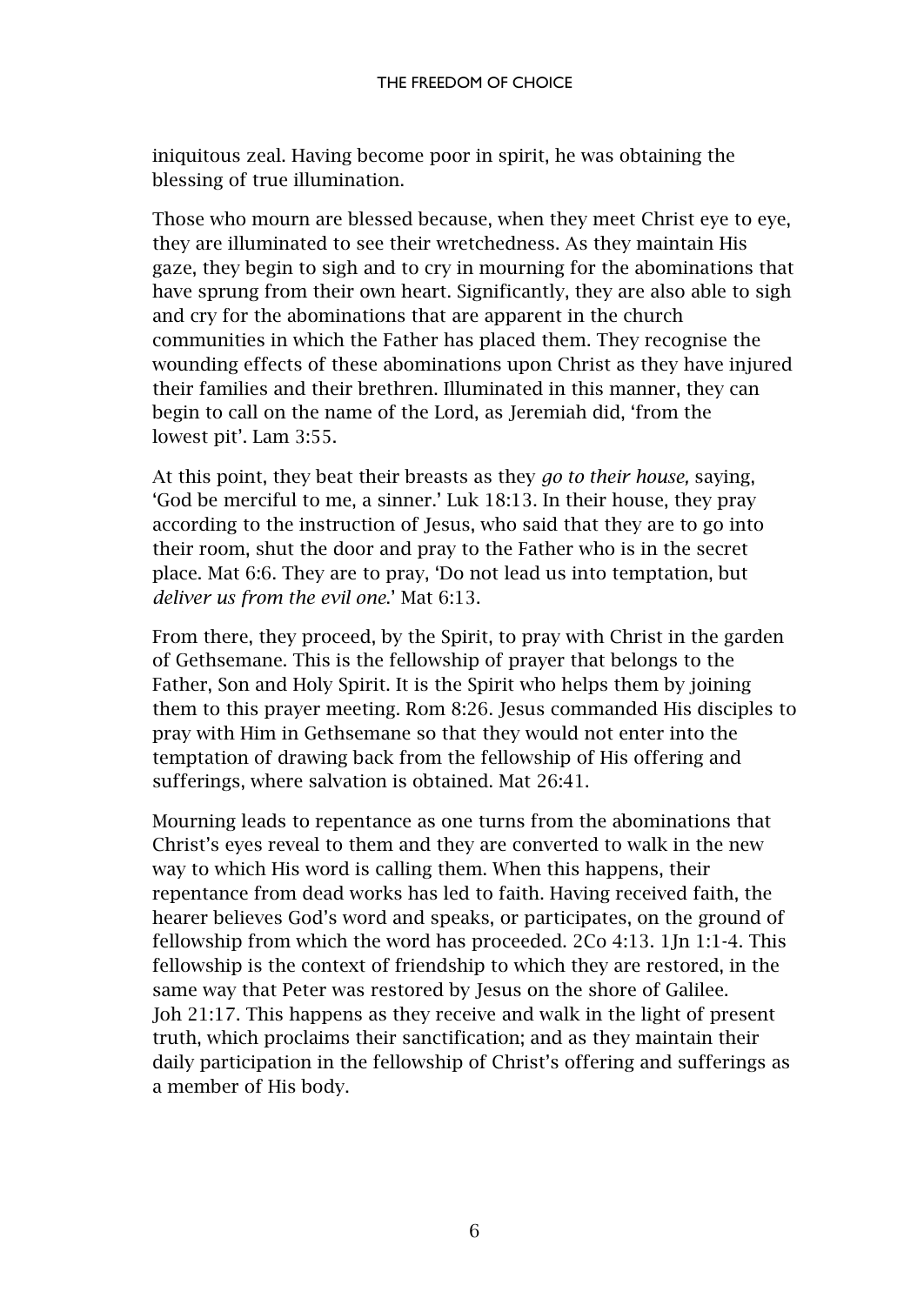A person who lives in this manner is being restored to their predestination as a son in the image and likeness of God. To this end, they are choosing the sonship that God had chosen for them before the creation of the heavens and the earth.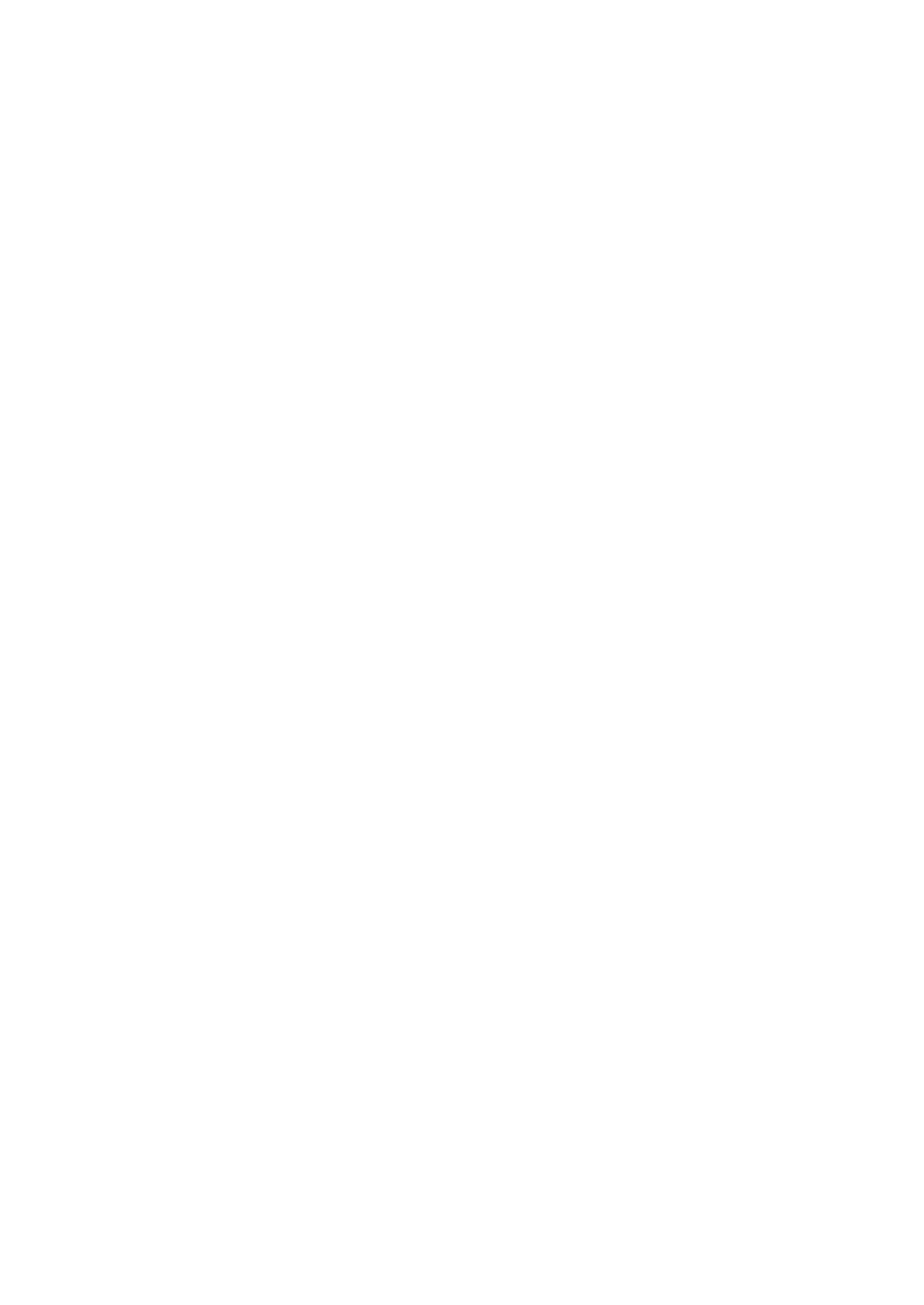# <span id="page-10-1"></span><span id="page-10-0"></span>Chapter 1 Freedom in creation

#### <span id="page-10-2"></span>The image and likeness of God

In his account of the seven days of creation, Moses identified '*Elohim'* – Father, Son and Holy Spirit – as the Creator of the heavens and earth and all that is in them, including the angels. However, he specifically explained that it was 'Yahweh *Elohim'* who formed man from the dust of the earth. Gen 2:7. This distinction is significant. It signifies that the creation and naming of man was uniquely, and specifically, connected to the revelation and expression of God's name.

Yahweh *Elohim* made Himself known to Moses by this name, indicating His desire for relationship with Moses. From the ground of this fellowship, Moses was commissioned to lead the children of Israel, and was endowed with grace for this work, as he maintained his fellowship with Yahweh. Exo 33:7-11. God said to Moses, 'Thus you shall say to the children of Israel, "I AM has sent me to you … the Lord [Yahweh] God [*Elohim*] of your fathers, the God of Abraham, the God of Isaac, and the God of Jacob, has sent me to you. This is My name forever, and this is My memorial to all generations".' Exo 3:14-15.

The name Yahweh *Elohim* reveals who God is and how He lives. Moses brought this to Israel's attention, declaring, 'Hear, O Israel: The Lord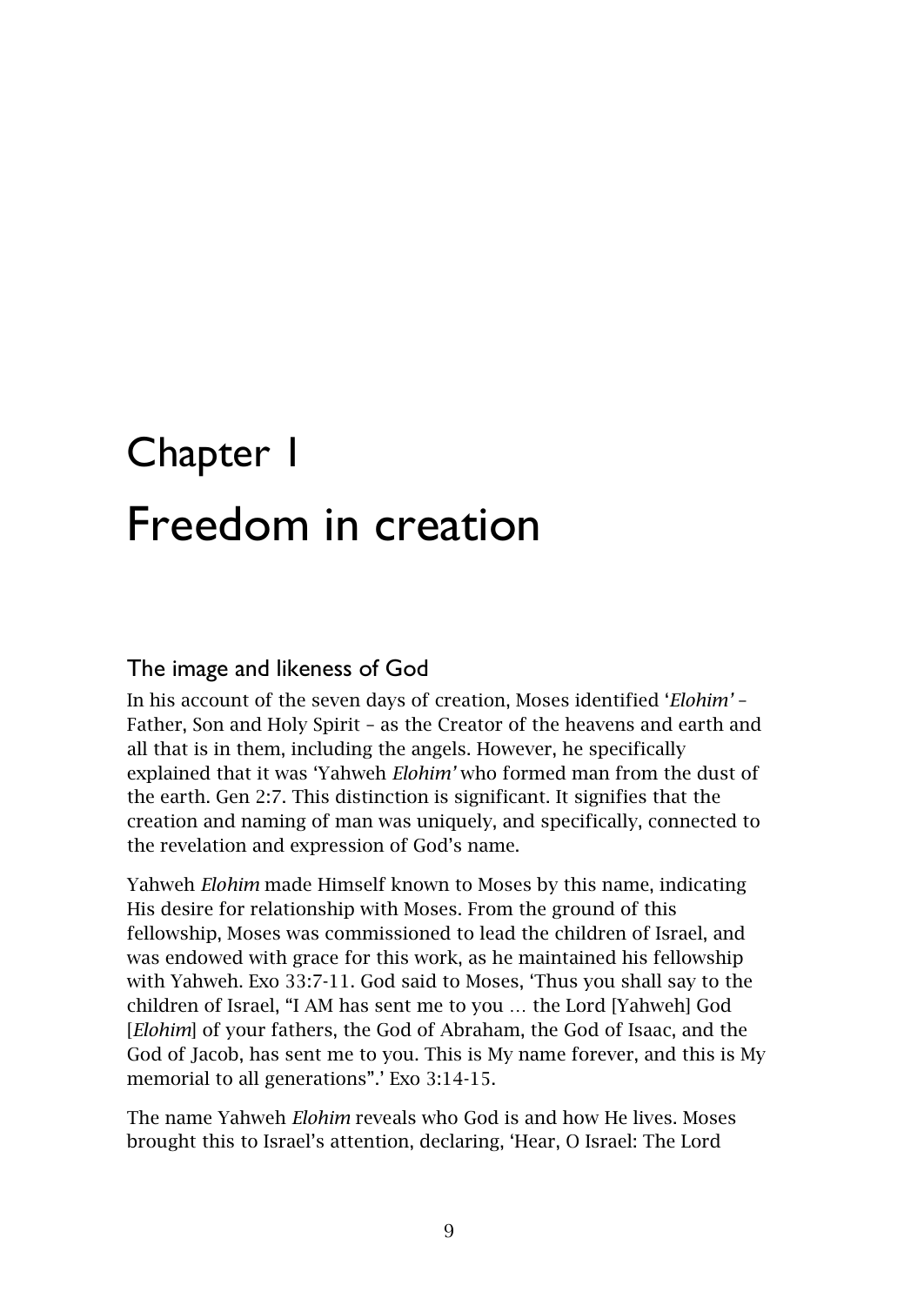[Yahweh] our God [*Elohim*], *the Lord* [Yahweh] *is one!*' Deu 6:4. Yahweh is one because the Father, Son and Holy Spirit live in *one Spirit* and by *one life*. The oneness of Yahweh is fundamental to the expression of each Person's unique name as Father, Son and Holy Spirit in the work of bringing Their covenant purpose to pass. That is, Their individual names are not expressed, or known, apart from the one Spirit and life of Yahweh. In this regard, we observe that Yahweh, who is *one*, reveals the *three* unique identities of *Elohim*. As each Person lays down Their life to reveal the other two, by one Spirit, and according to the capacity that is unique to Their name, the oneness of Yahweh is manifest.

Within Their own fellowship, before the Everlasting Covenant, the Father is not the first among equals. He is not the Father of the Son; nor is He preeminent in relation to the Holy Spirit. Rather, the Father, Son and Holy Spirit are completely co-equal. Php 2:6. Each Person of the Godhead laid down Their life, by Eternal Spirit, to bring Their Everlasting Covenant purpose to pass. The Son emptied Himself to become the Father's Son, and the Holy Spirit laid down His life to become the Helper of the Father and of the Son. Php 2:6-7. Joh 14:16. The Father laid down His life by giving to the Son the fullness of His own expression as Father. Heb 1:3. Joh 16:15.

Yahweh Son became the full expression of the Father when He was begotten as the Son of God by the word of the Father, who said, 'You are My Son, *today* I have begotten You.' Heb 1:5. This birthing action was by the Holy Spirit. Heb 3:7. When the Father said, '*Today* I have begotten You', the Holy Spirit, who had laid down His life to reveal the Father as the life of God, brought the Spirit of the Father to the identity of the Son, causing Him to be born anew as the Son of God. Joh 6:63. Now, a multitude of sons could be created and born of the Father's life, through the Son, by the Holy Spirit.

The order of headship was established through this offering and is revealed by the name Yahweh *Elohim*. It is an order of 'offering fellowship' through which the life of God is multiplied to a great multitude of sons. This is the life of sonship that God chose for every person.

As we noted above, after creating the angels, *Elohim* created the creatures of the sea, the birds of the air, and the beasts of the earth. He formed them from the ground with their life in them. In other words, the soul, spirit and physical bodies of the animals were created in *one action*, by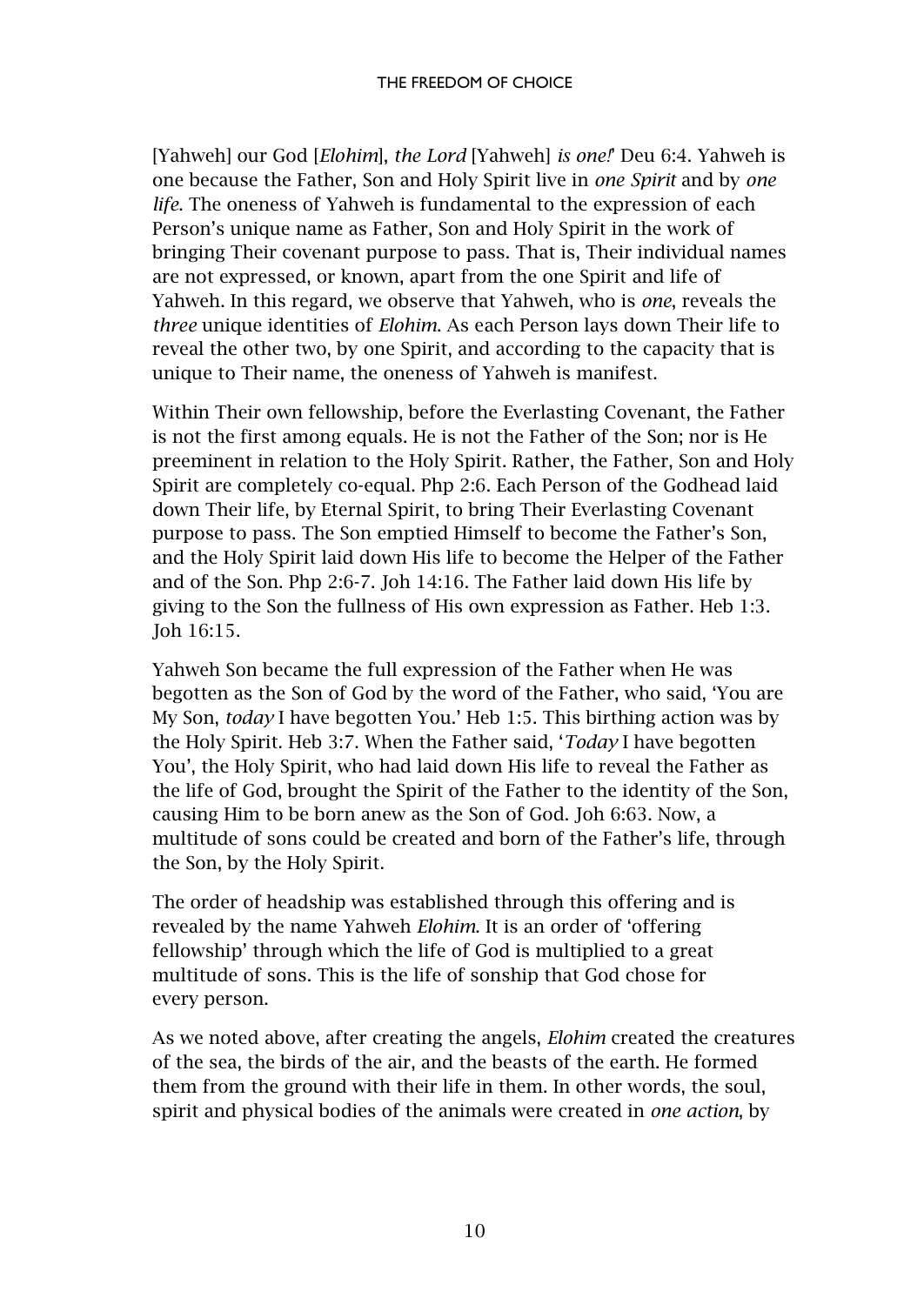the word of God. Job 12:7-10. Ecc 3:21. Their specific expression was defined when Adam named them, from the fellowship of Yahweh.

In contrast to the creation of the angels and the animals, Yahweh *Elohim* formed man from the dust of the ground, creating his fully functional biological body. Then, *in a second action*, the Lord God breathed 'the breath of lives' into the nostrils of man and, by this means, he *became a living being, or soul*. Gen 2:7. Whereas the animals were alive and milling around without expression following their creation, Adam's life, self-awareness and expression were in the natural name that he received as the Lord breathed into his nostrils and he became a living soul. From this point, his life, expression and predestination were *tied to fellowship with Yahweh*.

As we considered earlier, the name Yahweh *Elohim* reveals the order of life through which Their covenant purpose, concerning the sons and daughters of man, comes to pass. We note, therefore, that this creative action was sourced from the Father, through the Son, by the Holy Spirit. By this creative action, through the order of headship, man received self-possessed and accountable identity *in the image and likeness of God*.

The identification of Yahweh *Elohim* as the Creator of man signified Their Everlasting Covenant initiative and desire for mankind to be born of Their life, and to become participants in Their fellowship. Accordingly, man's life, and the unique expression that belongs to his name, would also require him to live in one Spirit with the Lord and by Their one life.

This was fundamental to man's natural name 'under the sun', and to the name he was to later inherit in the Son, through new birth. This point highlights that Adam, and every identity in him, has a natural name. Establishing this point, Solomon explained, 'Whatever one is, he has been named already [in Adam], for it is known [who he is]; and he cannot contend with Him who is mightier than he.' Ecc 6:10. Solomon was not referring to a person's sonship name, which was predestined in Christ. Rather, he was describing the expression, or glory, of a human being's identity 'under the sun'.

Further revealing fellowship with Yahweh as being essential to man's life and expression, Moses explained that it was Yahweh *Elohim* who planted a garden in the east of Eden, where He placed man. Gen 2:8. The garden of Eden was the context for man's daily fellowship with Yahweh *Elohim* at the tree of life, and for the exercise of his mandate which he received from the Lord God. This mandate was to tend and to guard the garden,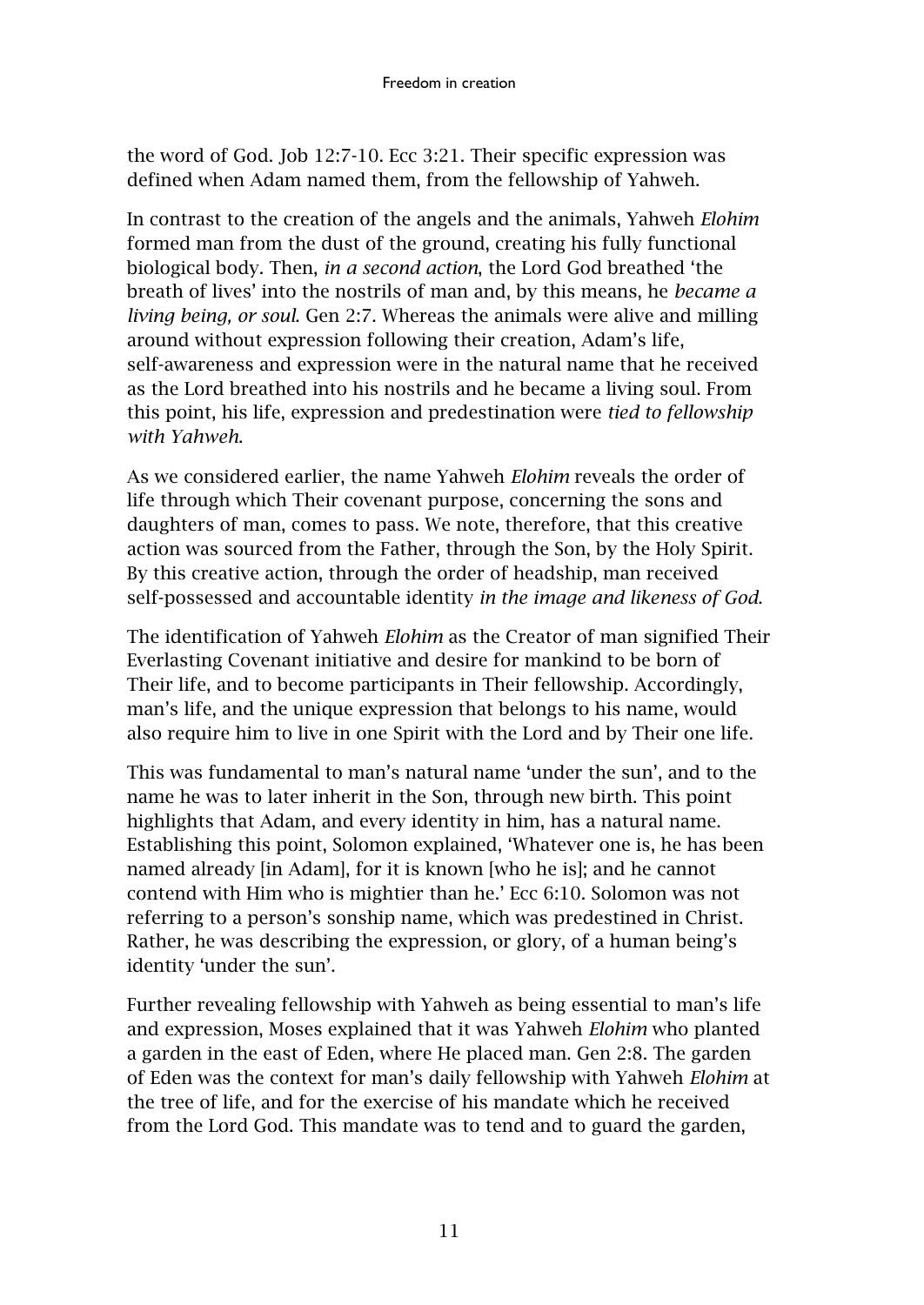and to name the living creatures of God's creation over which Adam had been given dominion by Yahweh.

The name Adam means 'to make from the red ground'. Significantly, the first mention of Adam's name in the Scriptures was in relation to the exercise of his mandate to name every living creature, as an expression of the dominion over the creation which he had received from Yahweh *Elohim*. Moses wrote, 'Out of the ground the Lord God formed every beast of the field and every bird of the air, and brought them to *Adam* to see what he would call them. And whatever Adam called each living creature, that was its name.' Gen 2:19.

Adam's capacity to fulfil this mandate *depended* upon his connection to the order of headship, through fellowship with Yahweh *Elohim* at the tree of life. Significantly, the Scriptures reveal that the fellowship of this *agape* meal was in the 'cool [OT:7307 – '*ruwach'*] of the day'. Gen 3:8. It was the fellowship of the Spirit. As we have previously considered, the work of naming the animals was in fellowship with Yahweh. This is where Adam inquired of the Lord and obtained the wisdom and grace to fulfil this work. He did not presume to name the animals outside of this conversation.

As we will consider later in these notes, Adam received adoption as a son through the creative initiative of Yahweh *Elohim*. The word pertaining to his name and works as a son was ministered to him each day from the tree of life, through fellowship with Yahweh. He was to continue to live and work from the basis of this fellowship as an adopted son, until the name that was written as in a scroll upon the bark of the tree of life was written in his heart and mind, by new birth. After he was born from above and established as a member in particular of the body of Christ, his expression as a son of God would continue to be fed to him from the tree of life, in the fellowship of Yahweh, forever.

Through the action of naming the animals from the fellowship of Yahweh, the living creatures were established in the order of headship. Within this order, they were sustained by the grace of life as it was expressed according to the name that Adam had given to them. Adam fulfilled this work of naming the animals before the Lord God formed a helper comparable to him from a rib taken from his side. When the Lord God brought her to Adam, he named her 'woman', because she was taken out of man. Gen 2:20-23.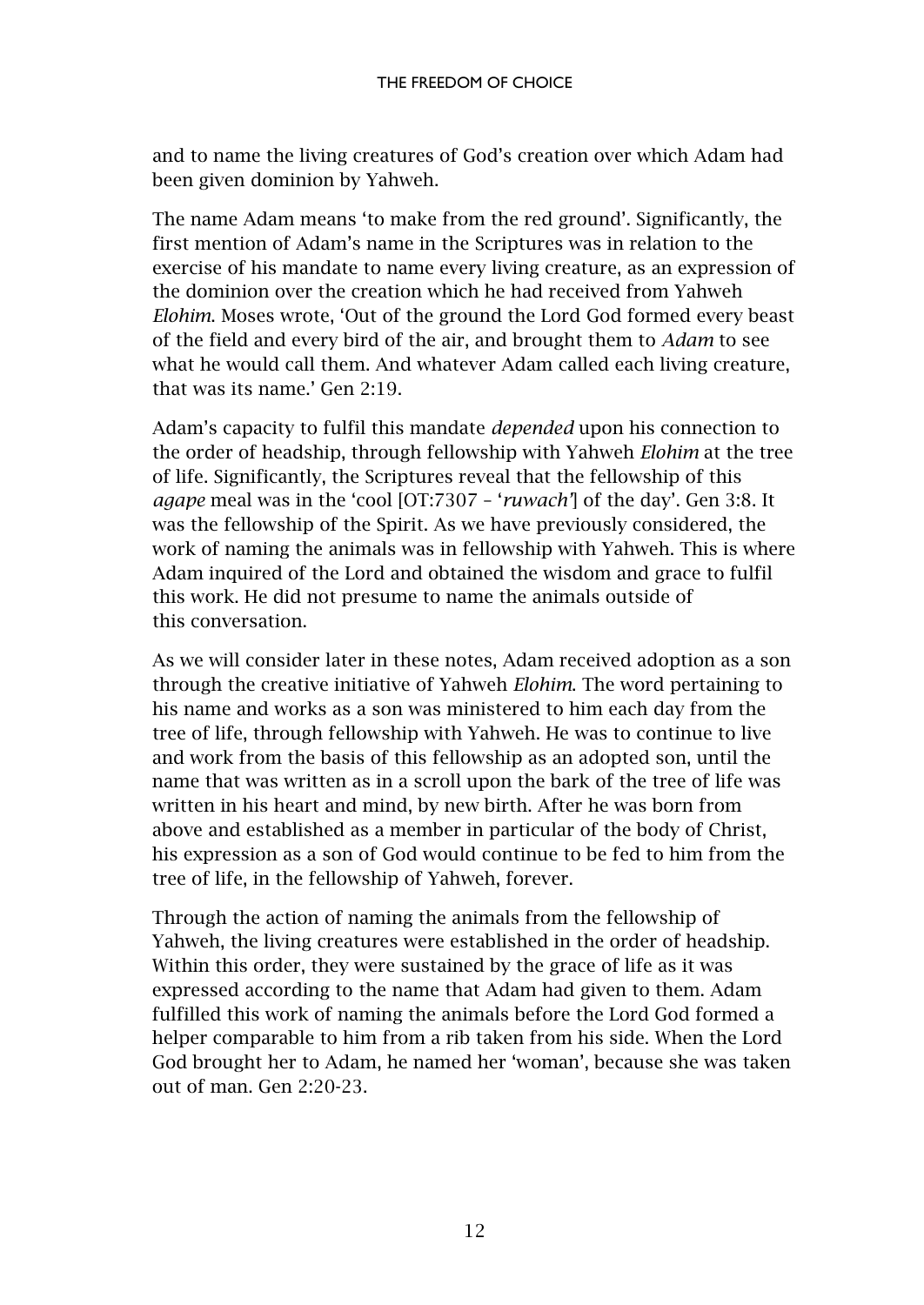# <span id="page-14-0"></span>Adam's choice

Drawing from the scriptural principle that 'with the Lord one day is as a thousand years', and the prophetic typology of the Passover, it appears that Adam lived in the garden of Eden for almost 4000 years. 2Pe 3:8. During this time, Adam exercised dominion over all the works of the Lord God's hands. Adam exercised this dominion over the creation as he continued in fellowship with Yahweh, each day, at the tree of life. That is, Adam fulfilled the works that the Father had chosen for him to do in the Father's house.

The fulfilment of these works did not, in and of themselves, indicate that Adam had chosen what God had chosen for him. Rather, Eve's fall put pressure on Adam to reveal where he stood in relation to the sonship that the Father had chosen for him in His house. Significantly, God the Father had prepared Adam for this choice when He said to him, 'Of every tree of the garden you may freely eat; but of the tree of the knowledge of good and evil you shall not eat, *for in the day* that you eat of it you shall surely die.' Gen 2:16-17.

This statement implied that, eventually, Adam would be required to choose the fellowship and life that the Father had already established for him or to choose another way of life typified by another source of food. It is important to recognise that Adam's choice was not whether or not to exercise dominion over the creation; rather, it was whether he would believe and accept the call to be a son, and to reveal the Father through this work.

To this end, Adam was pressed to choose whether he would believe the word of the Father pertaining to his predestination as a son. That word was 'I will be a Father to him, and he will be to Me a son'. To choose this, Adam needed to believe and receive this word, and to respond by saying, 'You have offered me fatherhood; I will be Your son and will reveal You.'

If Adam had chosen sonship when Eve presented him with the fruit of the tree of the knowledge of good and evil, he would have brought her, and their conversation, to the light of fellowship with his Father at the tree of life. He would have done so, recognising that the resolution of this breach in their marriage could only be found there. Instead, under the pressure applied by Eve, Adam chose to exercise dominion apart from relationship with God as his Father, evidently viewing his own household as being a separate entity from the house of the Father.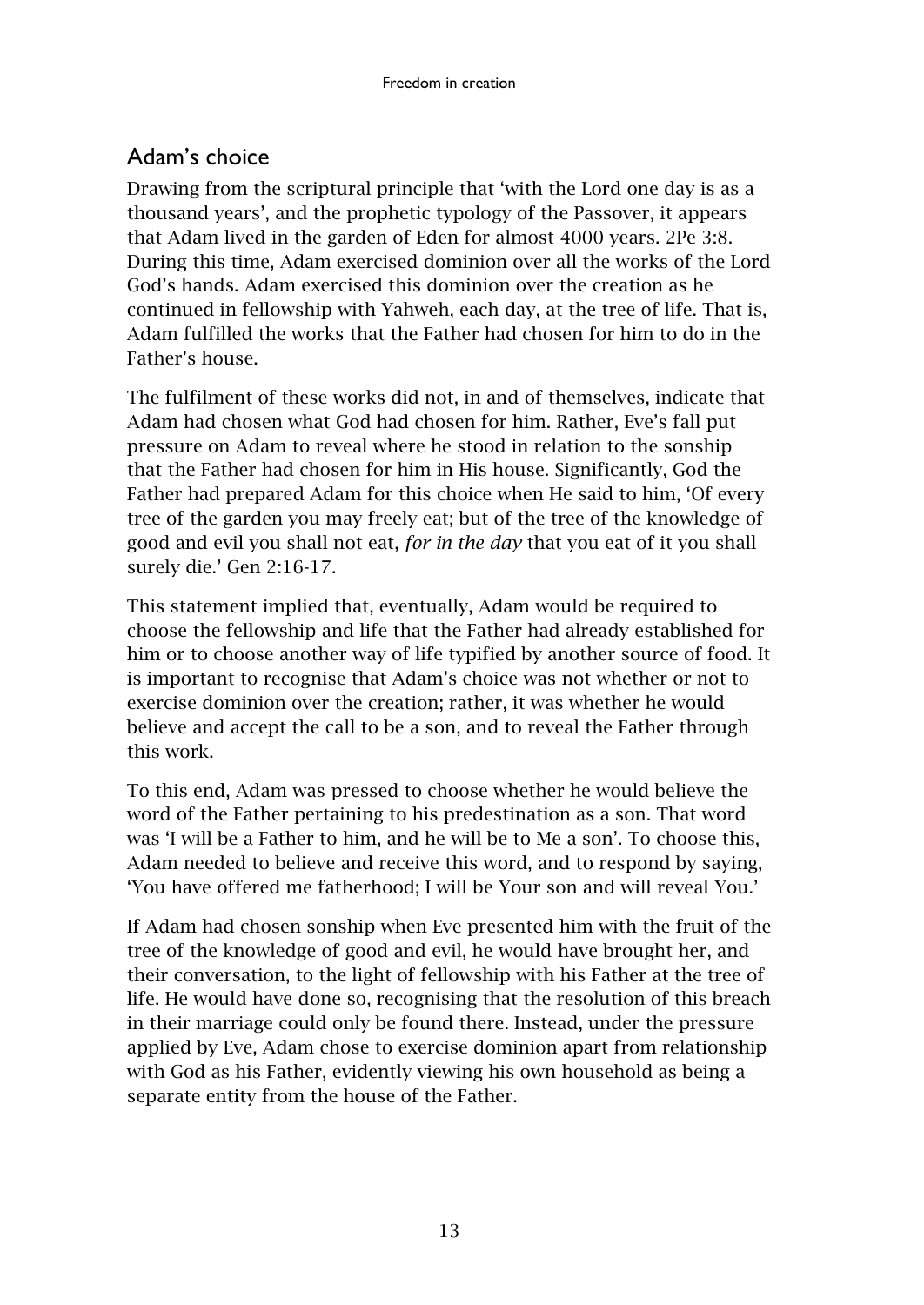We note that Eve, like Adam, also came under pressure to choose what the Father had chosen for her. He had chosen her to be a helper to Adam, and for her life and fruitfulness to be found under the headship of Adam. However, Eve rejected God's fatherhood, aspiring, instead, to become like God, and coveting what she believed was the capacity to create an image for herself and to bring forth children in her own image. We note that the relationship between a daughter and her father – even God the Father – has particular nuances that Satan endeavours to exploit. The relationship between a father and a daughter is vulnerable to Satan's influence when it is based in a conversation outside of the tree of life.

#### <span id="page-15-0"></span>Satan's lie

Adam fell because he disobeyed God, believing Satan's lie that, by eating the fruit of the tree of the knowledge of good and evil, he could obtain the capacity to exercise dominion over the creation without the necessity for fellowship with Yahweh. Satan's lie was not only that this was possible, but also that, in doing so, Adam and Eve would become 'like God'.

Satan falsely declared that the Father's creative initiative was the expression of His own identity and life, apart from the fellowship of Yahweh. It was a rejection of the truth that the Father had laid down His fulness to the Son. The Father was no longer seen, except by the Son. The Son was the full revelation of the Father, by the Holy Spirit, who gives, or expresses, the life. Satan was denying that the order of headship was the order of life through which Adam's name had its expression.

When Adam rejected fellowship with Yahweh as the basis for the exercise of his dominion over the creation, *his name was lost* to him. This is because his name was in the tree of life, from which he ate in fellowship with Yahweh. This food provided him with the capacity for the dominion and works that belonged to God's choosing for him. Moreover, the connection of the animals to the order of headship was also severed and they were subject to the implications of the law of sin, in creation. As the apostle Paul observed, 'The creation was subjected to futility, not willingly, but because of Him who subjected it in hope; because the creation itself also will be delivered from the bondage of corruption into the glorious liberty of the children of God. For we know that the whole creation groans and labours with birth pangs together until now.' Rom 8:20-22.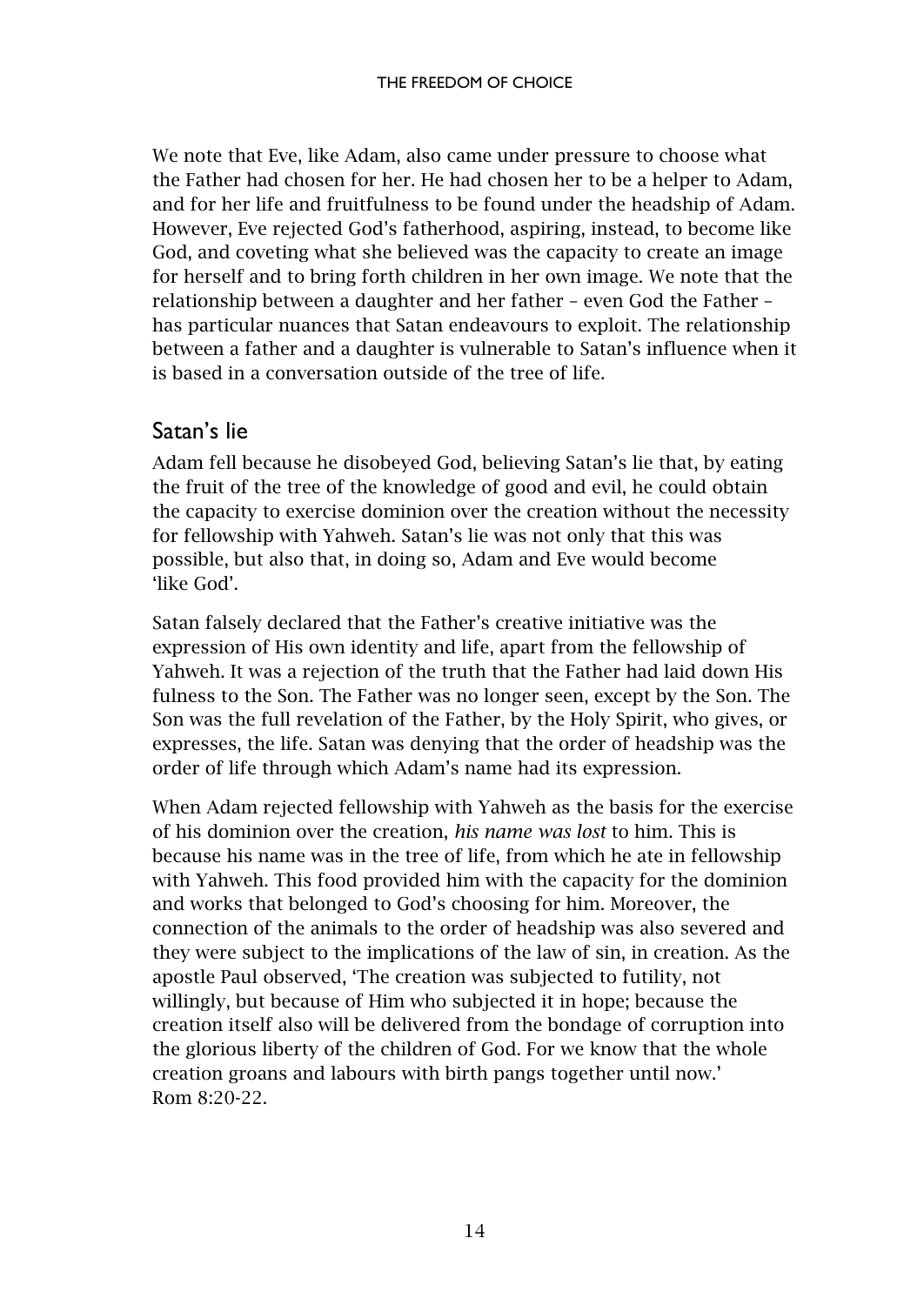The ensuing chaos within creation, following Adam's disconnection from fellowship with Yahweh, revealed that the capacity for the works of rulership, or dominion, was not intrinsic to his abilities. This capacity was available to Adam only in the one-Spirit fellowship of Yahweh. Joined to this fellowship, he received the authority of his name, which Jesus likened to a 'mina'. Luk 19:11-27. Furthermore, he received the capacity to express and multiply the life of Yahweh to the creation. Jesus likened this capacity to a 'talent'. Mat 25:14-30.

#### <span id="page-16-0"></span>God's knowledge of death

As we have already noted, God said to Adam that he would die if he ate the fruit of the tree of the knowledge of good and evil. Gen 2:17. Satan said to Eve that she would become like God by eating this fruit. Clearly, however, there is no way of becoming like God without coming to the knowledge of death. God alone has this knowledge. He is the One who administers it as judgement, and as mercy and redemption.

When Adam and Eve ate the fruit of the tree of the knowledge of good and evil, they became 'like God' because they began to experience, or know, death. However, this knowledge was apart from God. Gen 3:22-23. It was the knowledge of death under the condition of cursing. Gen 3:17-19.

Before Adam and Eve were driven from the garden and barred from eating the fruit of the tree of life, a different death was revealed to them. God killed an animal on their behalf, signifying the provision of 'the Lamb slain from the foundation of the world'. Rev 13:8. This death was for their redemption and to provide them with priestly garments to make offering. Gen 3:21.

Through this prevenient offering, Adam and Eve were atoned for, and were recovered again to choose either death or the sonship that God had predestined for them. To choose His predestination for them, they would need to, figuratively, join the offering of the Lamb of God by making offering at the gate of Eden according to the pattern established by the Lord. By joining this offering death, their cursed death, under the judgement of God, would be 'for their sake', meaning that they would be delivered from eternal death and restored to God's predestination for them. Gen 3:17.

In the period of time prior to the flood, the sons of God were distinguished from the sons of men by this choice. Gen 6:2. We know that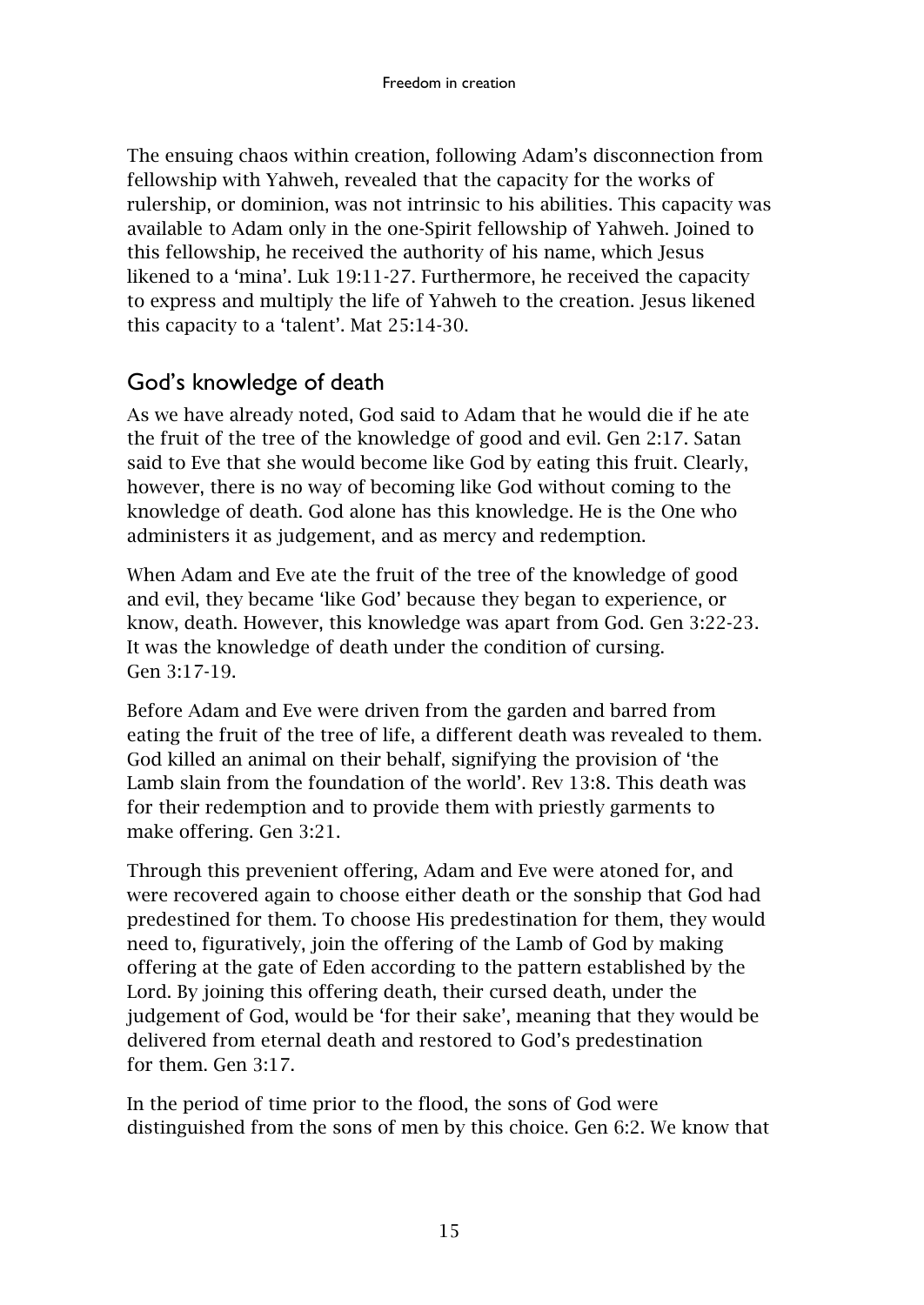Adam chose sonship through offering, because he is listed in the genealogy of the sons of God. Luk 3:38. Likewise, his son, Abel, chose sonship through fellowship in offering. Gen 4:4.

Obviously, Cain did not choose the predestination that God had chosen for him. He presumed to make offering at the gate of Eden from the fruit of his self-made image. Although the Lord did not respect Cain's offering, He met him and freed him to choose the predestination that God had chosen for him. The Lord said to Cain, 'If you do well [by offering in the manner in which I instructed Adam to offer], will you not be accepted? And if you do not do well, sin lies at the door. And its desire is for you, but you should rule over it.' Gen 4:7. The only way for Cain to rule over sin was to humble himself and to become obedient to the fellowship of offering that the Lord Himself had established.

# <span id="page-17-0"></span>The effects of the Fall in marriage

Prior to the Fall, the woman knew that God the Father was the origin and source of creation. Everything has its beginning from Him. The spiritual capacity for this initiative is in the tree of the knowledge of good and evil. What belongs to God, in the fellowship of Yahweh, was viewed by the woman as a way of life that she desired. It was for this reason, prompted by Satan's lie, that Eve saw that the fruit of the tree of the knowledge of good and evil was good for food, pleasant to the eyes, and desirable to make one wise. Gen 3:6.

The fruit of this tree does, indeed, possess these properties – it is good for food; it is pleasant to the eyes; and it is replete with wisdom. Recognising this reality was not the point of perversion for Eve. It was the *basis of her perception* that manifested her corruption. The woman saw herself as being *like God* in the context of a family. That is, she believed that a family would be created from her, in her image and likeness. Consequently, the woman perceived the fruit of the tree of the knowledge of good and evil as a resource to service this desire.

Eve, representing all women, coveted what belonged to God. She wanted God's unique capacity as the source of creation to be the basis of her motherhood. She ate the fruit that belonged exclusively to God, in order to become the *origin of multiplication*. This was the life that she *coveted*. We note, in this regard, the words of Jesus, who said, 'Take heed and beware of covetousness, for one's life does not consist in *the abundance [or multiplication] of the things he possesses*.' Luk 12:15.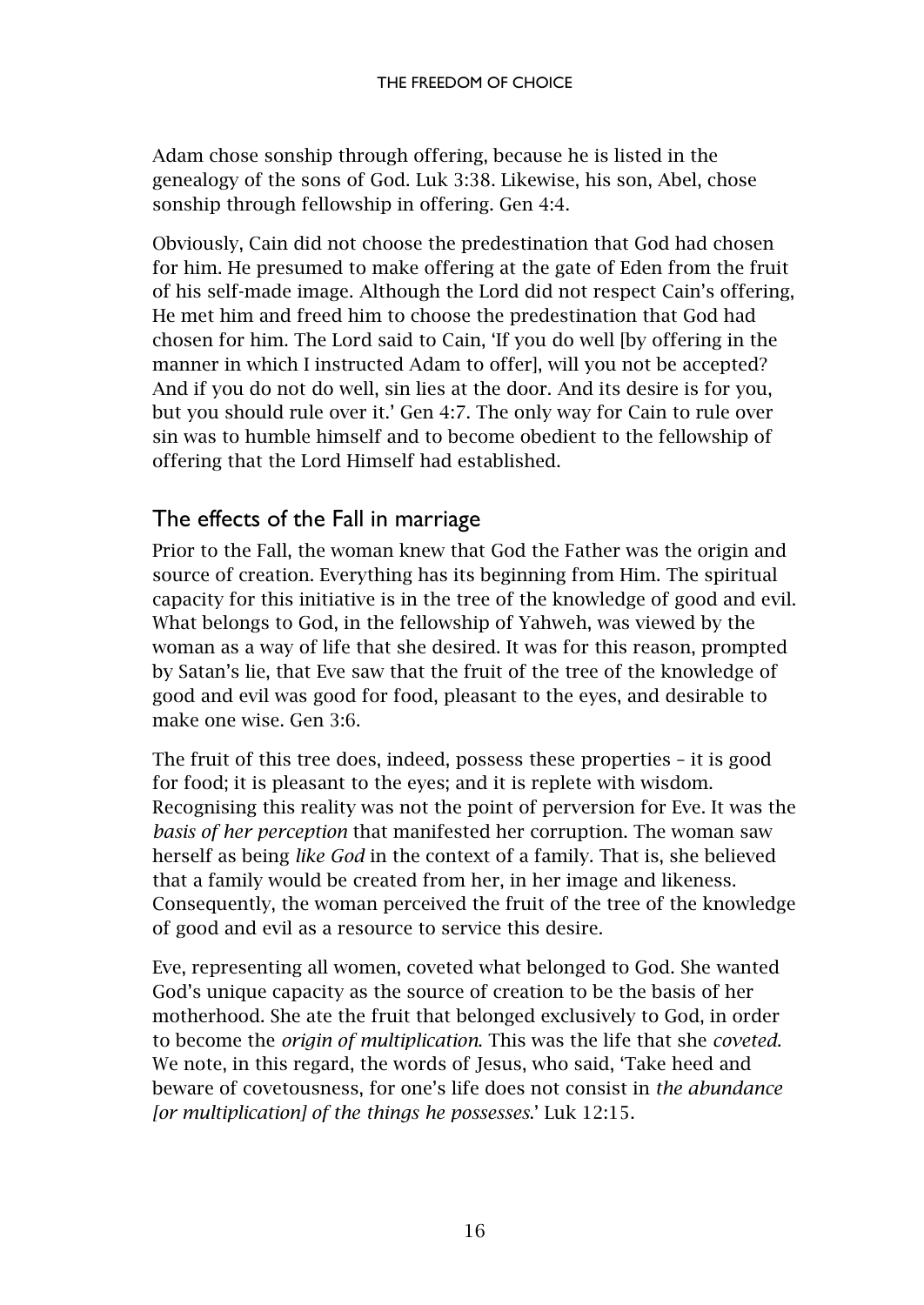Corresponding with Eve's desire, a woman now believes that, in the family, she is like God. She views herself as the beginning of a house, and believes that a family is created from her. She covets this role as an expression of motherhood, and then she proceeds to live by this principle. This is her delusion. Once a woman becomes a wife and a mother, she feeds this view of herself, with its accompanying wisdom, to her husband and children as a religious philosophy with which she presumes to define their household.

Husbands, in the same manner as Adam, accept what is put to them by their wives as the model of living that belongs to a family; that is, the family is a discrete entity that is separate from the house of the Father, within which his dominion can be exercised. When Adam did this, he ceased from fellowship with Yahweh at the tree of life. We know this to be true, because the Father came looking for Adam, crying, 'Where are you?' Gen 3:9. The man had not chosen to be a son of the Father and to exercise everything that belonged to his creation and predestination from the Father's house. Instead, Adam heeded the voice of his wife and ate the fruit of the tree of the knowledge of good and evil, thinking that he could exercise dominion over creation without the grace that comes from God.

We know that this was an accountable and deliberate choice that Adam made, because Paul explained that Adam had not been deceived by the alternative word that Satan offered to him through Eve. 1Ti 2:14. By consuming the proposition for life that his wife offered to him, Adam chose death for himself and for his children, for God had said, 'In the day that you eat of it you shall surely die.'

Prior to the Fall, as Adam and Eve fellowshipped with God each day at the tree of life, they were *clothed with grace*. Grace was the garment that mandated their priesthood over creation. 1Pe 3:7. Once they departed from fellowship, they were bereft of grace. Consequently, they were naked and without authority. Gen 3:7. They were ashamed. Drawing from this account, we note that God's grace never becomes a residual capacity within a person, apart from fellowship with Yahweh.

Now fallen, men and women are slaves to their circumstances, and they struggle for survival. This innate struggle, involving each one's personal desire for acceptance, and the need for identity validity through the expression of their personal initiative, is a tension within their marriages.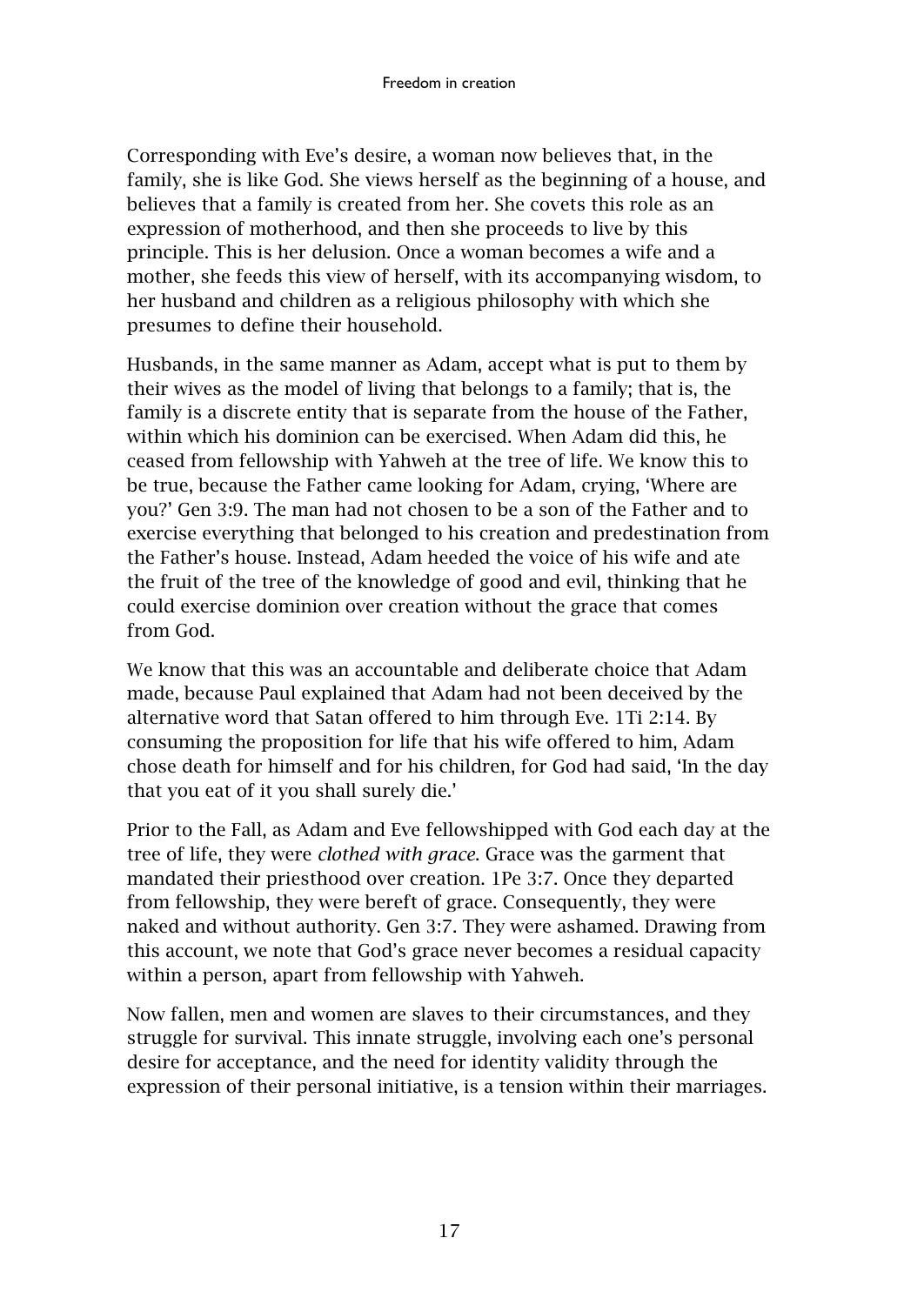The woman desires her husband to facilitate the agenda that she has for herself and for her household. The man's agenda for life and expression conflicts with this focus. He has his own ambitions and focus that particularly relate to how he is seen by others. He views his household as a resource from which he can initiate and exercise rulership in the contexts of his life, be it in the family, in the church, in the workplace or in the community. Driven by this motivation, he endeavours to rule over his wife so that she serves his agenda. Gen 3:16.

The conflicting agendas of a man and a woman in a marriage create tension between them. The romance of their affection for each other is inevitably insufficient to compensate for this tension. Unless they are recovered to the tree of life, trading will be the basis of their marriage covenant, resulting in conflict and corruption, individually, and within their relationship.

#### <span id="page-19-0"></span>The restoration of marriage

The Lord God did not choose fallen romance, based in trading, as the basis for marriage in His image and likeness. What, then, is the true romantic model for marriage which the Lord God has chosen for us? It requires *a remnant of the Spirit* through connection to the order of headship at the tree of life. Speaking of marriage in this order of grace, the Lord said, 'But did He not make them one, having a remnant of the Spirit? And why one? He seeks godly offspring.' Mal 2:15.

What does the remnant of the Spirit in a marriage 'look like'? It begins with two sons of God – a man and a woman – who have been born from above, baptised into Christ and filled with the Holy Spirit. They obtain a remnant of the Spirit, as heirs together of the grace of life, as they participate in a dialogue of fellowship at the tree of life. This means that they continue together in the apostles' doctrine, which informs the culture of their conversation and interactions; in fellowship, through which the blood of Christ is operative to cleanse them from sin; in the breaking of bread, as they care for, and nourish, one another; and in the dialogue of prayer. Act 2:42.

Through this dialogue at the tree of life, in the fellowship of one Spirit, they receive a remnant of the Spirit. This portion of the Spirit, which is unique to their marriage covenant, equips them for the works through which the life of God is multiplied in the family to their children, and overflows as a blessing to other houses. That is, from this one-Spirit fellowship, the man is endowed with grace for the diversity of expression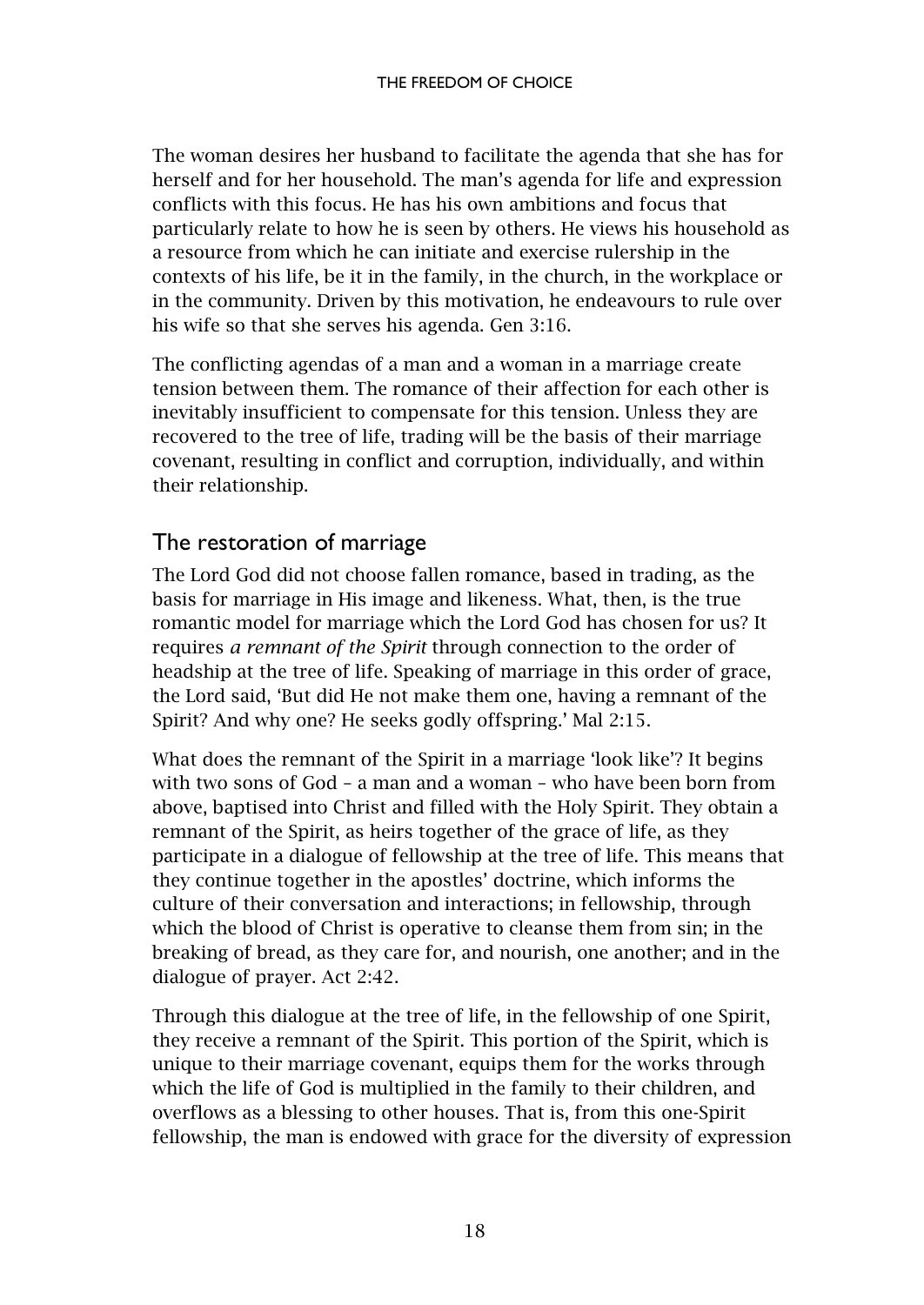that belongs to his identity as a head, as a husband, and as a father. Likewise, the woman, proceeding from this one-Spirit fellowship, is endowed with grace for the diversity that belongs to her expression as the centre of her house, as a wife, and as a mother.

Fellowship in one Spirit is not possible in a marriage between a believer and an unbeliever. We note Paul's questions, establishing this point; 'What fellowship has light with darkness? What part has a believer with an unbeliever?' 2Co 6:14,15. Helpfully, the Scriptures provide instructions to believers who are unequally yoked in marriage, so that their children are not deprived of the blessing of the Spirit that belongs to families in Abraham.

For example, Paul wrote, 'If any brother has a wife who does not believe, and she is willing to live with him [as he is established in the culture of godliness], let him not divorce her. And a woman who has a husband who does not believe, if he is willing to live with her [as she is established in the culture of godliness], let her not divorce him. For the unbelieving husband is sanctified by the wife, and the unbelieving wife is sanctified by the husband; otherwise your children would be unclean, but now they are holy. But if the unbeliever departs, let him depart; a brother or a sister is not under bondage in such cases.' 1Co 7:12-15.

Many of the marriages in our fellowship of churches are between two sons of God. The biggest issue that these couples must all negotiate is *carnality*. A carnal Christian is a person who has been born of God, but who sets their mind on the flesh. It is impossible for two carnal Christians to meet in one Spirit, because neither person is walking, or living, by the Spirit. Their marriage relationship will have a religious hue, yet will function by the self-centred principles established in the Fall.

Fellowship in one Spirit between a carnal Christian and a spiritual son of God is also impossible. The Scriptures teach us that 'the flesh lusts against the Spirit, and the Spirit against the flesh; and these are contrary to one another'. Gal 5:17. Again, the Scriptures provide instruction regarding how a person can live as a son of God with a carnal spouse. The apostle Peter wrote, 'Wives, likewise, be submissive to your own husbands, that even if some do not obey the word, they, without a word, may be won by the conduct of their wives, when they observe your chaste conduct accompanied by fear'. 1Pe 3:1-2.

Peter's instructions to a spiritual woman with a carnal husband equally apply to a spiritual man who is married to a carnal woman. As a believing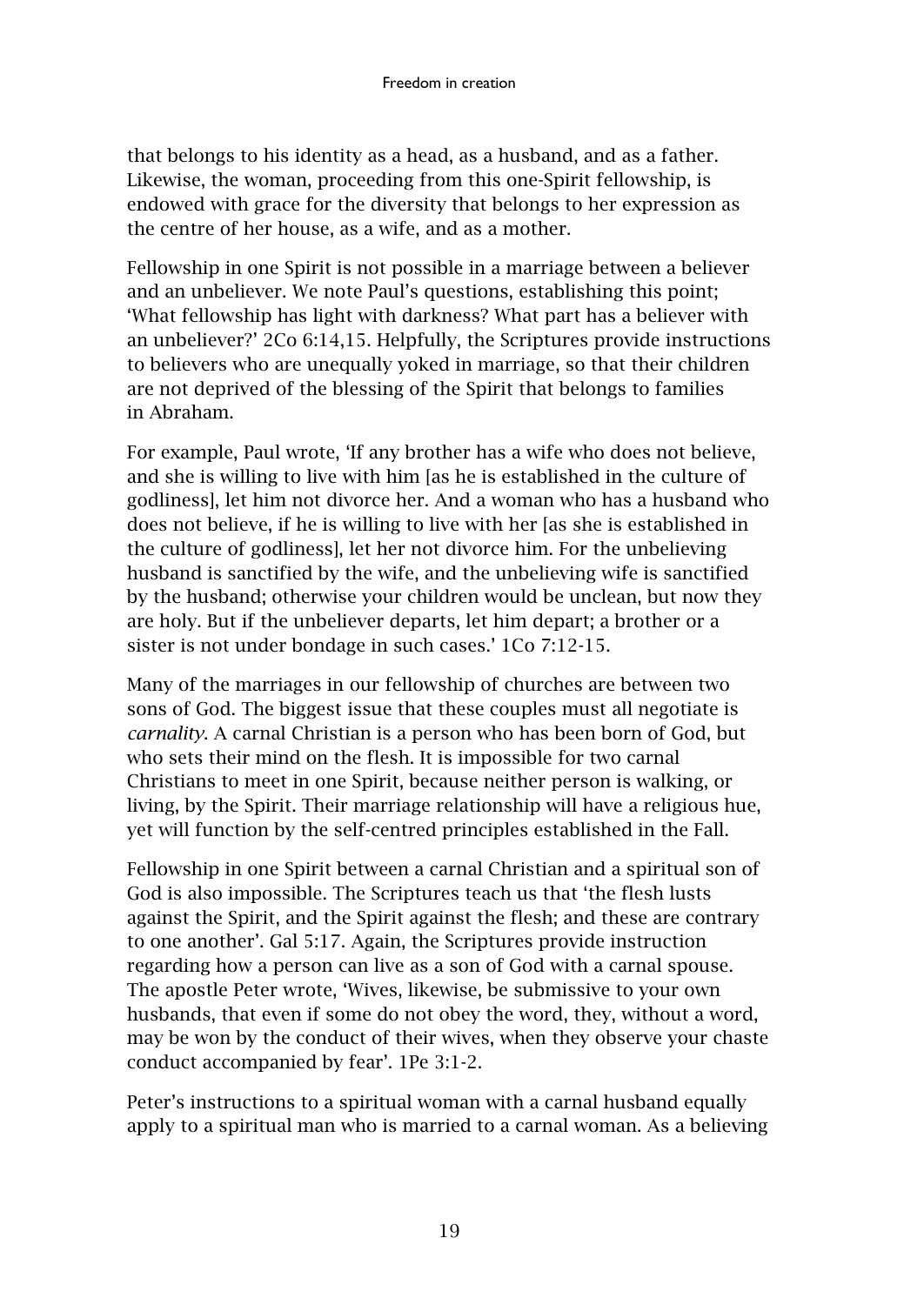husband maintains his commitment to live by every word that proceeds from the mouth of God, he will demonstrate the culture of fellowship to which his wife can turn. However, she will not be won through his coercive actions or insistent directions. These are the actions of the flesh, based in the Fall, and they produce only death. Gen 3:16.

A spiritual person, whose marriage is marked by enmity between the flesh and Spirit, will maintain their connection to the word and fellowship of the lampstand church community in which they live. Attempting to conceal the dysfunction within one's marriage is an investment in a projection. The endeavour to present well, particularly by church leaders, only isolates a couple from the fellowship of the *agape* meal. Access to grace for their life and family is hindered as their disconnection persists. Moreover, their capacity to minister to others in the body of Christ is curtailed. Irrespective of the response of their spouse, a spiritual person can fulfil the works that belong to their sonship, as long as they walk in the light of the word, and maintain open-faced fellowship with their brethren in Christ.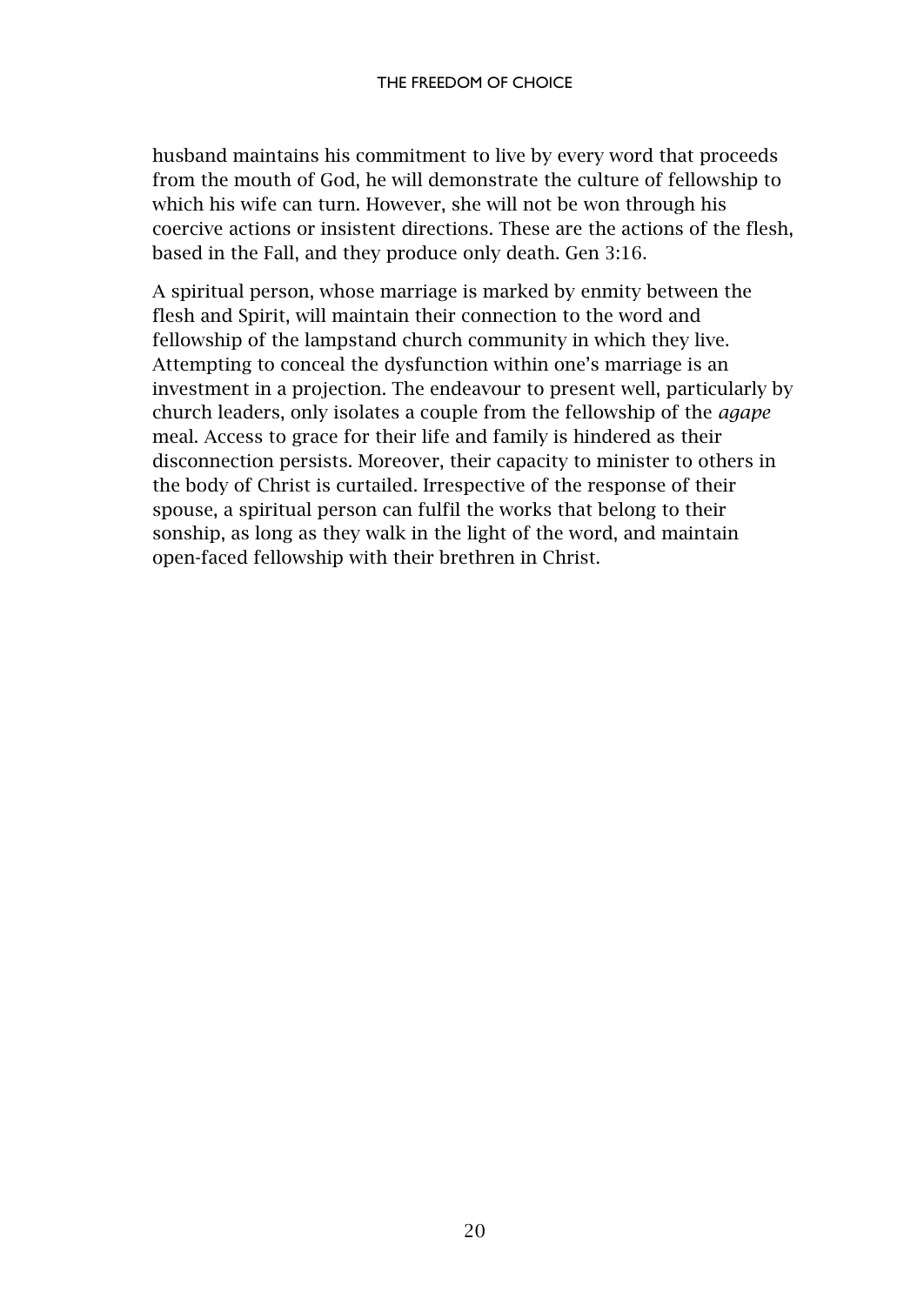# <span id="page-22-1"></span><span id="page-22-0"></span>Chapter 2 The freedom of the sons of God

# <span id="page-22-2"></span>The freedom of love

The account of the Fall reveals *the freedom of choice* that is inherent in God's Everlasting Covenant purpose for mankind. He has chosen sonship and fellowship in His house, for every person.

The Father, Son and Holy Spirit did not initiate the Everlasting Covenant because of any lack in Their fellowship. To do so would have been self-centred and contrary to Their own nature, for God *is* love. 1Jn 4:16. The Scriptures liken the love of Yahweh to 'a vehement, enfolding fire' that is not consumed, nor sustained by a fuel source. Son 8:6-7. Eze 1:4. Exo 3:2-3. That is, the Father, Son and Holy Spirit are active and fully satisfied in Their fellowship, for They are the sum of all diversity and expression. There is no 'emptiness' or 'nothingness' in, or beyond, Yahweh, because He fills everything. Eph 1:23.

The desire of the Father, Son and Holy Spirit to extend Their covenant fellowship to a multitude of sons who were created in Their image and likeness was the *expression of Their love*. Jer 31:3. This is because it was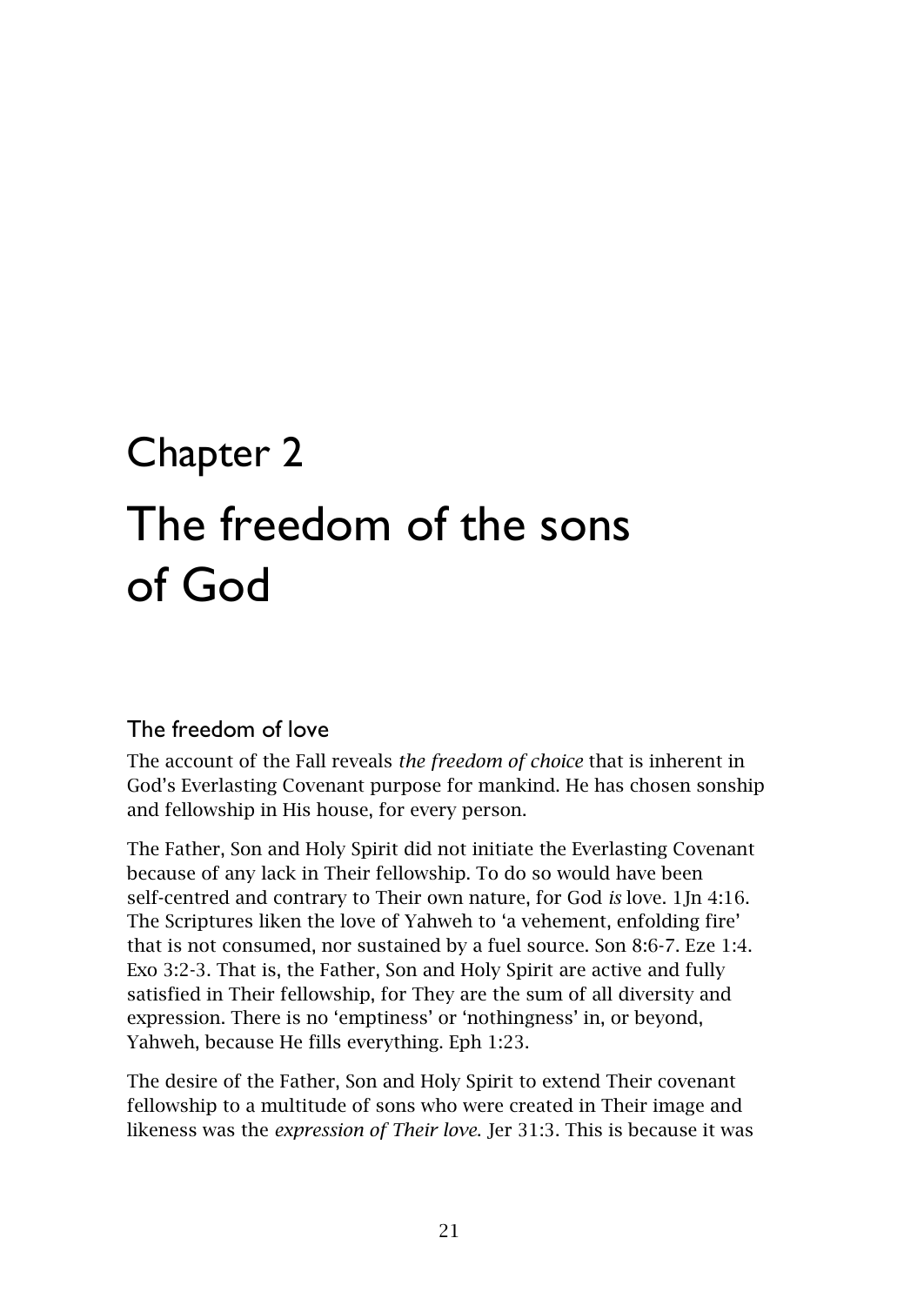pure giving. They were not making this covenant in order to satisfy a need in Their fellowship, or to occupy Themselves, or because They needed validity through the service and adoration of a great multitude. God's Everlasting Covenant was an *action of freedom*, revealing Him who is love. He simply chose to share His life and fellowship with us.

Inherent in our creation in God's image and likeness is the dignity and accountability of 'choice'. This is a fundamental condition of love. Why is this so? It is because love is demonstrated through *giving*. A person can give to another only if they have the freedom and choice to do so. Giving, or offering, oneself in this manner is essential to the life and expression of Yahweh *Elohim*.

There are two key aspects of freedom that belong to a person's salvation as a son of God. First, through the prevenient grace that accompanies the word of the cross, they are set free from the imposition of 'the other law' upon their capacity to choose God's predestination for them. Without this liberating effect of God's grace, a person's choice would be unavoidably self-centred. Paul emphasised this point, writing, 'It is for freedom [of sonship] that Christ has set us free [to choose sonship]. Stand firm, then, and do not let yourselves be burdened again by a yoke of slavery.' Gal 5:1. Having chosen sonship and fellowship in the offering and sufferings of Christ, we are delivered from our slavery to sin, and are able to fulfil the works of sonship that the Father has chosen for us in Christ. 2Co 5:21.

The second aspect of freedom that belongs to our creation in the image and likeness of God is our participation in the fellowship of offering. Offering is the expression of love. It is the way of life that belongs to a son in the Father's house. Establishing this point, the apostle John said, 'Beloved, let us love one another, for love is of God [the Father]; and everyone who loves is born of God and knows God. He who does not love does not know God, for God is love.' 1Jn 4:7-8.

The freedom that is fundamental to love is the uninhibited capacity to lay down one's life to reveal another. Jesus said, 'Greater love has no-one than this, than to lay down one's life for his friends. You are My friends if you do whatever I command you.' Joh 15:13-14. Clearly, obedience to the commands of Christ is necessary for the expression of love. In other words, we reveal others through obedience to God's word. Unless we receive Christ's commands, which are ministered to us by His messengers in the context of the body where the Father has set us, we are unable to make offering. We see that the first aspect of choice that belongs to our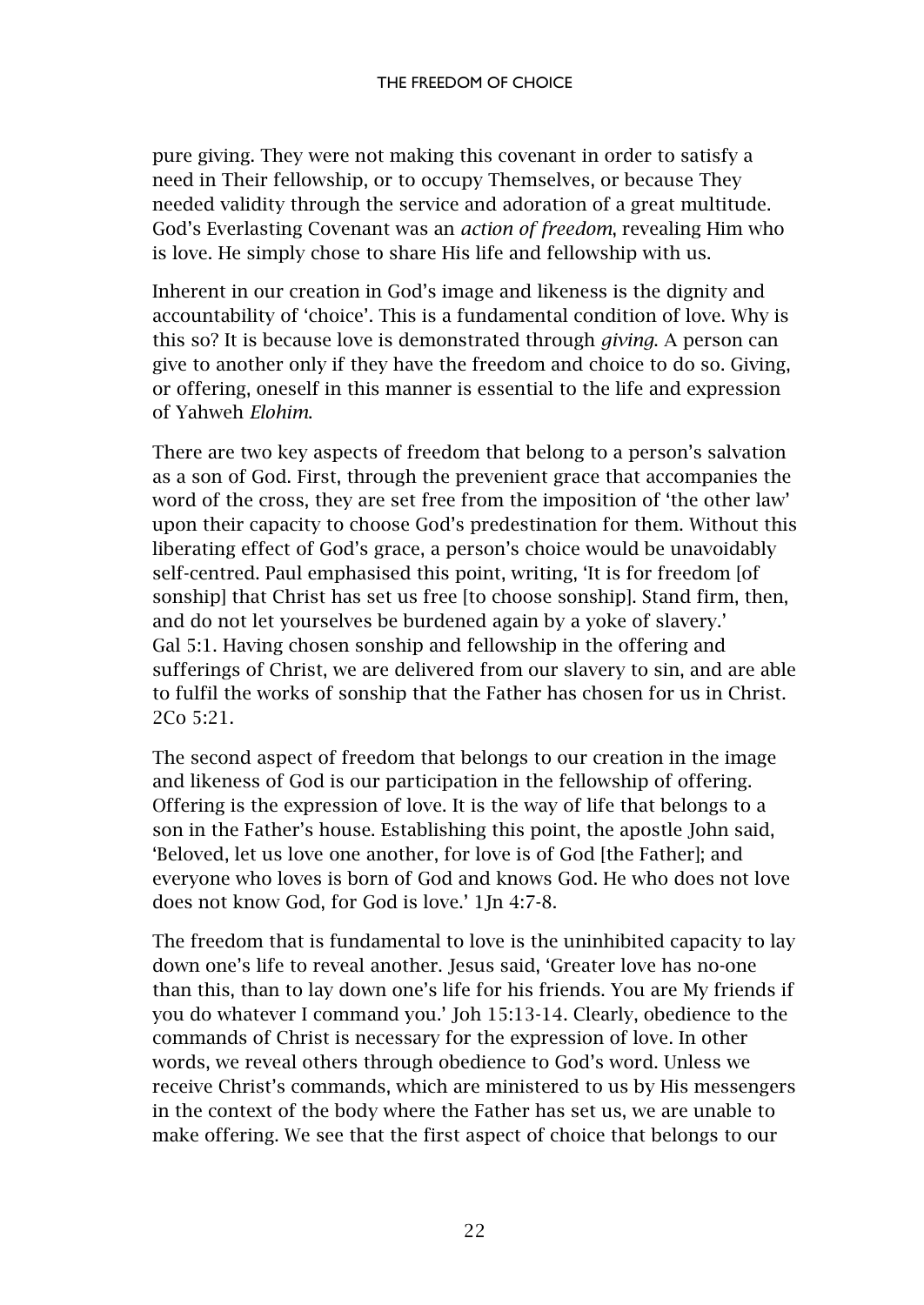sonship is to *receive and live by every word that proceeds from the mouth of God*, through Christ, by the ministry of the Holy Spirit.

King David rejoiced in his participation in this offering culture, declaring, 'Now therefore, our God, we thank You and praise Your glorious name. But who am I, and who are my people, that we should be able to offer so willingly as this? For all things come from You, and of Your own [lit: hand] we have given You.' 1Ch 29:13-14. A person who is choosing what God has chosen for them rejoices in the same way that King David rejoiced. With humility, they acknowledge that the privilege of participation in offering is what God has chosen for them. Their choice to participate is not in their definition of what they will give but, rather, in their willingness to give what they have received through the word of life from His hand. That is, they delight in the word that they are hearing, and obey it from the heart. Rom 6:17. In doing so, they obtain their sanctification, which is the sonship that the Father chose for them; and their reward is everlasting life. Rom 6:22.

Inherent in this freedom is the necessity for our personal connection to the fellowship of Christ's offering and sufferings as those who live and walk by the Spirit. We choose this way of living by setting our mind on the things of the Spirit each day. We obtained the freedom to set our minds this way when we were born of God, baptised into Christ, and were filled with the Holy Spirit. Through prayer in the Spirit, we are joined each day to the offering and sufferings of Christ.

In this fellowship, we are being delivered from iniquity, cleansed of sin; and the love of God is being poured into our heart. We are being freed to be the son whom the Father called us to be. The liberty of sonship is not the freedom of self-expression. Confusion on this point has been a problem in the church throughout its history. For example, Paul said to the Christians in Galatia, 'For you, brethren, have been called to liberty [or freedom]; only do not use liberty as *an opportunity for the flesh*, but through love serve one another. For all the law is fulfilled in one word, even in this: "You shall love your neighbour as yourself".' Gal 5:13-14.

Belief that freedom is the right to choose our own name and expression is a *delusion* that belongs to those who live by the other law. This law, which is other than the Law of love, was fathered in mankind when Adam and Eve, endeavouring to become the source of their own life and destiny, rejected the precious predestination that God had chosen for them. A person who views life in this manner demonstrates that they are not free at all, but are in bondage to the law of sin and death. Rom 7:23.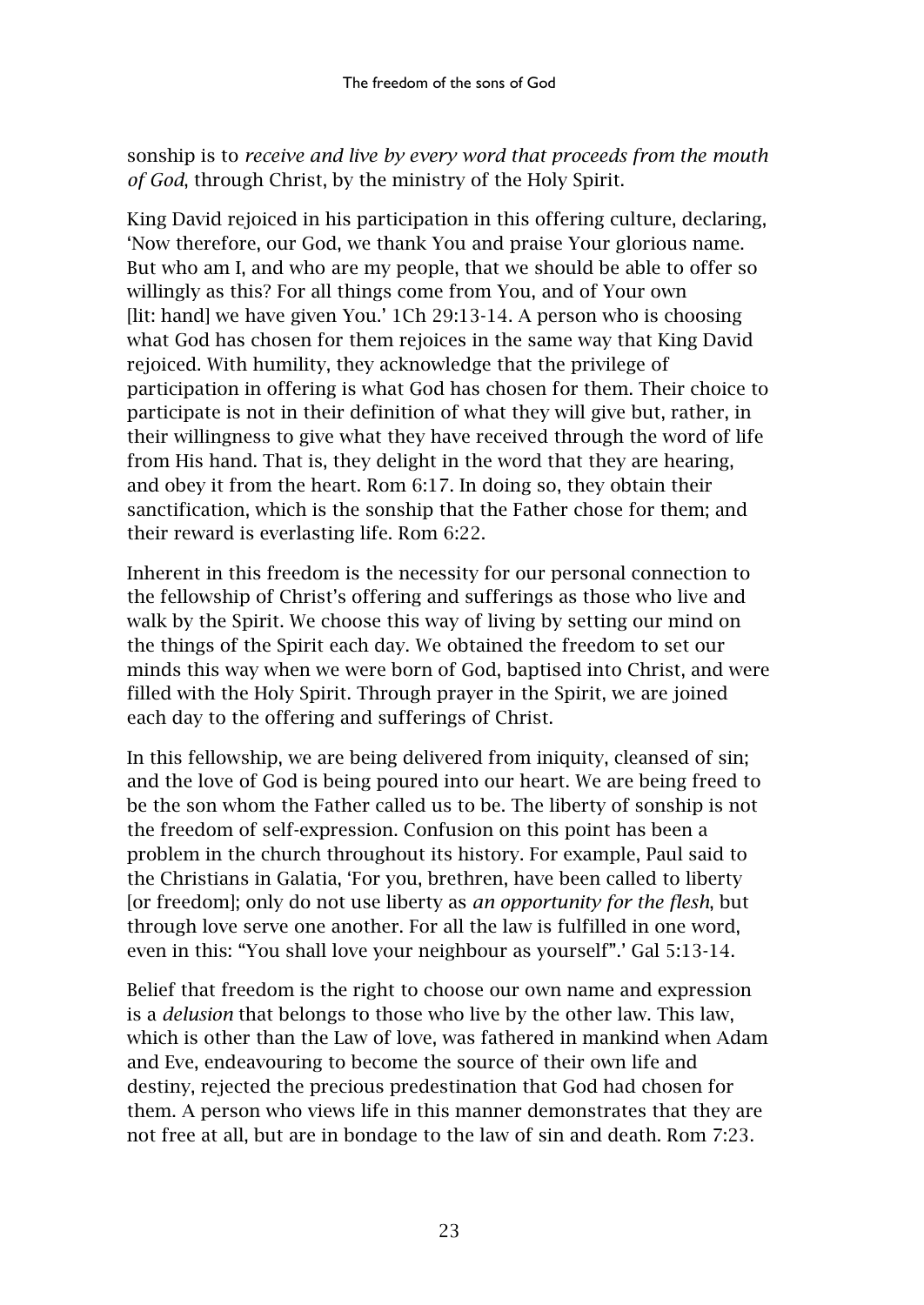God's motives for creating man were implicitly called into question when Adam rejected his predestination as a son. Satan incited the presumption that God had created man merely for His own self-centred pleasure and glorification. He claimed that true liberty was only demonstrated by self-definition and expression. Of course, this was a deluding lie. Self-centredness is iniquity, which is the mark of idolatry. Addressing this point, the Lord said, 'Hear the word of the Lord, O house of Jacob and all the families of the house of Israel. Thus says the Lord: "What injustice have your fathers found in Me, that they have gone far from Me, have followed idols, and have become idolaters?" ' Jer 2:4-5.

There is no life or future that a person can possibly choose that is better or more glorious than the destiny that the Father has chosen for them in Christ. To choose a way other than what He has chosen for them is, therefore, to fall short of the glory of God. Falling short in this manner is sin. Rom 3:23.

# <span id="page-25-0"></span>Chosen by God

Jesus taught His disciples that the principle of choice, revealed in the creation and fall of Adam, equally applied to them. He said to them, '*You did not choose Me, but I chose you* and appointed you that you should go and bear fruit, and that your fruit should remain, that whatever you ask the Father in My name He may give you.' Joh 15:16.

The disciples, by appointment, were set over the Lord's house to give those in the house their food in due season. Mat 24:45. This was not dissimilar from the mandate of Adam, who was named by God and given dominion over the creation. Through the action of naming the animals, *from the fellowship of Yahweh*, the living creatures were brought under the order of headship. Within this order, they were sustained by the grace of life as it was expressed according to the name that Adam had given to them. Like Adam, Christ's disciples had to choose sonship on the ground of Yahweh's fellowship as the basis for their appointment. The expression of authority in the church apart from the fellowship that the Lord had chosen for them would have been no different from rulership in the world.

We note that, prior to their birth from above, and their connection to the offering and sufferings of Christ, this worldly exercise of dominion was the focus of the disciples' conversation. At the last supper, which was an *agape* meal, a dispute arose among the disciples as to who should be considered the greatest. Jesus said to them, 'The kings of the Gentiles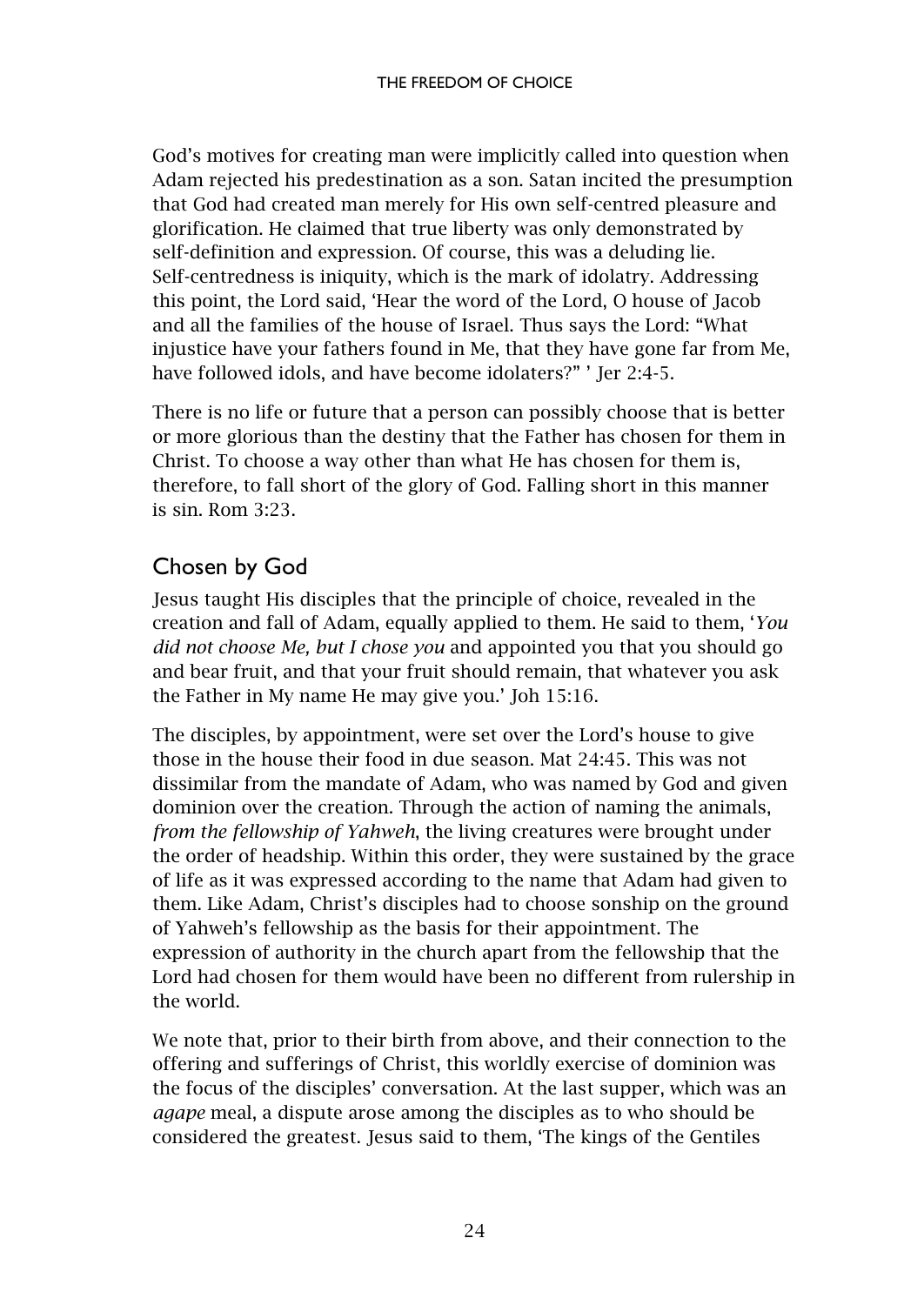exercise lordship over them, and those who exercise authority over them are called "benefactors." But not so among you; on the contrary, he who is greatest among you, let him be as the younger, and he who governs as he who serves.' Luk 22:25-26.

# <span id="page-26-0"></span>Your fruit shall remain

Jesus said to the disciples that He had chosen them so that they would go and bear fruit, and that their fruit would remain. This is the fruit of eternal life that belongs to the sons of God. It is the fruit of the Spirit, for the Spirit gives life, and He is the expression of this life for a son of God.

In order to bear fruit that remains, a person must progress from adoption to be *born of water and of the Spirit* to enter the kingdom of heaven. By this means, they are joined to the fellowship of Christ's offering and sufferings, through which He multiplied His life to those who receive the new birth and continue to grow as sons of God, in Him.

The only way for a person to bear fruit is to be born again and to be conformed to the likeness of Christ's death and His resurrection. His was a death that *multiplied life* to them. In the fellowship of this offering, having joined the process through which they find deliverance from iniquity and cleansing from sin, their testimony will be, 'We who live are always delivered to death for Jesus' sake, that the life of Jesus also may be manifested in our mortal flesh. So then death is working in us, but life in you.' 2Co 4:11-12. Isa 6:6-8.

# <span id="page-26-1"></span>Peter's deliverance from iniquity

The experience of Peter helpfully illustrates the implications of Christ's initiative to come alongside us and to bear the judgement of our sin so that we can choose the salvation that He accomplished for us through His offering.

At the last supper, after washing Peter's feet, Jesus revealed to him that Satan had asked for him so that he might 'sift him as wheat'. However, Jesus said to Peter, 'I have prayed for you, that your faith should not fail; and when you have returned to Me, strengthen your brethren.' Luk 22:31-32. In response, Peter declared his readiness to lay down his life for Jesus. Luk 22:33. Joh 13:37. Jesus prophesied, saying, 'Will you lay down your life for My sake? Most assuredly, I say to you, the rooster shall not crow till you have denied Me three times.' Joh 13:38.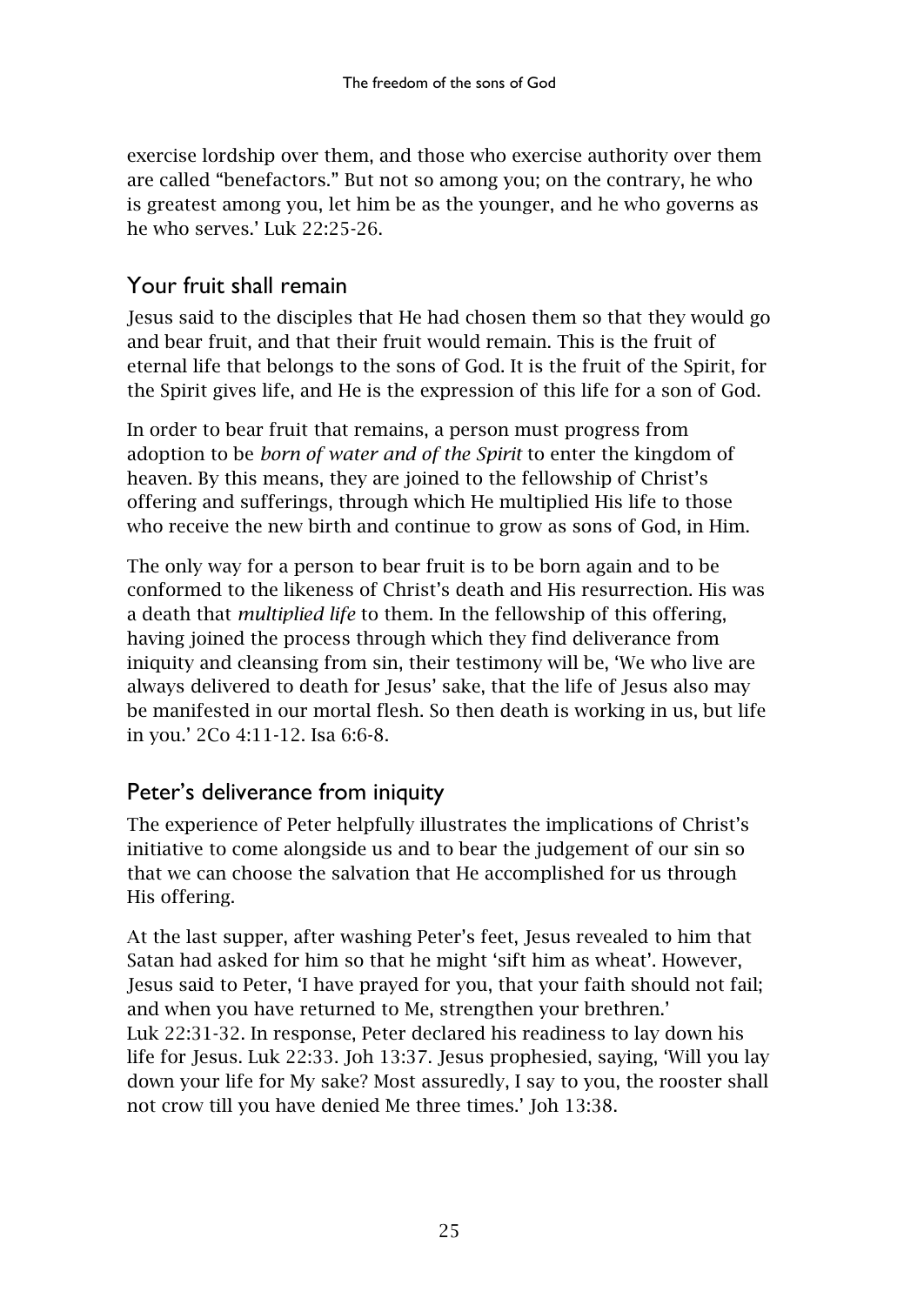This interaction demonstrated Peter's self-righteous zeal. He professed to love Jesus as his Friend, yet he would not receive, nor believe, Christ's words. Peter's reliance on the sight of his own eyes, and his readiness to act according to the dictates of his own heart, were iniquity within him. His iniquity was an idol in his heart, which made him vulnerable to the oppression of Satan. Eze 14:4. Fundamentally, Peter's iniquity was his rejection of God's fatherhood. Peter was self-fathered as he endeavoured to name himself and to define his own works of righteousness. On account of his self-righteous iniquity, Peter was in bondage to the law of sin and death, and under the judgement of God.

In the presence of the chief priests, elders and scribes, Jesus was questioned by Caiaphas, who asked, 'Are You the Christ, the Son of the Blessed?' Mar 14:61. Jesus answered him, saying, 'I am. And you will see the Son of Man sitting at the right hand of the Power, and coming with the clouds of heaven.' Mar 14:62. Upon hearing this confession, Caiaphas tore his garments and accused Jesus of blasphemy. On the basis of this accusation, the Sanhedrin used the Law to condemn Jesus to death. Mat 26:65-66. Mar 14:63-64. Lev 24:16. Jesus was then blindfolded and repeatedly struck in the face, and His beard was plucked from His cheeks. His back was also beaten with rods. Mar 14:64-65.

Jesus suffered these reproaches as an offering for sin. The iniquity of us all was being laid upon Christ's head as His abusers repeatedly struck His face with their hands, and also took hold of His head to tear the beard from His face. This was a key element of His offering for sin, as the *scapegoat*. Lev 16:21-22. Through these actions, everyone who had gone astray because of iniquity was identified with, or joined to, Christ's body of sin. This was, in fact, all of mankind. Isa 53:6.

As Peter observed the abuse of Jesus over a period of about an hour, he became increasingly agitated and ardent in His denial of Jesus. Luk 22:58. For example, as he denied Christ a third time, he cursed and swore at those who queried him, saying, 'I do not know this Man of whom you speak!' Mar 14:71. Peter was cursing and swearing to emphasise his denial that he was a disciple and friend of Jesus. In doing so, he was identifying himself with the Jewish nation and the Gentiles, in their rejection and abuse of Christ. Significantly, by association with them, Peter was *laying his hands* upon the head of Christ as his sin offering.

Through this abuse of Jesus, Peter's iniquity was being laid on Him. Jesus embodied Peter's rejection of God's fatherhood, and the wickedness of his self-righteous zeal. As a consequence of the sufferings that He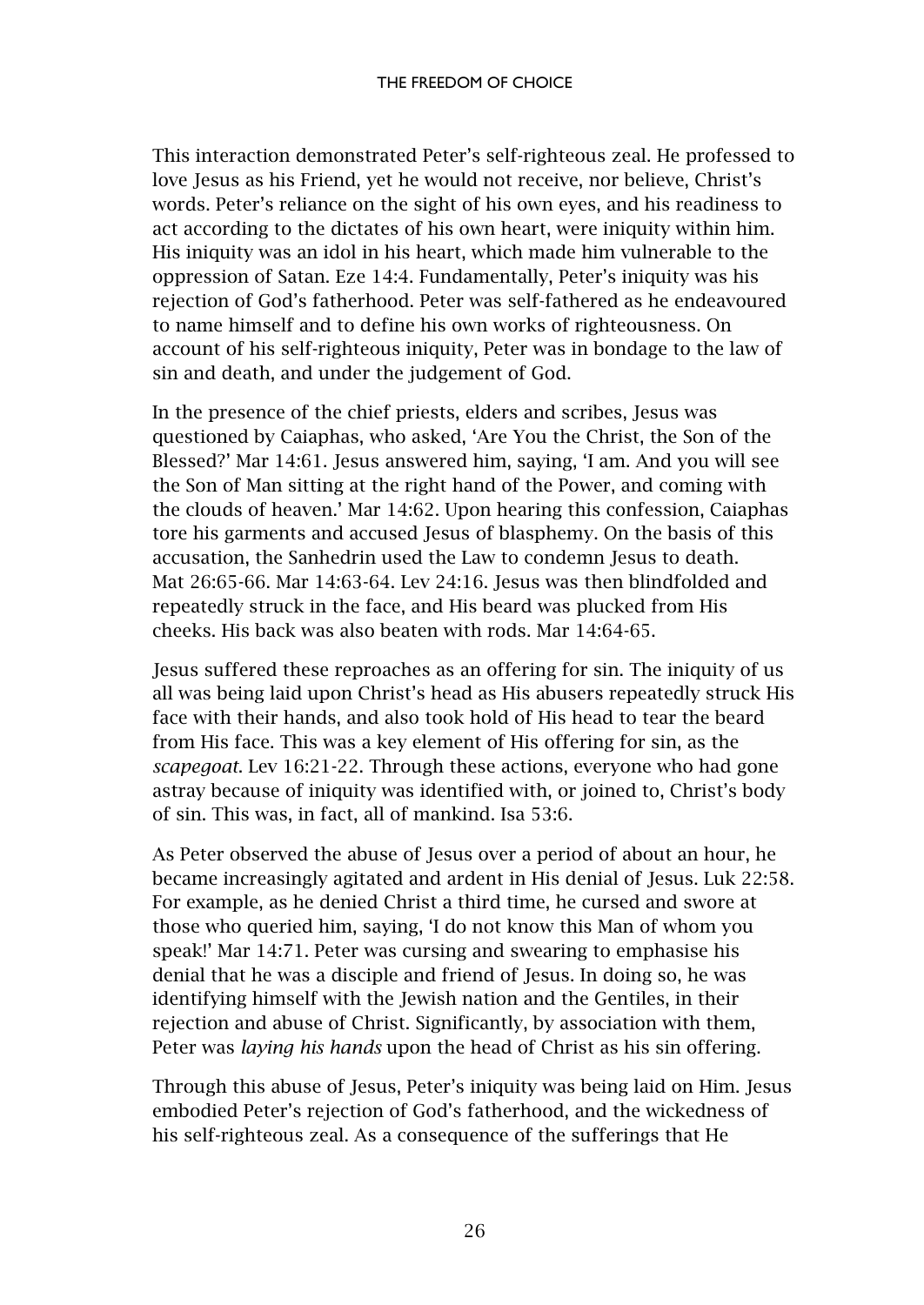endured at the hands of Peter, Jesus was dying under the curse of the Law; He was being separated from the Father. Peter, and his iniquity, were being taken out into the sea of God's forgetfulness, with Jesus. All of the propensities of the other law in Peter, which were fathered within him by Satan, were being judged and destroyed in Christ as He endured the punishment for, and destruction of, Peter's iniquity within Himself.

Each time that Peter denied Jesus in the court of Caiaphas, the zealous iniquity within him was dying. His self-proclaimed resolve to lay down his life for Christ's sake was coming to nothing. It was dying in Peter as it was being laid on Jesus through Peter's denials. By the time that Peter denied Jesus for a third time, he had totally failed. The zealot was dead; the circumcision of this iniquity within him was complete. At this point, Peter was bankrupt in spirit.

Significantly, when Jesus looked at Peter following his third denial, *judgement was passed on Peter* through Christ's eyes. Peter had come to the judgement seat of God. As King David declared, 'The Lord is in His holy temple, the Lord's throne is in heaven; *His eyes behold, His eyelids test the sons of men*.' Psa 11:4. Under this judgement Peter, *and* his other law, went out with Christ into the sea of God's forgetfulness.

Peter had not drawn back in unbelief at this point, because Jesus prayed that his faith would not fail. Heb 10:38-39. Luk 22:31. Rather, Peter had chosen the fellowship of faith. Under the prevenient grace of God at the last supper, Peter had *chosen* this fellowship by receiving the washing that was necessary for his part in Christ's offering journey. In contrast, Judas never chose this fellowship of faith. For this reason, Jesus was not praying that Judas' faith would not fail. Judas had not received faith, for which Jesus could pray, because he did not believe Christ's teaching regarding the necessity to eat His flesh and drink His blood in the *agape* meal. Joh 6:64.

By faith, Peter was joined to Christ's baptism. Mar 10:38. That is, he went out with Christ under the judgement of God, and was united with Christ in His offering death. For this reason, Peter was also joined to the likeness of Christ's resurrection. Rom 6:5. Peter's other law, which had been circumcised from Christ, was circumcised from Peter as well. Peter then rose from the waters of God's forgetfulness, with Christ, having been freed from slavery to sin so that he might live and walk with Christ as part of His corporate body. Rom 6:6-8.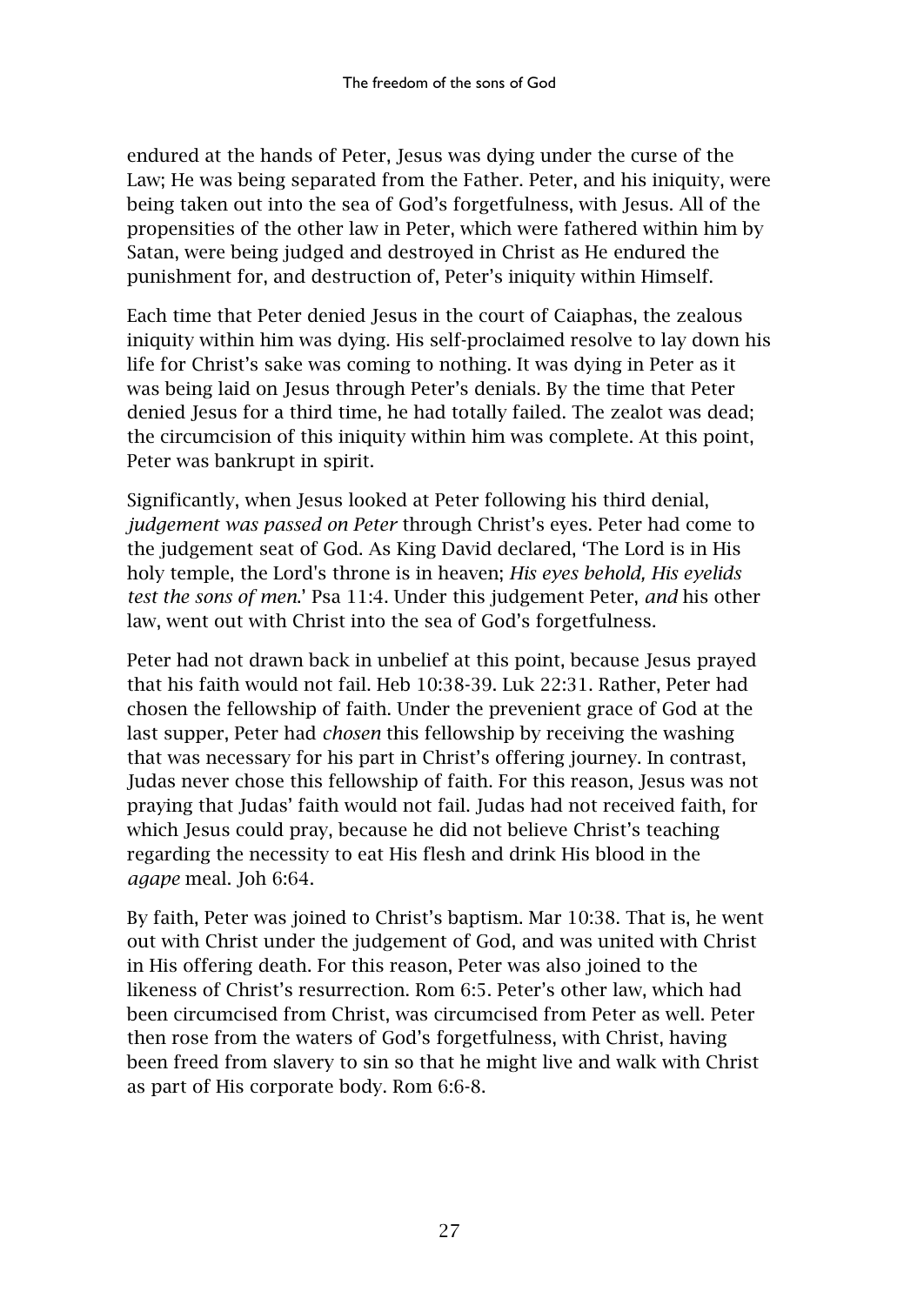As Peter met Christ eye to eye, he remembered the word of the Lord; how He had said to him, 'Before the rooster crows, you will deny Me three times.' Luk 22:61. By this means, Peter was illuminated to the depths of his iniquity. However, in the reflection from Christ's eyes, he also saw the heights of his sonship. The face, or expression, of his new creation sonship was in the eyes of Christ, reflected to him, heart to heart, from the priestly ministry of Christ as Melchizedek.

The life of Peter's sonship was being multiplied to him as Christ's blood was being shed for his iniquity. This would become Peter's life as the seed that he had received by faith germinated within him, birthing him from above; and as the fellowship of Christ's offering and sufferings became the daily reality of his Christian pilgrimage. In this fellowship, he would be able to strengthen the brethren according to the word of his sanctification, which Jesus had already proclaimed to him, saying, 'When you have returned to Me [are converted], strengthen your brethren.' Luk 22:32.

Through this interaction with Jesus in the court of Caiaphas, Peter was joined to Christ's prayer of faith. This was the only prayer to join. Through fellowship in this prayer of faith, his iniquity was taken away and his sin was purged. Moreover, he became obedient to the word of his sanctification, which was to strengthen his brethren.

# <span id="page-29-0"></span>The failure of Judas

In contrast to Peter, Judas' faith failed him. He drew back in unbelief from Christ at the last Passover when, by washing Judas' feet, Jesus reached out to him to connect relationally with him. Judas refused this aspect of fellowship. He could not receive a word that asked him to humble himself and become a servant to his brethren, for that is what Jesus was exemplifying and speaking to His disciples about as He washed their feet. Joh 3:12-16.

It was because of idolatry that Judas rejected the entreaty of Christ, who was extending true friendship towards him. Judas' idol was the image that he had of himself as an *entrepreneur*. This attitude made him vulnerable to *covetousness*. He became a thief when his entrepreneurial pursuits and schemes failed. A thief despises those from whom he steals. A thief cannot join fellowship. Jesus was wanting to open a dialogue with Judas as He washed his feet. However, Judas would have none of this.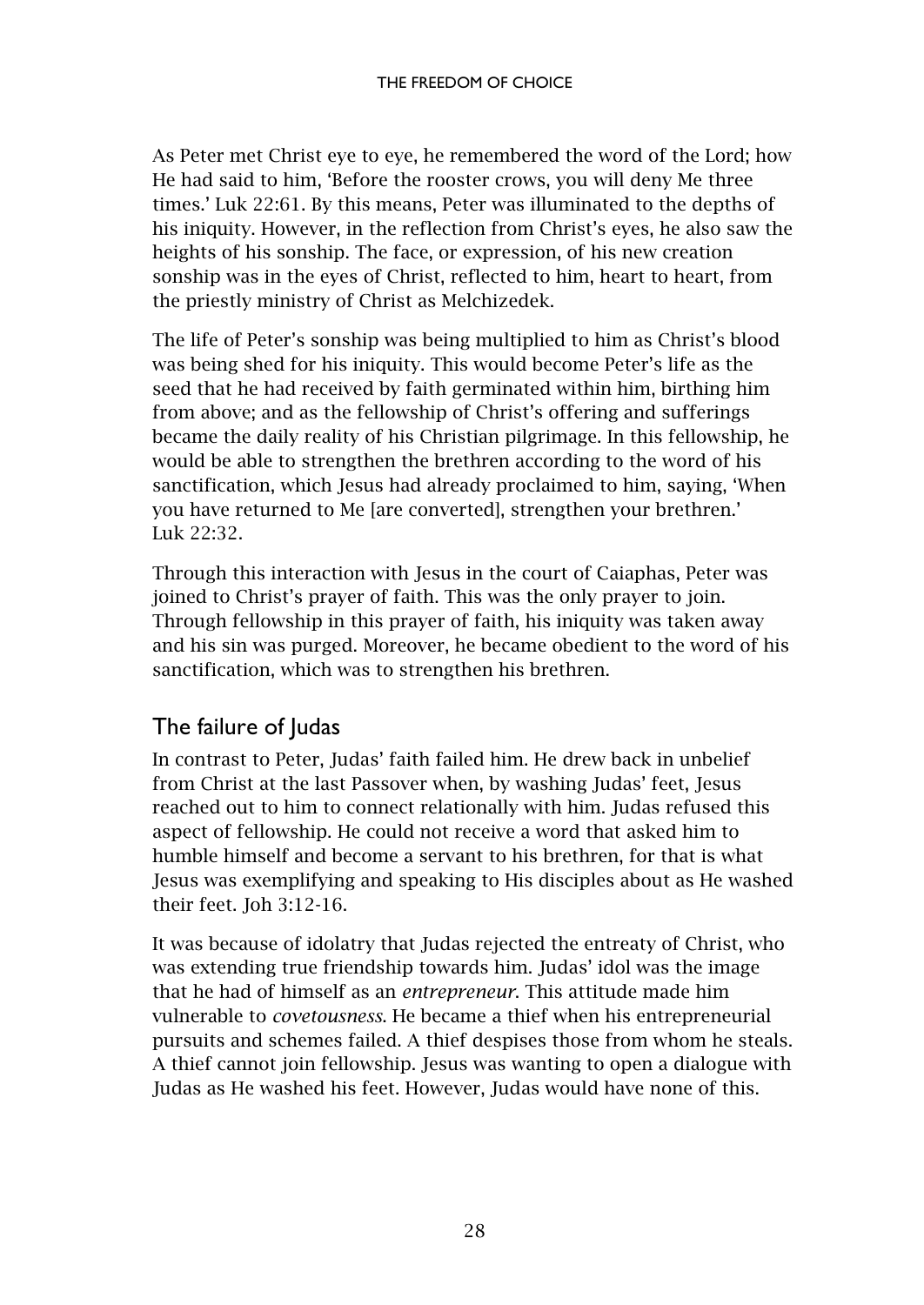Judas proceeded from despising Christ and his brethren, to promoting himself and his own image as the greatest among the apostles. He viewed himself as superior to his brethren with respect to understanding, capacity and initiative. This was, in fact, a leaven that was among them all. Luke noted that, at the last supper, 'There was also a dispute among them, as to which of them should be considered the greatest.' Luk 22:24.

As Judas, through pride, refused this ministry of Christ, Satan entered and possessed him, making him a betrayer. Joh 13:27. He betrayed Christ and his fellow disciple-apostles. His pride was his idol, for it was the strength of his pride that made him the judge and then the executioner of his own life. He stumbled in his own iniquity as he bowed before his own pride, placed the noose around his own neck, and fell to his own death. His own pride destroyed him, as the Scriptures declare, 'Pride goes before destruction, and a haughty spirit [or attitude] before a fall.' Pro  $6:18$ .

# <span id="page-30-0"></span>Christ's prayer

In the garden of Gethsemane, the golden altar of the true temple was revealed when Jesus began to pray to the Father, by the Spirit, having been made an offering for sin by the Father.

When the angel came and strengthened Jesus, He received the capacity of Eternal Spirit, through which His blood was shed for the cleansing of our sin. Luk 22:43. Heb 9:14. The work of atonement, which had previously been facilitated by the seraphim, now belonged to Jesus, the Son of Man. Atonement, including our deliverance from iniquity and cleansing from sin, was now being achieved and ministered through His offering and sufferings. Through this offering prayer, He was feeding His flesh and blood to the world as 'the bread of heaven'. This food is the fruit of the tree of life.

The full expression of Christ's offering prayer for every person was manifest in the garden of Gethsemane. Then, in each wounding event, there was a *specific* application of prayer associated with the specific work of atonement that He was achieving. That is, Christ's prayer accompanied each wound. The content and effect of His prayer was twofold. First, Christ's prayer was establishing and fulfilling the word and will of the Father for the salvation of His sons. Second, Christ's prayer was 'imprecatory'; it was proclaiming judgement upon the enemies of the Lord. These two dimensions of Christ's prayer are captured in the Messianic psalms.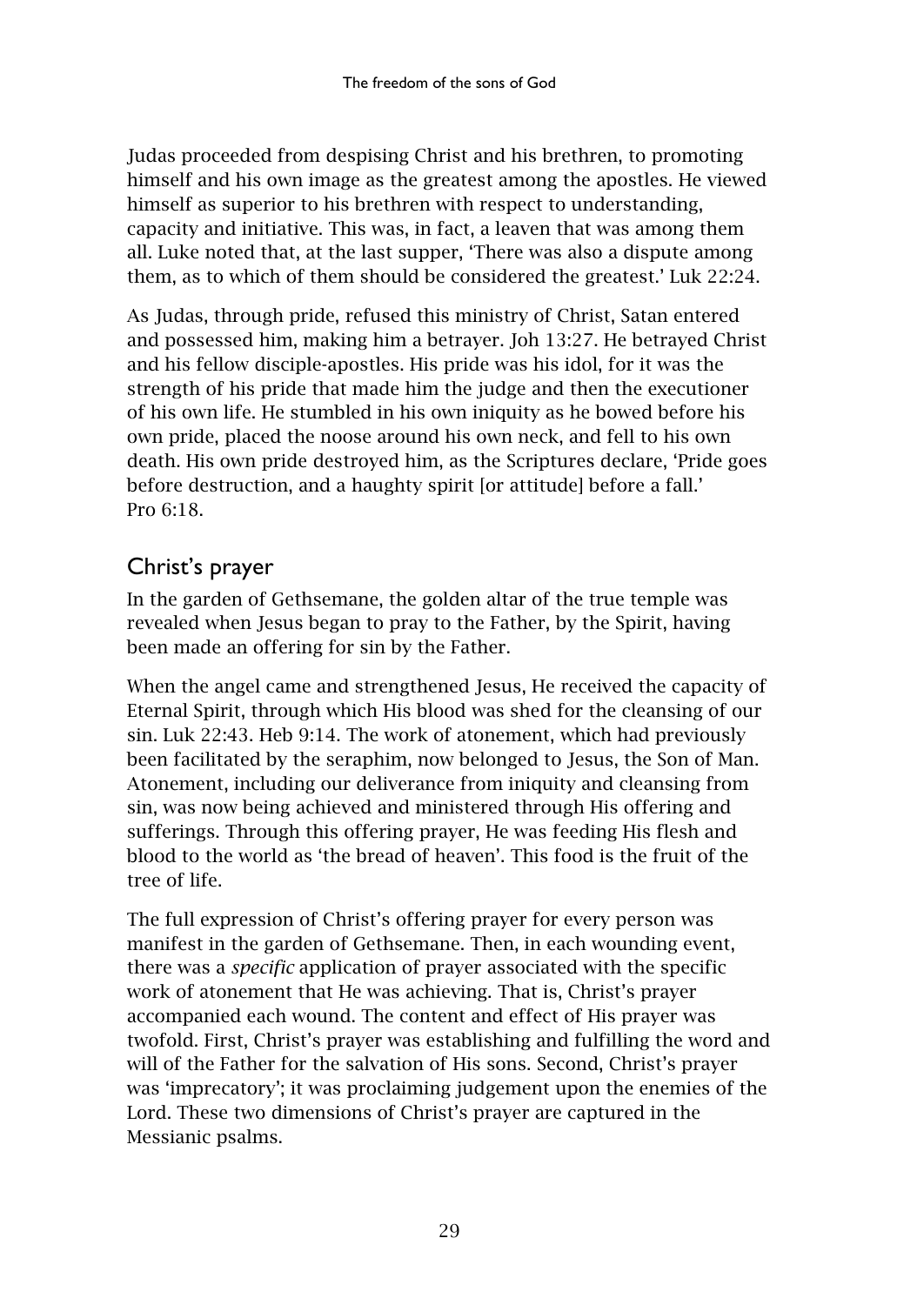In relation to Christ's offering in the court of Caiaphas, where He was bruised for our iniquities, we note the words of Jesus in the prophetic psalm of King David. 'Let not those who wait for You, O Lord God of hosts, be ashamed because of me; let not those who seek You be confounded because of me, O God of Israel. Because for Your sake I have borne reproach.' Psa 69:6-7. In this statement of prayer, Christ was feeding the bread of life, as deliverance from their iniquity, to those who would receive it.

In the same offering context, Christ declared judgement upon those who rejected His priestly initiative towards them, praying, 'Pour out Your indignation upon them, and let Your wrathful anger take hold of them. Let their dwelling place be desolate; let no-one live in their tents. For they persecute the ones You have struck, and talk of the grief of those You have wounded. Add iniquity to their iniquity, and let them not come into Your righteousness. Let them be blotted out of the book of the living, and not be written with the righteous.' Psa 69:24-28.

These two statements of prayer, through which the bread of heaven was being fed to the whole world, reveal two sets of keys that Christ obtained as He was crowned with glory and honour in the course of His offering journey. These keys are described in the book of Revelation.

Christ identified the first set of keys, revealing His mandate to judge and condemn all unrighteousness, when He said to the apostle John, 'Do not be afraid; I am the First and the Last. I am He who lives, and was dead, and behold, I am alive forevermore. Amen. *And I have the keys of Hades and of Death*.' Rev 1:17-18.

Revealing the ministry of salvation through His prayer, as a second key, Jesus said to those in His churches who were overcoming through fellowship in His offering and sufferings, 'These things says He who is holy, He who is true, "He who has the *key of David*, He who opens and no-one shuts, and shuts and no-one opens: I know your works [of sonship]. See, I have set before you an open door, and no-one can shut it; for you have a little strength, have kept My word, and have not denied My name".' Rev 3:7-8.

#### <span id="page-31-0"></span>Pastoral care at the tree of life

Earlier, we noted that Jesus ministered the fruit of the tree of life to Peter through prayer. The apostle John exhorted us to this same ministry, saying, 'If anyone sees his brother sinning a sin which does not lead to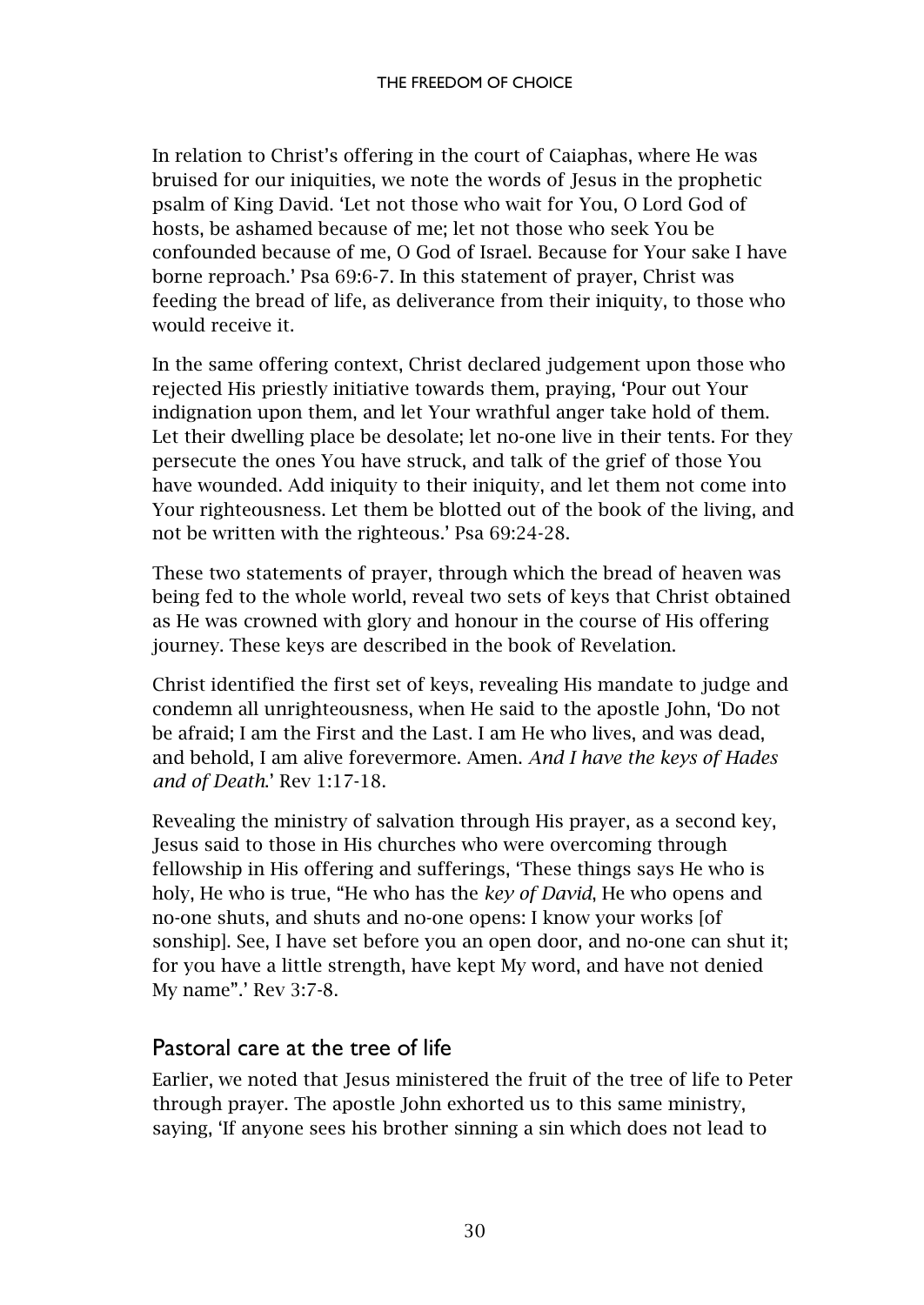death, he will ask [in prayer], and He will *give him life* for those who commit sin not leading to death. There is sin leading to death. I do not say that he should pray about that. All unrighteousness is sin, and there is sin not leading to death.' 1Jn 5:16-17.

An obvious point of consideration for us is the distinction between sin leading to death, and sin not leading to death. The apostle Paul described the sin that leads to death as 'wilful sin'. It refers to a person's determination to proceed in their own way, and according to the sight of their own eyes, after receiving a knowledge of the truth. That is, it is an active rejection of the truth and of those who minister this message.

Making this point, Paul wrote, 'For if we *sin wilfully* after we have received the knowledge of the truth, *there no longer remains a sacrifice for sins*, but a certain fearful expectation of judgment, and fiery indignation which will devour the adversaries'. Heb 10:26-27. In other words, Christ is not interceding for those who reject the word of His messengers. Consequently, they find no deliverance from their iniquity, nor cleansing from sin, in the context of their daily sufferings. Moreover, they are unable to fulfil the works of righteousness that belong to their sonship. The effects of the curse are not for their sake. Instead, they are the indication of condemnation. In summary, they are unable to obtain the salvation that Christ finished for them through His offering for sin.

How does a person receive a knowledge of the truth? Jesus said that the word of the Father is truth, and by this word a person is able to be sanctified. Joh 17:17. That is, they are made aware of what is not true (the projection associated with their iniquity), and they receive the word of faith proclaiming the obedience that belongs to their sonship. Gal 3:1-2. The knowledge of the truth is obtained by hearing the word of God, and through dialogue that is based in this word. 1Jn 1:1-3. This is not a theological discussion. Rather, it is fellowship in the light of present truth through which a hearer is appropriating faith for their personal fellowship in the offering and sufferings of Christ. Only in this fellowship are they able to obtain their sanctification.

This dialogue is the prayer to which James referred when he said, 'Is anyone among you sick? Let him call for the elders of the church, and let them pray over him, anointing him with oil in the name of the Lord. And the prayer of faith will save the sick, and the Lord will raise him up.' Jas 5:14-15. We remember that Jesus prayed that Peter's faith would not fail. That is, He prayed that, in the day of Peter's trial, as Christ came alongside him, he would not draw back in unbelief, but would maintain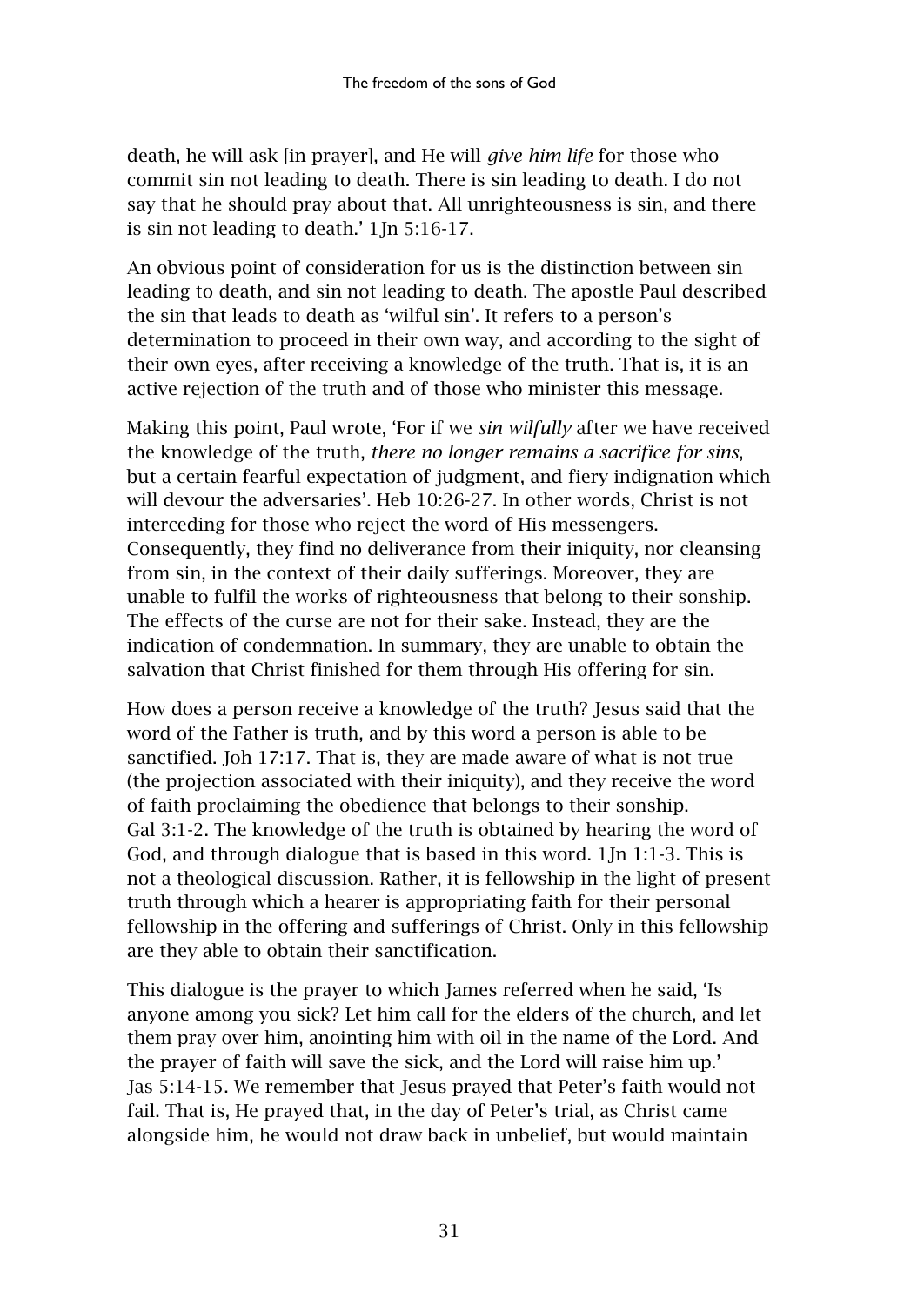his connection with Christ. By this means, Peter would be converted from his iniquitous zeal and be established in his sanctification as one who strengthened the brethren.

Having chosen to believe that God is their Father, and that they are a son in His house, a person who is not sinning a sin unto death presents themselves for this dialogue in order to be nurtured, trained, taught and disciplined towards obedience to the Father. This is the nature of faith.

It is important to note that if a person has rejected the word of a messenger, and is becoming weak and sick, their recovery requires them to return to the discussion, or word of truth, that they originally dismissed. If they come to an elder without addressing this fundamental disobedience, in humility and with repentance, *they do so with an idol in their heart*. By seeking deliverance from their distress without addressing their iniquity, they are asking the elder to bless their idol.

If an elder or a brother receives this one, and prays for them, both the one who has the idol, and the one who presumes to minister blessing to them through prayer, come under the same condemnation. Eze 14:1-11. This is not fellowship in the light.

The distinction between praying for a brother who is sinning a sin not unto death, and not praying for a person whose sin is leading to death, was evident at the last supper. Christ said to Peter, 'Simon, Simon! Indeed, Satan has asked for you, that he may sift you as wheat. But I have prayed for you, that your faith should not fail; and when you have returned to Me [are converted], strengthen your brethren.' Luk 22:31-32.

Peter's iniquity was sin, but it was not 'unto death' because, fundamentally, he identified himself as belonging to the community of faith established by the word that called him to eat and drink of Christ's body and blood. In contrast, Jesus did not pray for Judas. The disobedience of Judas was incorrigible; it was sin unto death.

The other distinction to note is that while Peter believed in his own zeal, he was upfront about it. In contrast, Judas professed to be Christ's friend but, having been progressively polarised by the word, began to court another conversation with those who were sceptical and jealous of Jesus, and who hated His message. Not only was Judas duplicitous, but his deception also concealed other aspects of corruption, indicating his sin-sickness – that is, he was an entrepreneurial thief stealing from his brethren.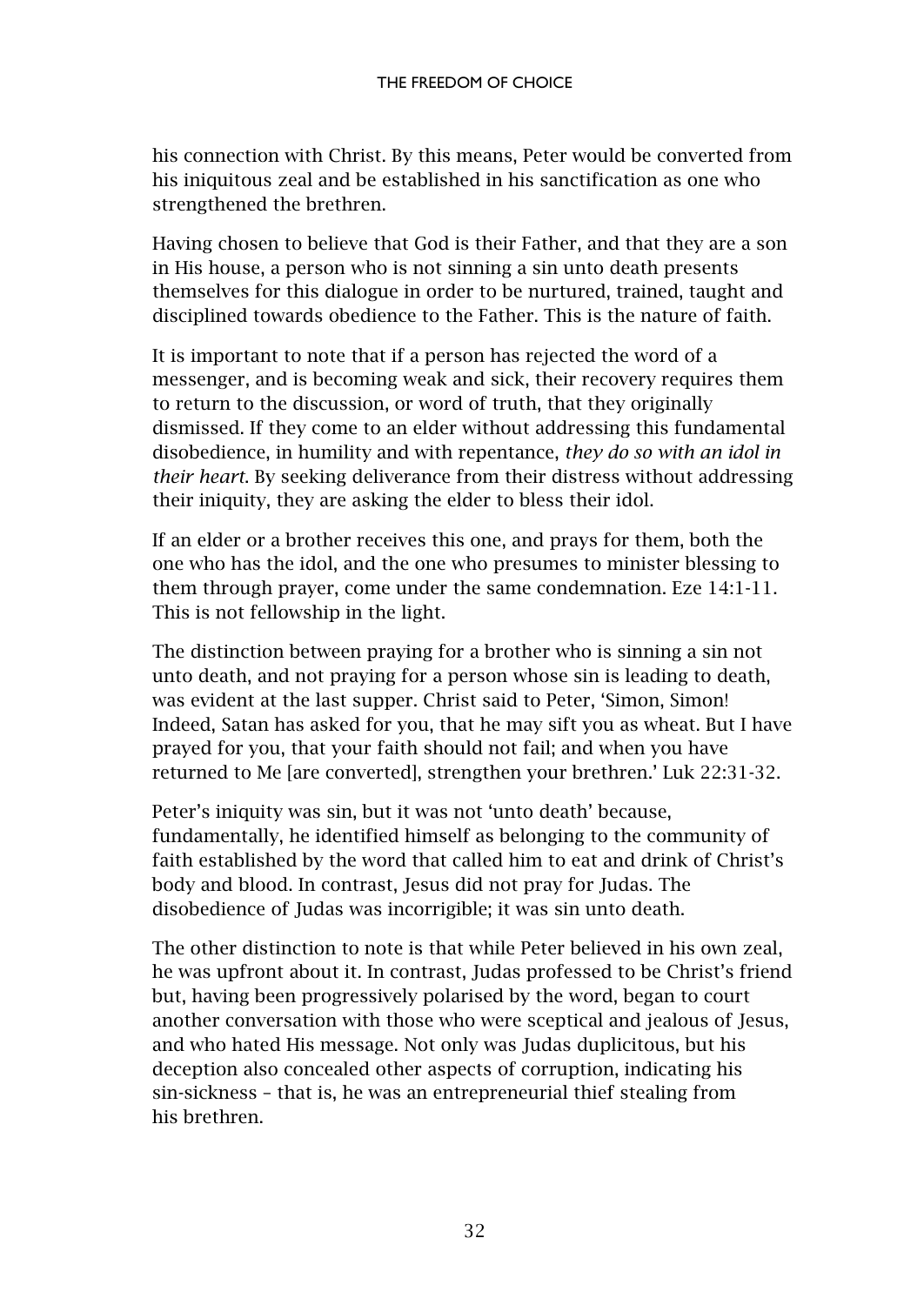# <span id="page-34-0"></span>A righteousness revealed

Speaking of the purpose for his ministry as a messenger of God, the apostle Paul declared, 'For I am not ashamed of the gospel of Christ, for it is the power of God to salvation for everyone who believes, for the Jew first and also for the Greek. For in it the righteousness of God is revealed from faith to faith; as it is written, "The just shall live by faith".' Rom 1:16-17.

The ministry of the word of God is the means by which the righteousness of sonship life is proclaimed to a hearer. Those who hear and receive this message are delivered to the doctrine of baptism, through which they are set free from sin to become slaves of God. The fruit of living this way is sanctification and eternal life. Rom 6:22. This is the inheritance that belongs to the sons of God.

When a person remains beset by sin, such as by an addiction to pornography, it reveals that they have not yet received, nor believed, the gospel of sonship. Instead, through their unrighteous presumption, they suppress the truth that is made known to them through the proclamation of the word. Consequently, the wrath of God is revealed from heaven against them as they become weak and sick, and spiritually die. Rom 1:18-19. To find deliverance, they must choose sonship and come properly into the Father's house, through the gates, to learn obedience and the culture of sonship.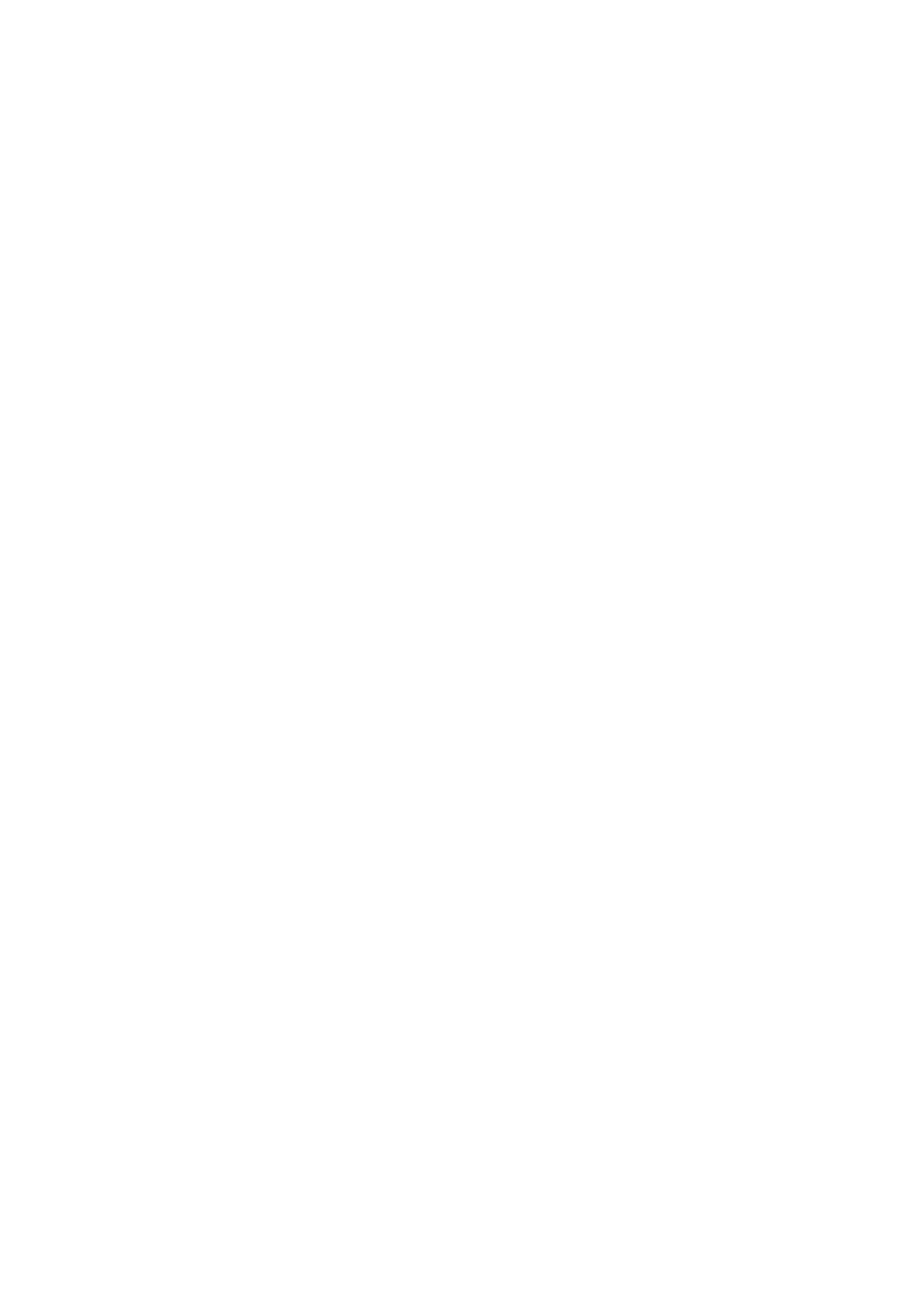# <span id="page-36-1"></span><span id="page-36-0"></span>Chapter 3 The right to eat of the tree of life

# <span id="page-36-2"></span>'I AM' is coming quickly

In the concluding chapter of the book of Revelation, Jesus declared, 'Behold, I am *coming quickly!* Blessed is he who keeps the words of the prophecy of this book.' Rev 22:7. He further declared, 'And behold, I am *coming quickly*, and My reward is with Me, to give to everyone according to his work. I am the *Alpha* and the *Omega*, the Beginning and the End, the First and the Last.' Rev 22:12-13.

Jesus made this statement as 'I AM', indicating that what He was saying applied equally to the past, to the present, and to things that were to take place in the future. Rev 1:8. In other words, Christ comes to His people this way, in every generation. He comes quickly to give to each one according to their works. Those who keep the words written in His book are blessed in Him as they obtain the inheritance of their sonship; those who do not, are condemned.

When Jesus comes *quickly*, He comes *suddenly* and at an hour when He is not expected. We note, for example, that Jesus comes to the overseers of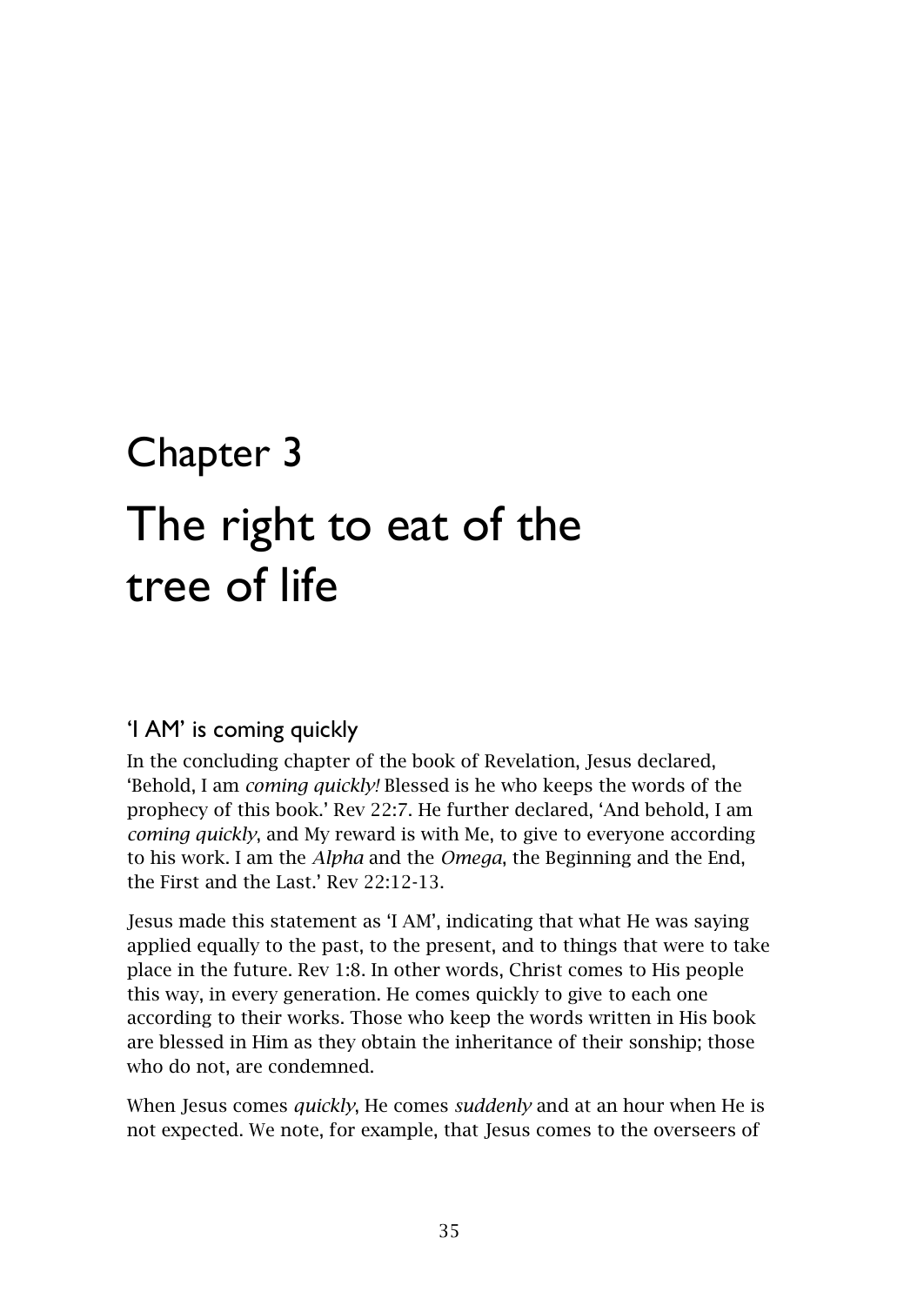His house – those whose work is to give His household food in due season – on a day when they are not looking for Him, and at an hour of which they are not aware, when they begin to beat their fellow servants and to eat and drink with the drunkards. He rewards them for their carnal ministry and corruption by cutting them in two and appointing them their 'portion with the hypocrites'. Mat 24:45-51.

Having communicated Christ's directives to the church, the apostle John then said, 'Blessed are those who do His commandments, *that they may have the right to the tree of life, and may enter through the gates into the city*. But outside are dogs and sorcerers and sexually immoral and murderers and idolaters, and whoever loves and practices a lie.' Rev 22:14-15. John further warned, 'If anyone adds to these things, God will add to him the plagues that are written in this book; and if anyone takes away from the words of the book of this prophecy, God shall take away his part from the Book of Life, from the holy city, and from the things which are written in this book.' Rev 22:18-19.

In these statements, John was not referring to Jerusalem in the new heavens and earth. He was speaking of the bride city that was established on the day of Christ's crucifixion, which was first manifest as 'the New Jerusalem' coming down out of heaven, on the day of Pentecost. He was speaking to every generation of the church.

We recognise that John was referring to the church in this age, because he distinguished between those who were in the city, and the dogs, sorcerers, sexually immoral, murderers, idolaters and liars who were outside of the city. In the new heavens and earth, those who are not part of the bride company will not be living outside the gates of the city; they will have been taken away and forgotten in the lake of fire. Further illustrating that John was referring to the church in this age, Paul said that we have *already* 'come to Mount Zion and to the city of the living God, the heavenly Jerusalem, to an innumerable company of angels, to the general assembly and church of the firstborn who are registered in heaven'. Heb 12:22-23.

A foundational point for us to recognise is that the book of Revelation is the gospel that Christ, by the Spirit, is proclaiming to every church, for the whole church age. It is calling every person to enter the gates of the city and to partake of the tree of life, which provides them with the food of their eternal sonship. To enter and remain in the heavenly city, we must *heed* what the Spirit is saying to the seven churches, *turn in*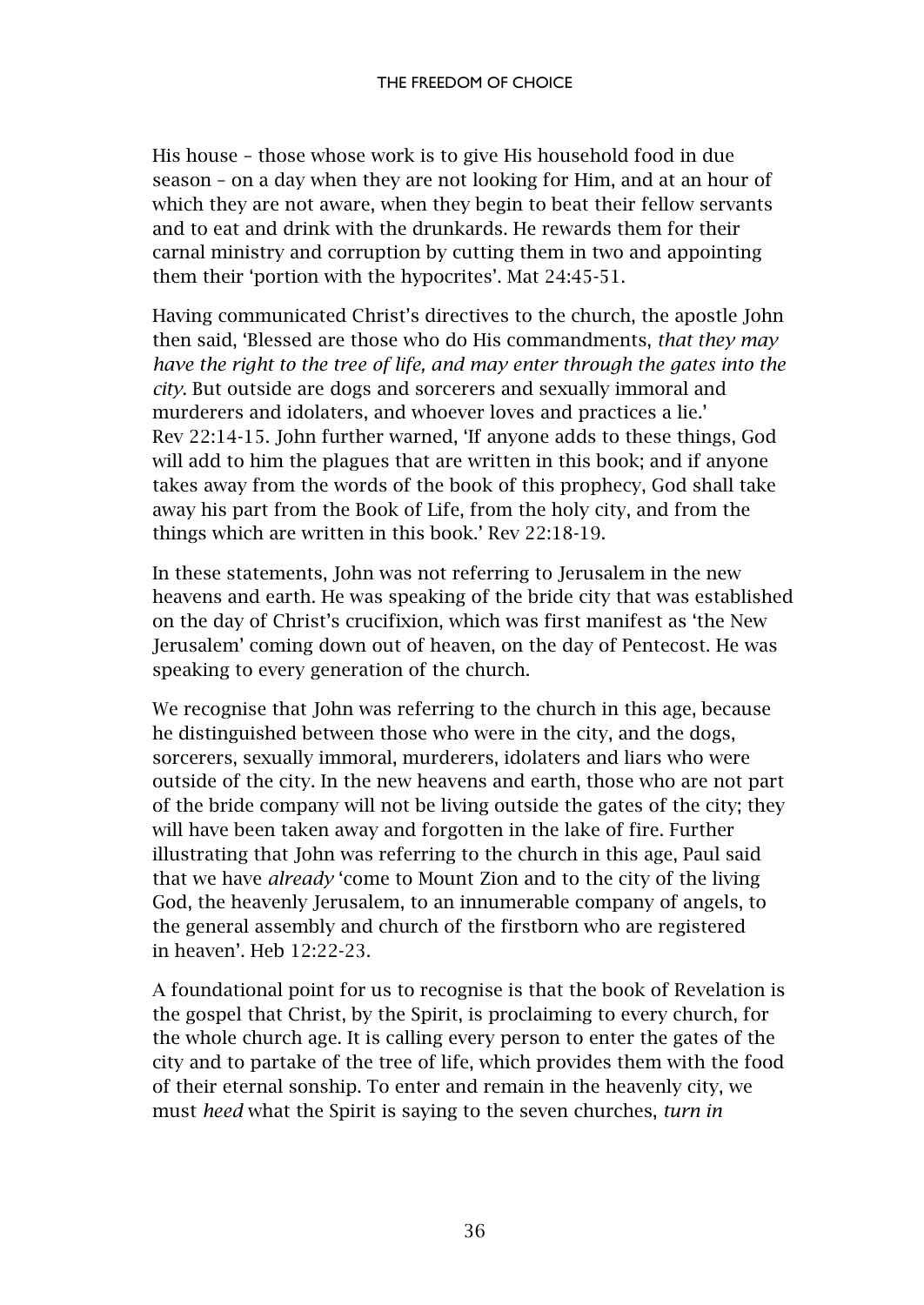*repentance* to overcome our fallen practices and proclivities, and walk in obedience to Christ's commands.

While they apply to all churches, these seven directives will be particularly pertinent to particular churches, depending on their situations. For example, there are some churches who are experiencing severe political persecution, for whom Christ's letter to Smyrna is especially relevant. Jesus said to them, 'I know your works, tribulation, and poverty (but you are rich) … be faithful until death, and I will give you the crown of life.' Rev 2:9-10. He is saying this to those who are suffering in a similar manner, today.

Other churches may be beset by alternative doctrines that promote sacramentalism and undermine their access to the *agape* fellowship at the tree of life. To these churches, He is specifically saying to them, 'I know your works, and where you dwell, where Satan's throne is. And you hold fast to My name, and did not deny My faith even in the days in which Antipas was My faithful martyr, who was killed among you, where Satan dwells. Repent [of encompassing these alternative doctrines], or else I will come to you quickly and will fight against them with the sword of My mouth.' Rev 2:13,16.

There are no other gospels, nor religious practices, by which we can obtain the promises that Christ outlined to the churches. This is why John was so strong, warning that God would add plagues to those who add to the content of the book of Revelation; and would remove from the book of life, and from the heavenly Jerusalem, those who take words from the book. Rev 22:18-19. As we receive and respond to the call to 'Come', we will be able to proclaim this invitation to others. We recognise the urgency in the Spirit to hear and respond to this word of restoration, for the time is short and the end fast approaches. 1Co 7:29.

# <span id="page-38-0"></span>The right to eat

Returning to John's exhortation, we note that those who are in the city have the *right* to the tree of life and to enter through the gates of the city. John referred to this 'right' in the opening statements of his Gospel, writing, 'But as many as received Him, to them He gave *the right to become children of God*, to those who *believe* in His name: who were born, not of blood, nor of the will of the flesh, nor of the will of man, but of God.' Joh 1:12-13.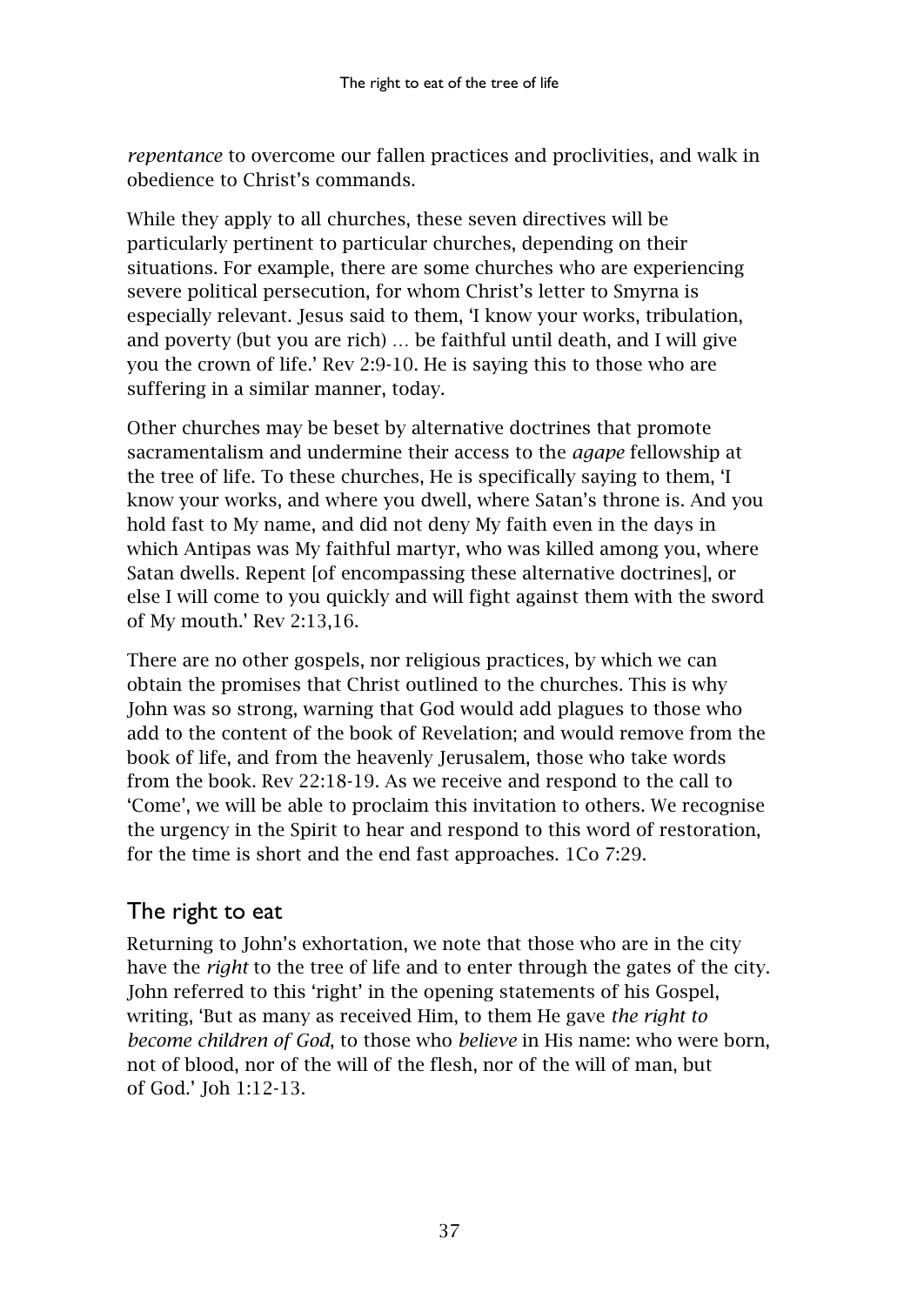The tree of life is in the midst of the New Jerusalem. It is the centrepiece of the *agape* meal, and its fruit is the bread from heaven. The right to eat from the tree of life in the heavenly Jerusalem is the right to live as a son of God.

Jesus wrote to the church of Ephesus, saying to those who repent and return to the fellowship of first love, 'I will *give to eat from the tree of life*, which is in the midst of the Paradise of God.' Rev 2:7. Furthermore, to those who overcame the synagogue of Satan, the doctrine of Balaam and the doctrine of the Nicolaitans, He promised, 'I will give some of the *hidden manna to eat*. And I will give him a white stone, and on the stone a new name written which no-one knows except him who receives it.' Rev 2:17.

Earlier, we read John's warning that whoever takes anything away from the prophecy contained in the book of Revelation, the Father will take away their part from 'the book of life', from 'the holy city', and from the things written in the book. Rev 22:19. Significantly, the term '*book of life'*, in which our names as sons of God are recorded, can equally be translated '*tree of life'*. This point provides us with insight to how we eat of the tree of life, and its implications for our sonship now and in the age to come.

# <span id="page-39-0"></span>Names in the tree of life

The papyrus of the book of life, in which are written the names of the sons of God, is taken from the inner rind of the trunk of the tree of life. Importantly, the names recorded in the book of life are not simply identifiers. Each name is the *substance* of one's sonship. This substance, which is necessary for one's expression as a son of God, is fed to them through the fruit of the tree of life, which Jesus described as 'the hidden manna', or 'bread from heaven'.

The Father is the source of this substance, and it is fed to us from the mouth of Christ, who is the Bread of life. Joh 6:48. It is the fruit of His lips. Jesus Himself testified that 'Man shall not live by bread alone, but by *every word that proceeds from the mouth of God*'. Mat 4:4. He also declared, 'The *words that I speak to you* are Spirit, and they are life.' This 'Spirit and life' is ministered to us by the Holy Spirit. Joh 6:63.

The name of every son of God was a seed of identity that was given to Yahweh the Son when He was *begotten* by the word of the Father, before. Heb 1:5. When He was begotten as the Son of God, we were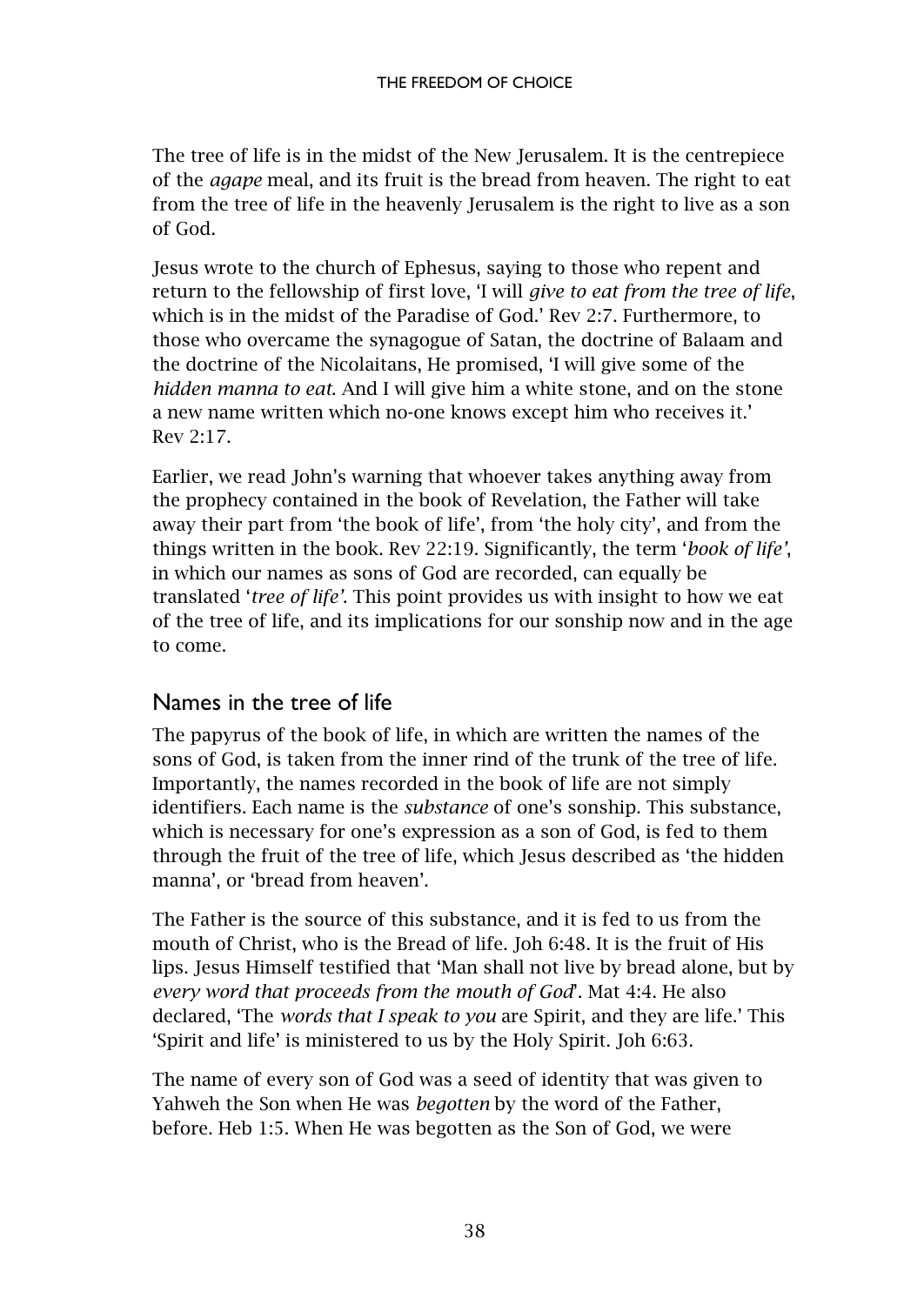begotten as sons of God, in Him, and our names were written in the book of life.

The identities of all the sons and daughters of men were passed on to Adam in a *creative* action, when the Son of God breathed into man 'the breath of lives', and he became a living soul. Gen 2:7. This was not a 'begetting' initiative, but a 'creative' initiative. While the identities were given to Adam, which would be brought into being through a *procreative* action, the name and works of each identity were in the tree of life. The implication is that the sonship expression of every identity would, forever, be dependent upon an ongoing fellowship with Yahweh at the tree of life. Initially, this would be as an 'adoption', where the word of every person's name would be spoken to them by Yahweh, from the tree of life. Even when their name is written on their hearts and foreheads through new birth, the sons of God continue to receive grace for the expression of their sonship through their ongoing participation in the *agape* meal at the tree of life.

Once created as a living soul, Adam had identity but did not yet possess his name as a son of God. It was not yet written upon him. *Through adoption*, Adam had access to the works that belonged to his name, and he obtained grace to fulfil these works as he fellowshipped with Yahweh, each day, at the tree of life. He was to continue to live and work from the basis of this fellowship as an adopted son until the name that was written, as in a scroll upon the bark of the tree of life, was written in his heart and mind by new birth. His expression as a son of God would continue to be fed to him from the tree of life in the fellowship of Yahweh, forever.

It is important to recognise that while the fruit of the tree of life was given to Adam to be the food that enabled the exercise of his dominion over the creation, the tree of the knowledge of good and evil belongs *only*  to Yahweh *Elohim*. Yahweh Father, Son and Holy Spirit are the sum of all diversity; the sum of everything that could ever be expressed. They, alone, are the origin of all things. The creative initiative of God from this fellowship is symbolised by the tree of the knowledge of good and evil. Adam had no right to this tree, because he was not the origin of anything; nor was he predestined to be a creator. Rather, Adam was created for the purpose of *fellowship with Yahweh*, through which life would be multiplied, by offering, to the creation over which he had been given dominion. Participation in this expression of Yahweh's Everlasting Covenant initiative is symbolised by the tree of life.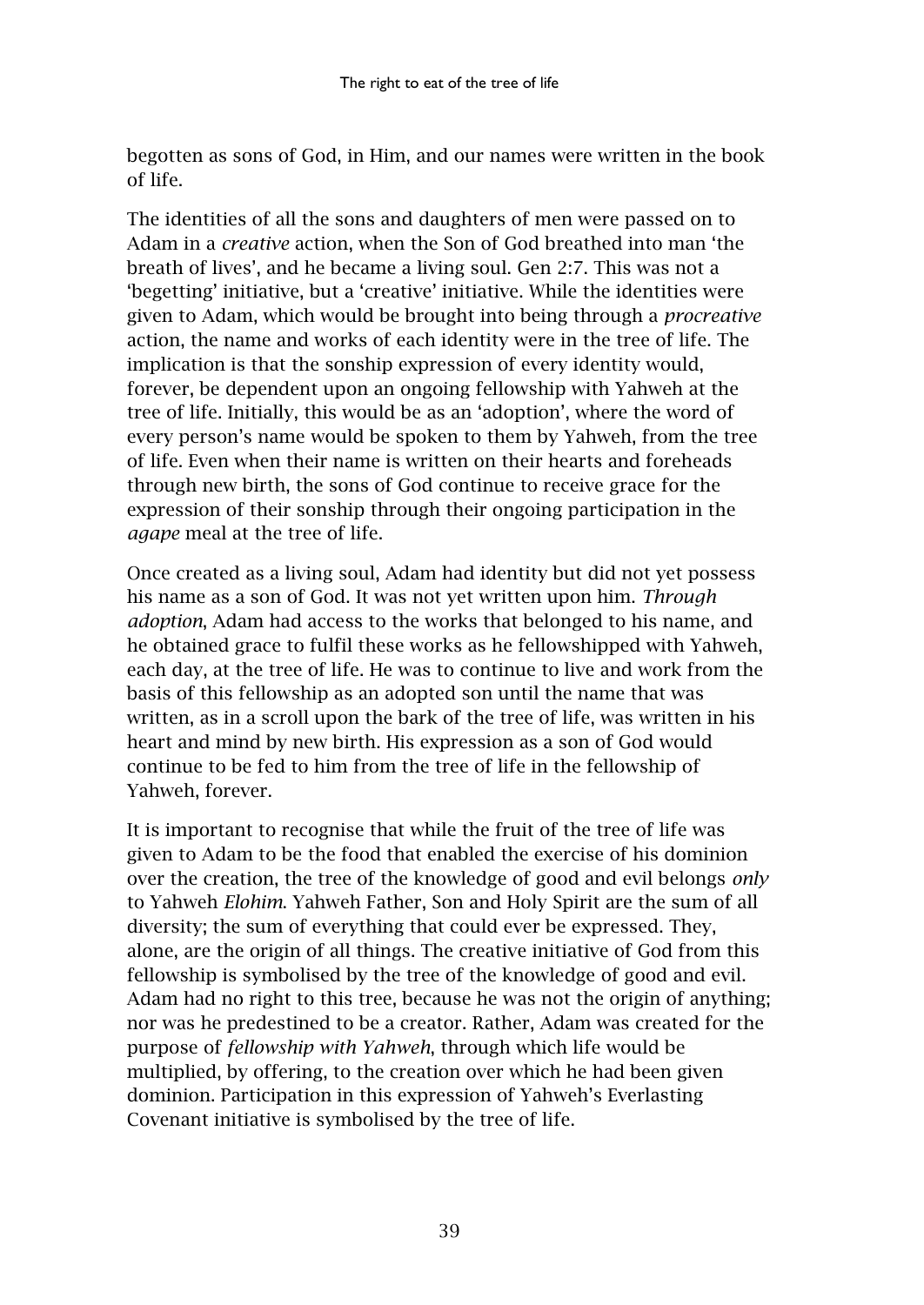As we have considered in previous notes, Christ on the cross was the sum of both trees. In the course of His redemptive journey from Gethsemane to the cross, Jesus was bringing the old creation to an end under the judgement of God, and He was establishing a new heavens and earth. Isa 65:17-18. He was also multiplying His life so that it would become the new creation life that belongs to the sons of God, which is the divine nature. Through this work, which culminated on the cross, we see the two aspects of Yahweh's Everlasting Covenant initiative – *creation* and the *multiplication* of life through offering.

Speaking of this fullness, which Christ embodied, the apostle John wrote, 'And the Word became flesh and dwelt among us, and we beheld His glory, the glory as of the only begotten of the Father, full of grace and truth'. Joh 1:14. John then explained, 'And of His fullness we have all *received*, and grace for grace.' Joh 1:16. We *receive* of this fullness through fellowship in Christ's offering and sufferings as we eat and drink of the tree of life. However, we never become the source, or origin, of this life. As we noted above, inherent in our creation, and essential to our predestination as sons of God, is fellowship with Yahweh at the tree of life. We will, forever, live by every word that proceeds from the mouth of God in the *agape* meal. God's word will always provide us with the grace of life that is necessary to fulfil the works that belong to our name as a son of God.

Adam ate the fruit of the tree of the knowledge of good and evil, presuming that he could exercise dominion over the creation apart from fellowship with Yahweh. That is, he did not recognise or believe that the expression of his identity was dependent upon connection to the fellowship of Yahweh. When Adam ate the fruit of the tree of the knowledge of good and evil, he was disconnected from the tree of life, in which resided the substance of his name. His eyes were opened, and he knew that he was naked. Gen 3:7. Adam's nakedness meant that he had no capacity within himself for the exercise, or expression, of dominion. Disconnected from his name, Adam's only alternative was to craft and project a name for himself. He did this, figuratively, by sewing fig leaves together as a covering to conceal his nakedness. Gen 3:7.

Adam and Eve were restored to the adoption through the offering of the Lamb of God, before they were sent from the garden. This restoration was signified by the sacrifice of an animal to atone for their sin and to clothe them with garments for the works they were now to fulfil in obedience to God's word. Gen 3:21-24. As we considered earlier in these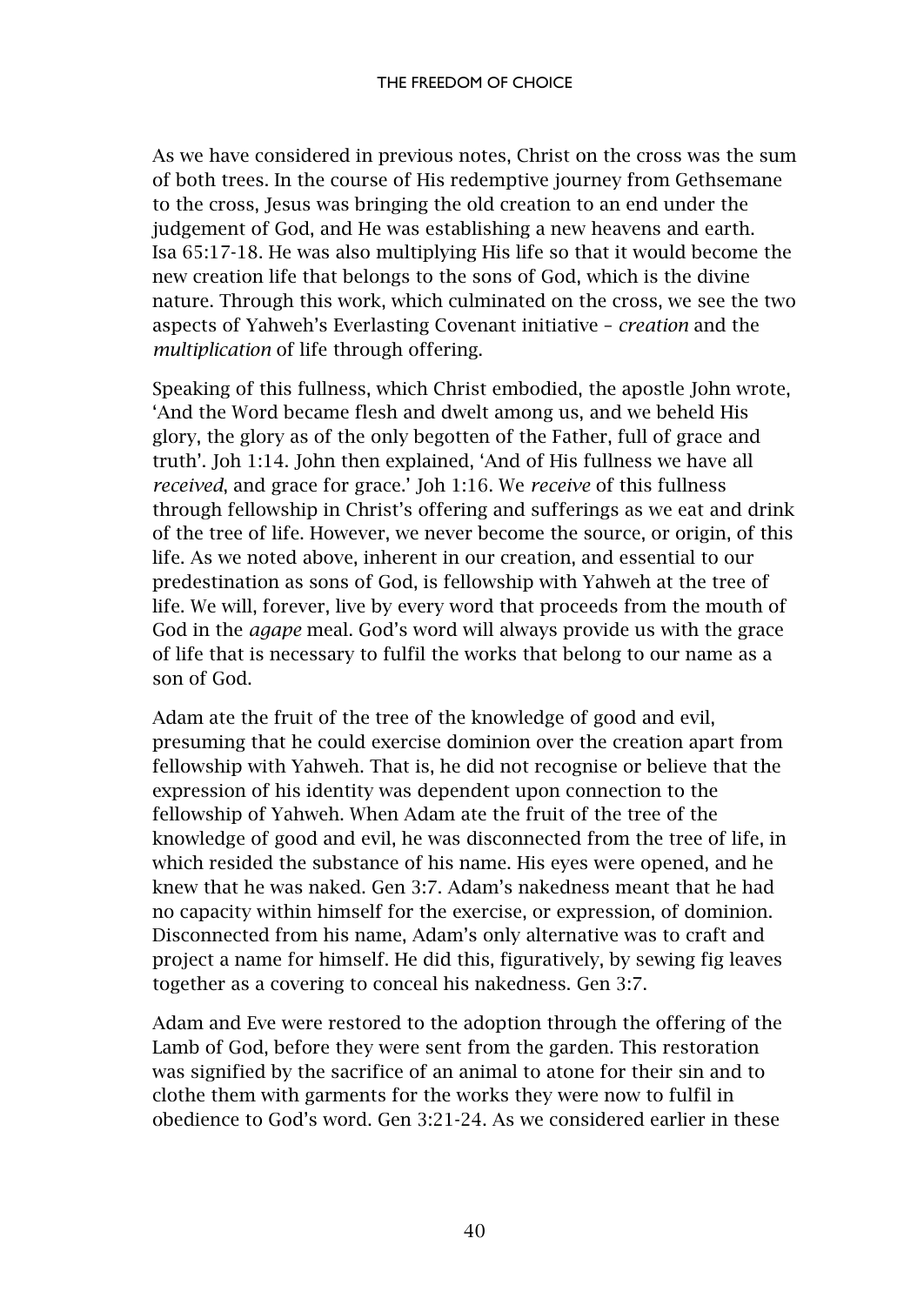notes, Adam's predestination as a son of God could now be obtained *only* through participation in the offering of Christ as he made offering each day at the gate of Eden. Through this activity of faith, the ground upon which he did the works that were prepared for him by the Father was cursed for his sake. Gen 3:17.

Adam was the first man; Noah was the second Adam; and Christ is 'the last Adam'. 1Co 15:45. The seed of identities that was given to Adam, which was lost when he disobeyed God's word, was *reclaimed in Abraham* and passed on to Christ, the last Adam. Christ did not come down from heaven as a new humanity, apart from man. The word became flesh in Christ through Abraham and David, in the womb of Mary, as an *incarnation*. The DNA of His body is from Abraham. Now, in the resurrection, the spiritual body of every son of God is from Abraham, through Christ.

# <span id="page-42-0"></span>Obtaining the promise

Until the Son of God became flesh, died on the cross, and rose again, a believer could only meet their name as *an adoption*. They received faith by hearing the word of God, believed in God, and diligently sought Him. Heb 11:6. Their name, or the substance of their sonship, was in the tree of life in the midst of the heavenly city. Although they did not possess their name, *they saw the city from afar*. They did the works of their sonship because the faith that they received in the word of God was the substance of this inheritance, which they hoped for. Heb 11:1. They lived by faith as strangers and pilgrims on this earth, considering themselves to be citizens of the heavenly city, which God had prepared for them. Heb 11:13-16.

In the New Covenant, a believer can now obtain the promise of sonship. On the first evening following His resurrection, Christ appeared to the disciples in the upper room. He breathed on them and said, 'Receive the Holy Spirit.' Joh 20:22. Through the action of breathing on them, the disciples were strengthened in the inner man so that Christ could dwell in their hearts through faith. Eph 3:16-17. By receiving the Holy Spirit, Christ, the Seed, was able to germinate in their hearts and they were *born of God's life*. Through new birth, their name as a son of God was written in their heart and on their forehead.

When a person's name is written in their heart and on their forehead, *the word of their testimony is from the tree of life*. This testimony is fundamental to overcoming Satan, and to obtaining one's salvation as a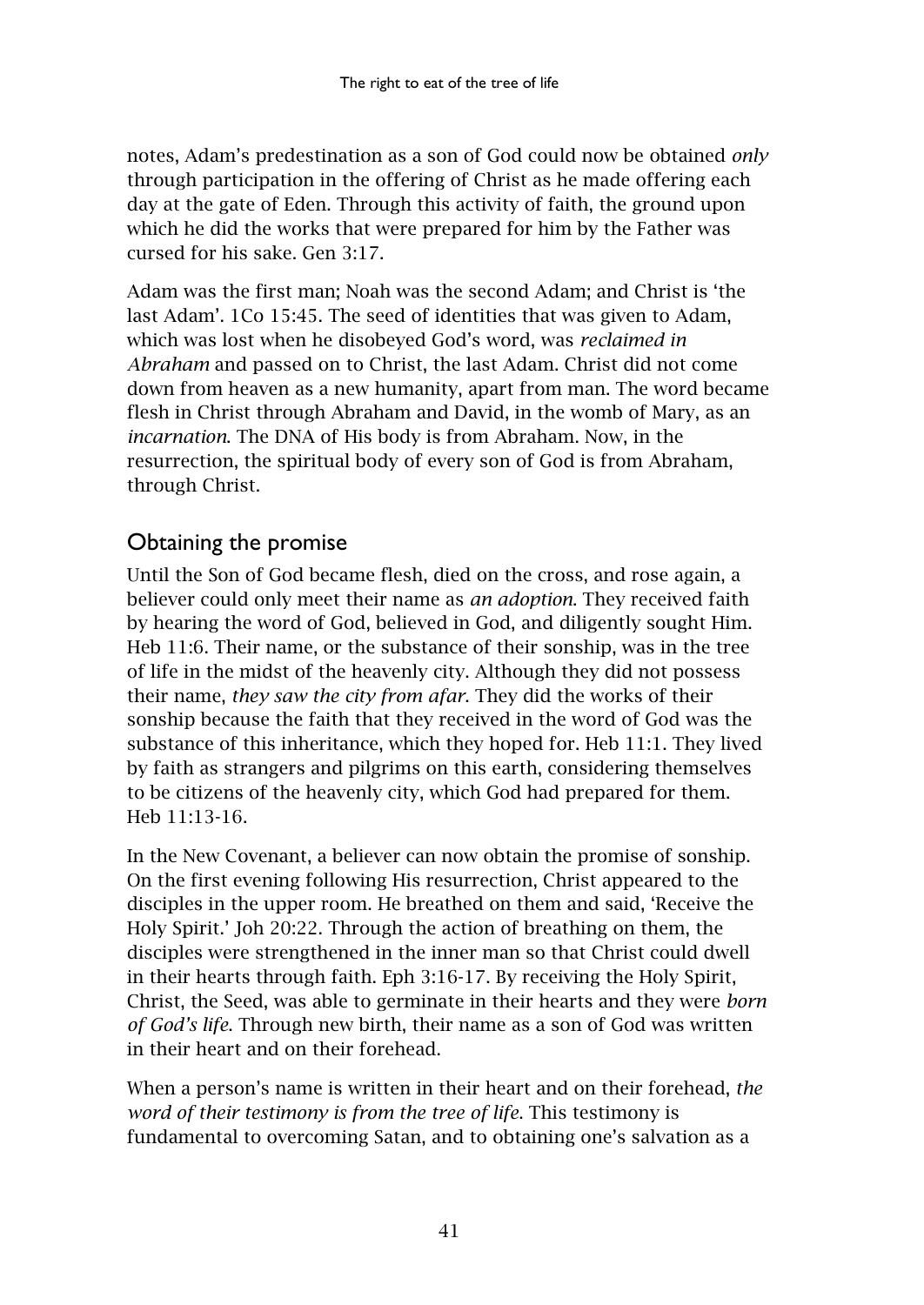citizen of the kingdom of God. Rev 12:10-11. We note that they 'overcame him by the blood of the Lamb and by the word of their testimony, and they did not love their lives to the death'. Rev 12:11. We have this testimony, and overcome Satan, only as we continue to eat from the tree of life.

Although a believer is born of God through this process, the parable of the sower and the seed teaches us that unless they are baptised into Christ and continue to live in the fellowship of His offering and sufferings, they will lose their sonship. They will have no root in themselves, and will endure only for a while. When tribulation or persecution arises because of the word, they stumble and fall away. Mat 13:21.

Those who are baptised into Christ's body, the church, have obtained entrance to the bride city, the heavenly Jerusalem. Eph 5:23. Unlike the Old Covenant believers who saw the heavenly city from afar, they have come into the heavenly Jerusalem, which Paul described as 'the general assembly and church of the firstborn who are registered in heaven'. Heb 12:22-23. Their name as a son of God, which is written in the book of life, has been written upon their heart and forehead. However, unless they continue to eat the fruit of the tree of life, which provides the energy for the works that belong to their sonship, they will die again.

The Spirit, through whom the seed of sonship germinates in a believer's heart, enables a person to be baptised by one Spirit into Christ's body, where they are set by the Father according to His good pleasure. 1Co 12:13,18. The access of a son of God to the tree of life, which is the source of food for the *agape* meal, is contingent upon their connection to this fellowship.

The key point is that unless a son of God continues to eat the fruit of the tree of life, their sonship will die. Saying it another way, a person's sonship depends upon eating the fruit of the tree of life at the *agape* meal. They do this by receiving the word proclaimed from the presbytery, and by participating in their fellowship, which is the fellowship of Yahweh. 1Jn 1:1-3. They reject the *agape* meal as the ongoing source of their expression as a son of God when they seek to validate their identity through any means other than obedience to God's word in the fellowship of Yahweh.

This principle was exemplified in Jesus' parable of the great feast. He identified various people who did not partake of the supper because they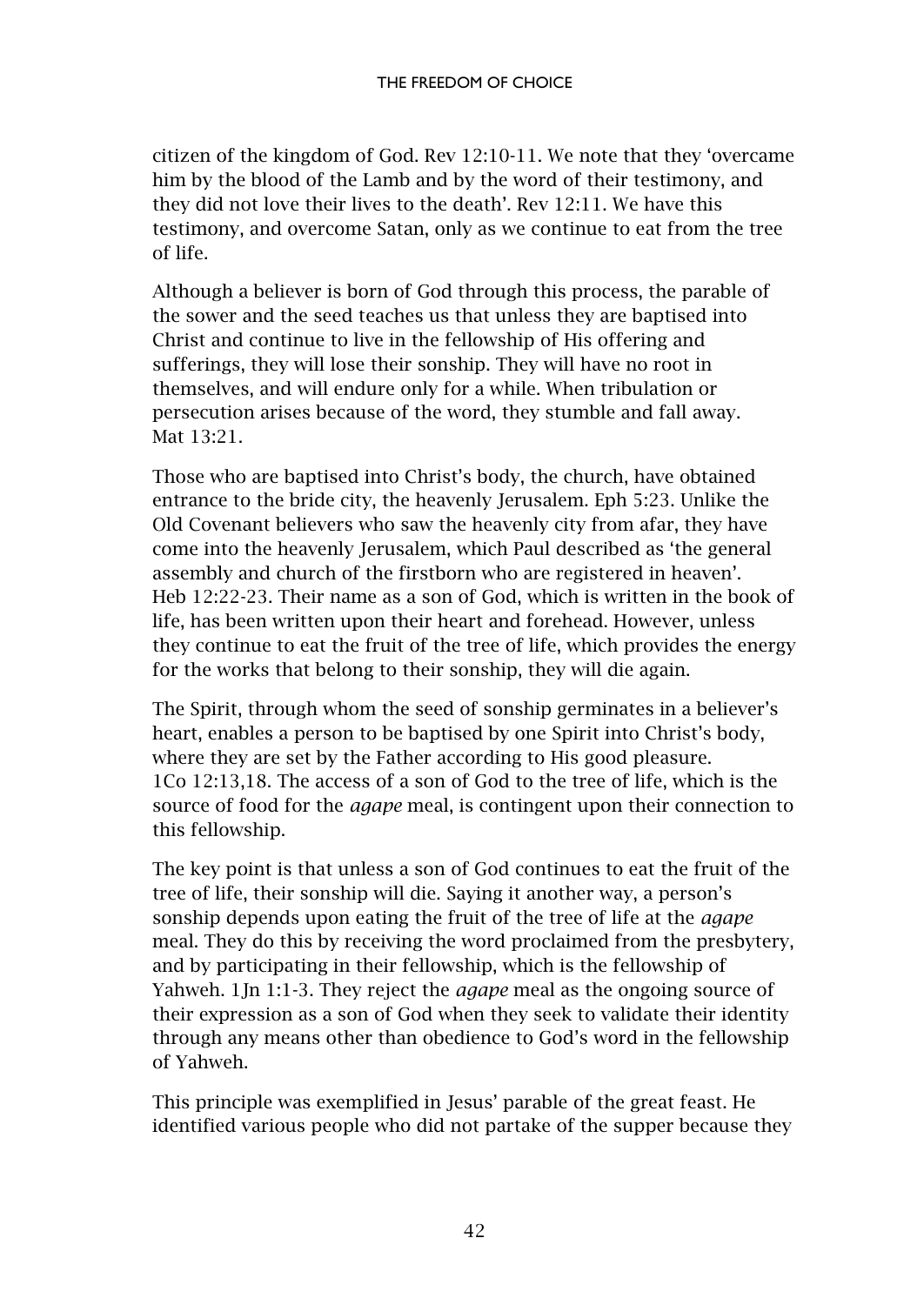were pursuing identity verification elsewhere. He said, 'They all with one accord began to make excuses. The first said to him, "I have bought a piece of ground, and I must go and see it. I ask you to have me excused." And another said, "I have bought five yoke of oxen, and I am going to test them. I ask you to have me excused." Still another said, "I have married a wife, and therefore I cannot come".' Luk 14:18-20. He described these ones as 'not worthy'. Mat 22:8.

Even those who did accept their invitation to the wedding supper were cast into outer darkness, where there will be weeping and gnashing of teeth, because they presumed to participate in the *agape* meal without the sanctification that is symbolised by a wedding garment. Mat 22:11-13.

Elsewhere, we have elaborated on the meaning of the excuses that were given by those who disregarded the great *agape* feast prepared by the Father. As a passing comment, it is helpful to recognise that the implications of 'marrying a wife' are not limited to the confounding effects of a fallen marriage culture on one's connection to the *agape* meal. It also includes young people who forsake the communion in pursuit of romantic attachments outside the church communities in which the Father has placed them. Driven by lust, and emboldened by alternative 'gospels', these young people relinquish their eternal inheritance for the passing pleasure of a carnal liaison. They are spiritually short-sighted, and are unable to perceive the true romance that belongs to marriage in the image and likeness of God. The apostle Paul warned of this wantonness, writing, 'But refuse the younger widows; for when they have begun to grow wanton against Christ, they desire to marry, having condemnation because they have cast off their first faith'. 1Ti 5:11-12.

# <span id="page-44-0"></span>The fruit of the Spirit

Reiterating what we have already considered, the fruit of the tree of life is the energy for the expression of our name as a son of God. The Father is the source of our name and works as a son of God. Our name is written in Christ, who gives to us the substance of our sonship through His word. This food is fed to us by the Holy Spirit, for it is the Spirit who gives life. Joh 6:63. 2Co 3:6.

The apostle John observed that the tree of life in the New Jerusalem, which was coming down out of heaven, *yielded twelve fruits every month*. The leaves of the tree of life were for the healing of the nations. Rev 22:2. Significantly, these fruits are the divine nature, given by the Spirit.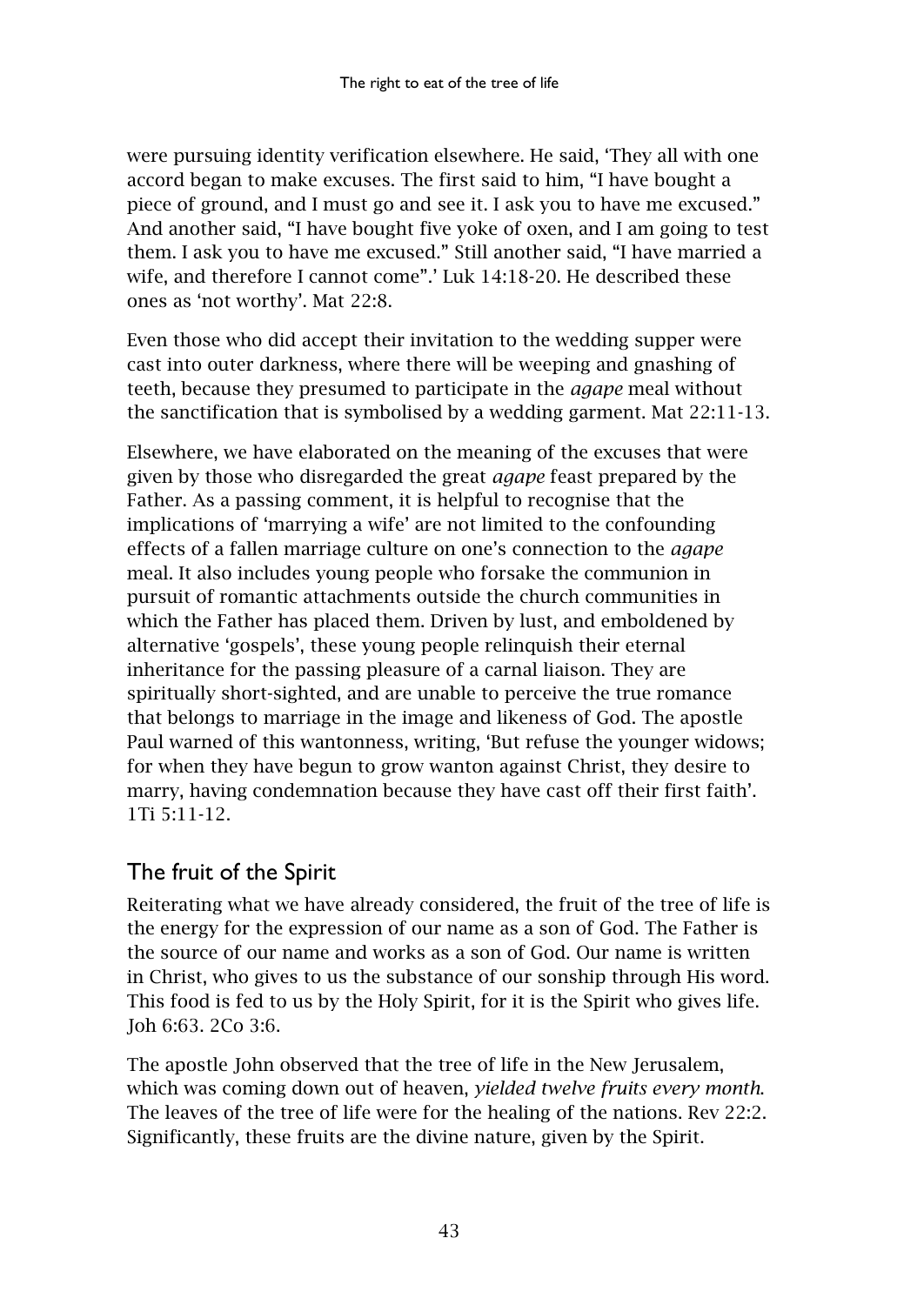The apostle Peter specifically identified eight aspects of the divine nature that belong to a son of God, in Christ – faith; virtue; knowledge; self-control; perseverance; godliness; brotherly kindness; and love. 2Pe 1:4-8. He said that we are to give diligence to adding to, or multiplying, these qualities, indicating that a son of God already possesses the divine nature, albeit in a 'seed' measure. Paul described such diligence as 'working out our own salvation with fear and trembling', saying, 'For it is *God who works in you* both to will and to do for His good pleasure.' Php 2:12-13. Peter explained that if these qualities are ours and abound, it is the evidence that we are 'partakers of the divine nature'. 2Pe 1:4,8.

Similarly, the apostle Paul identified nine fruits of the Spirit that are exhibited by those who walk according to the Spirit – love; joy; peace; longsuffering; kindness; goodness; faithfulness; gentleness; and self-control. Gal 5:22-25. He said that these fruits belong to those who are Christ's and who have crucified the flesh, with its passions and desires. That is, they are joined to the fellowship of Christ's offering and sufferings.

When considered together, Peter and Paul nominated twelve fruits of the Spirit, which are the divine nature: (1) faith, or faithfulness; (2) virtue; (3) knowledge; (4) self-control; (5) perseverance, or longsuffering; (6) godliness; (7) brotherly kindness; (8) love; (9) joy; (10) peace; (11) goodness; and (12) gentleness.

These twelve fruits are not simply general qualities that are expressed by a son of God. Rather, the Spirit feeds them to a believer as the food that is 'convenient', or necessary, for the expression of their name and works as a son of God in every context of life. They are tailored to each person's unique pathway of sonship so that they can overcome Satan and walk blamelessly in the circumstances of life that are particular to them – be it a difficult marriage; a contrary political or social environment; a challenging work situation. With this understanding, we see that one person may require more knowledge for the expression of sonship in their unique context, while another may need peace.

Jesus spoke of this unique work of the Holy Spirit, saying, 'Now when they bring you to the synagogues and magistrates and authorities, do not worry about how or what you should answer, or what you should say. For the Holy Spirit will teach you in that very hour what you ought to say.' Luk 12:11-12. In these instances, the fruit that the Spirit feeds to us becomes the fruit of our lips as the expression of our sonship.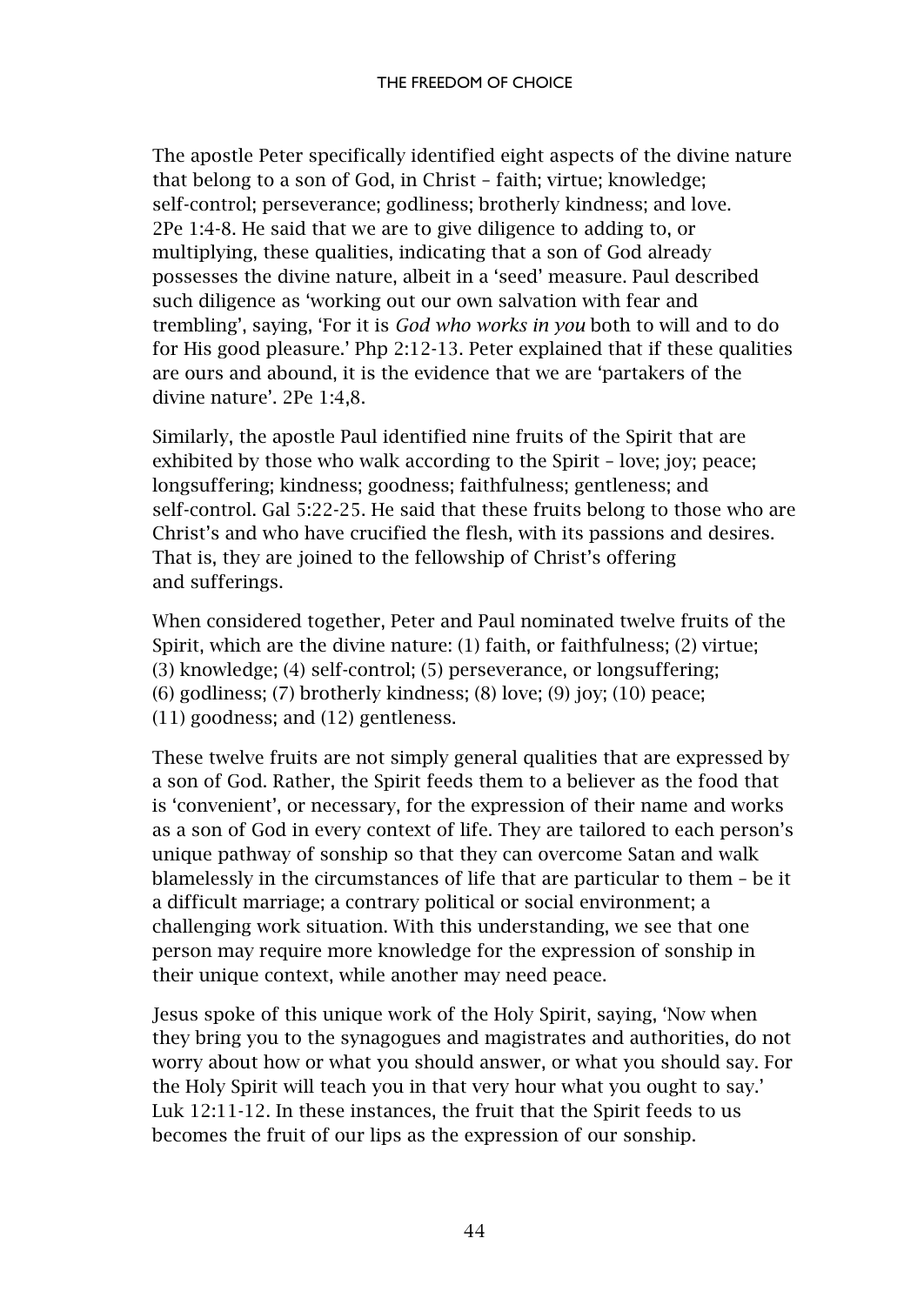# <span id="page-46-0"></span>An entrance into the everlasting kingdom

The evidence that we are eating from the tree of life is that these qualities of the divine nature are being increasingly expressed by the Spirit within us as we fulfil the works that belong to our sonship in Christ. What we are eating is being demonstrated through our speech and conduct as we fellowship each day in His offering and sufferings. We are being delivered from our carnality and are growing up in our sonship. Describing this reality, the apostle Paul said, 'Therefore by Him let us continually offer the sacrifice of praise to God, that is, the fruit of our lips, giving thanks to His name. But do not forget to do good and to share, for with such sacrifices God is well pleased.' Heb 13:15-16. We see that 'freewill' offering, as an expression of thanksgiving, is the evidence of a person's fellowship in the *agape* meal at the tree of life. It is the mark of those who are spiritual.

Alternatively, a person who is choosing to walk according to the flesh, rather than according to the Spirit in Christ, will be in bondage to the deeds of the flesh. Paul said these are evident: 'Adultery, fornication, uncleanness, lewdness, idolatry, sorcery, hatred, contentions, jealousies, outbursts of wrath, selfish ambitions, dissensions, heresies, envy, murders, drunkenness, revelries, and the like.' Gal 5:19-21. Those who practise these things will not inherit the kingdom of God, because they are already outside of the heavenly Jerusalem, as the sorcerers, sexually immoral, murderers, idolaters, etc. Rev 22:15.

Notably, Peter said that if these fruits of the Spirit are ours and are being multiplied in us, and from us, through offering, an entrance will be supplied to us into the everlasting kingdom of our Lord and Saviour Jesus Christ. 2Pe 1:8-11. In other words, it indicates that we are entering through the gates into the heavenly city, where the tree of life is planted. It also means that we will be assured of our eternal fellowship with Yahweh as part of the bride city in the new heavens and earth once our mortal life expires and we fall asleep in Christ.

# <span id="page-46-1"></span>Wisdom is a tree of life

In his first letter to the Corinthians, the apostle Paul distinguished between the wisdom of the world and the wisdom of God, which is fed to a person as fruit from the tree of life. Summarising the wisdom of this world, Paul asked, 'Where is the wise? Where is the scribe? Where is the disputer [debater] of this age? Has not God made foolish the wisdom of this world?' 1Co 1:20. The wisdom of the world is demonstrated by those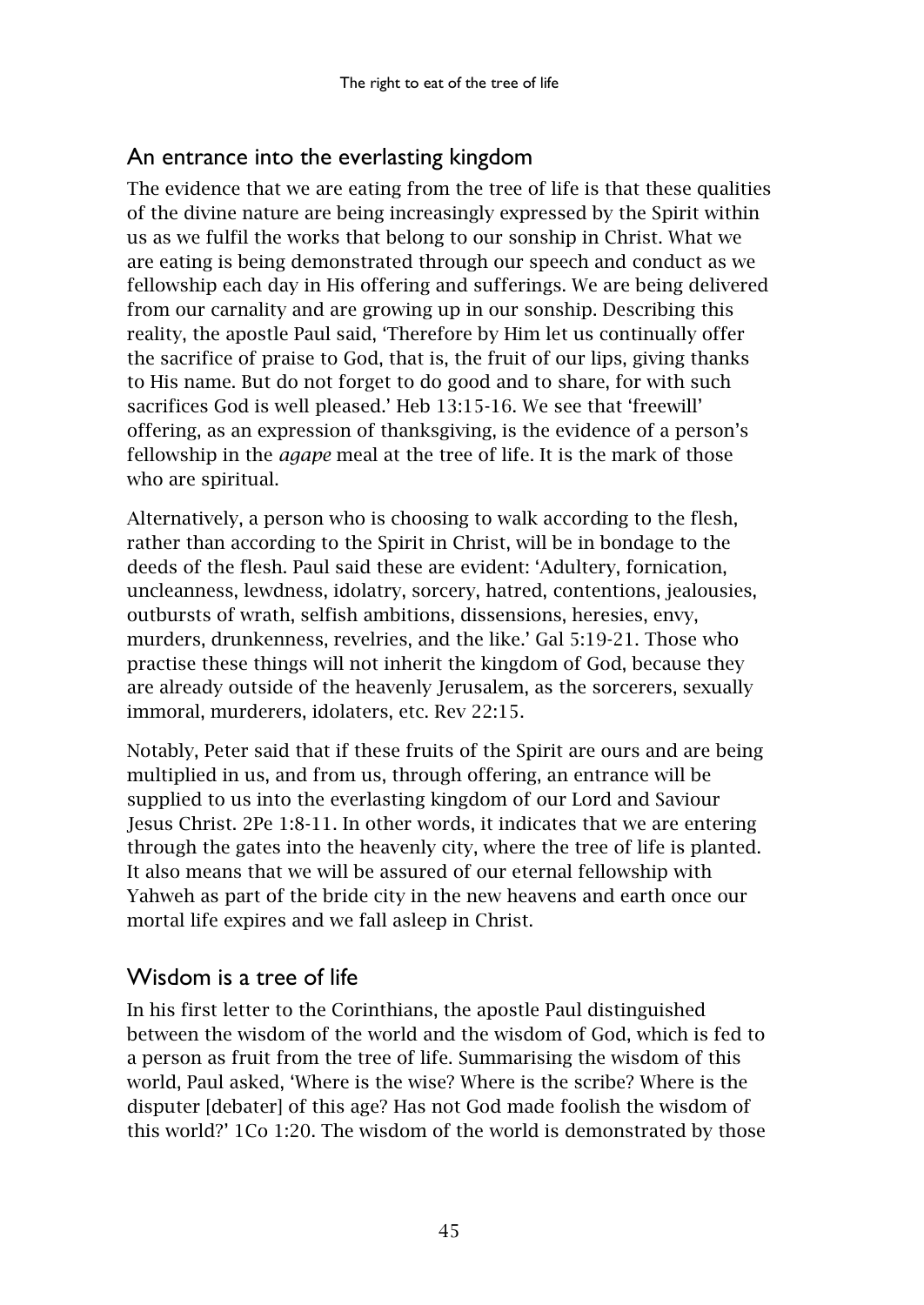who presume to have wisdom in themselves; by those whose qualification to teach others is based on their accumulation of knowledge; and by those who debate others to establish a point of 'truth'.

In contrast, Paul was clear that the wisdom of God does not originate in anyone, but is *received* when a person receives the message of the cross preached by messengers who are *speaking in Christ*. 1Co 1:18,21. 1Co 2:2-5. 2Co 12:19. By receiving this message, a hearer receives the wisdom of God as the fruit of the tree of life. In doing so, they exemplify the principle described by King Solomon, who said that wisdom 'is a tree of life to those who take hold of her'. Pro 3:18.

Through His offering journey, which culminated in Jesus Christ being lifted up on 'a tree', He '*became for us* wisdom from God – and righteousness and sanctification and redemption'. 1Co 1:30. That is, Christ was revealed as the tree of life through His offering on the cross. Christ ministers to us the fruit that belongs to this tree, which is His body and blood, by the preaching of His word. This fruit is wisdom, righteousness, sanctification and redemption to those who receive it.

As we have previously established, our name and works as sons of God are in the tree of life. Through the word of the cross, Christ ministers to us the wisdom, righteousness, sanctification and redemption that is necessary for our expression as sons of God. Paul described this expression as 'glorying in the Lord'. 1Co 1:31.

Christ's messengers do not feed the fruit of the tree of life, which is the bread of heaven, to their hearers by preaching with persuasive words of human wisdom. Rather, they, in Christ, demonstrate the Spirit and power of God as they maintain their fellowship in His offering and sufferings. 1Co 2:4-5. Paul noted that from this fellowship they speak 'hidden wisdom' *among* those who are mature. The 'hidden wisdom' is the 'hidden manna' that belongs to those who have overcome the synagogue of Satan and their 'leavenous' doctrines in the church. 1Co 2:6-7. Rev 2:13-17.

Earlier, we understood that the divine nature, expressed as twelve fruits of the Spirit, is the *fruit* of the tree of life. How is it, also, wisdom, establishing righteousness, sanctification and redemption? Helpfully, the apostle James explained this point, writing, 'But the wisdom that is from above is first pure, then peaceable, gentle, willing to yield, full of mercy and good fruits, without partiality and without hypocrisy. Now the fruit of righteousness is sown in peace by those who make peace.' Jas 3:17-18.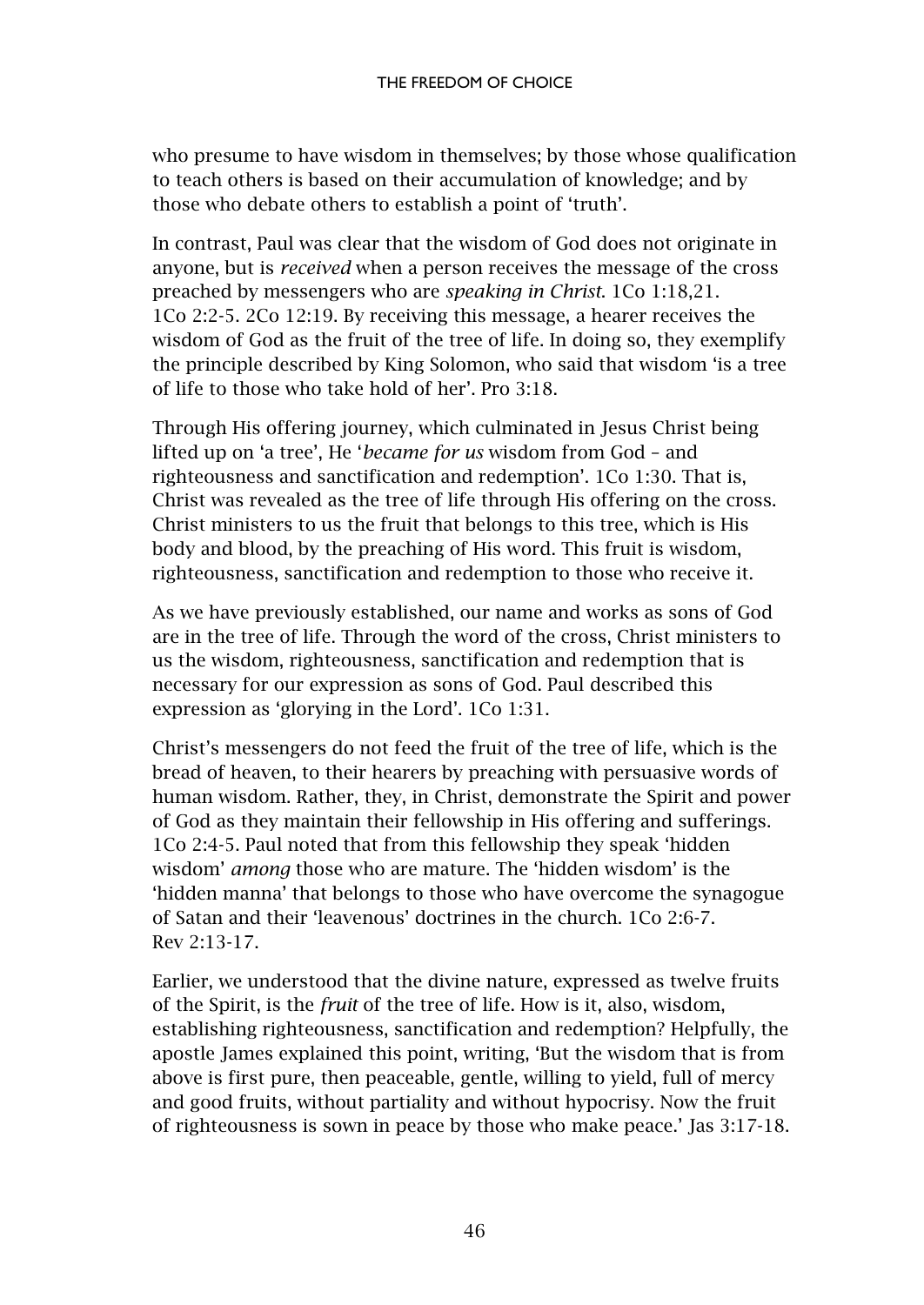The wisdom from above is, first, pure, because it is the word of Christ that proceeds from His finished offering through the ministry of a presbytery fellowship that has been restored to His hand. 1Jn 1:1-3. Rev 1:20. This is 'fellowship in the light', where the blood of Christ is active to cleanse and purify from sin those who abide in this fellowship. 1Jn 1:3,7. The word of the cross, which is 'the wisdom from above', ministers the fruits of the Spirit to those who hear and receive it, and walk in its light. As James noted, the word is 'peaceable, gentle and full of good fruits'. Jas 3:17.

Paul explained that the fruit of light, which is the word, is the fruit of the Spirit. He exhorted us, saying, 'Walk as children of light (for the fruit of the Spirit [equally, light] is in all goodness, righteousness, and truth), finding out what is acceptable to the Lord.' Eph 5:8-10. A son of God does not presume to express their name apart from fellowship in the light. Rather, they are 'finding out' what are the works that belong to their acceptable offering in Christ as they receive the word that is light, ministered by the Spirit. As they walk in the light, they are equipped with the grace of life necessary for their participation in the offering of Christ. In this offering, they are finding deliverance from the darkness of their own way, and are becoming the expression of the light that they have received. What they have eaten is now becoming the fruit of their life. Rom 10:6-8.

# <span id="page-48-0"></span>Shepherding from the tree of life

Receiving wisdom, righteousness, sanctification and redemption by eating the fruit of the tree of life is fundamental to leadership and pastoral care in the church. This is the only legitimate basis for the exercise of dominion, or authority, that belongs to a person's sanctification. This authority is not exercised as dominion over another's faith. 2Co 1:24. That would be an expression of worldly wisdom.

Nevertheless, those who have been called to shepherd the church need to faithfully speak the word without fear or favour so that the word of the cross is effective in the lives of their hearers. Testifying of this work, Paul wrote, 'Him we preach, *warning* every man and *teaching* every man *in all wisdom*, that we may present every man perfect in Christ Jesus. *To this end I also labour*, striving according to His working which works in me mightily.' Col 1:28-29.

Paul's speech was enabled by the wisdom that he obtained for his labour as a messenger, by eating the fruit of the tree of life that was fed to him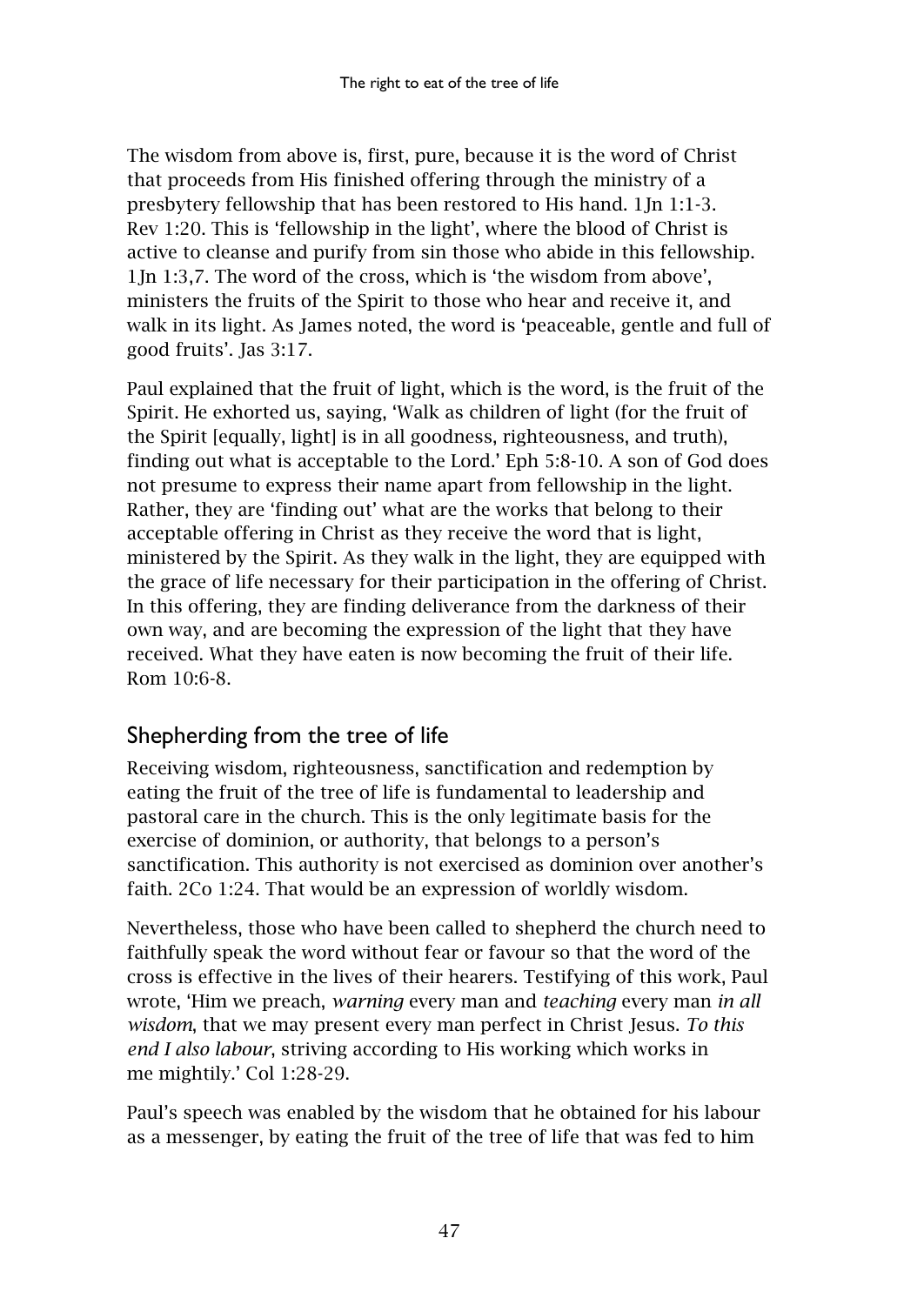by Christ. His access to this food was the fellowship of Christ's offering and sufferings as part of a presbytery. Accordingly, he further testified, 'To the present hour *we* both hunger and thirst, and *we* are poorly clothed, and beaten, and homeless. And *we labour*, working with our own hands. Being reviled, we bless; being persecuted, we endure; being defamed, *we entreat*. We have been made as the filth of the world, the off-scouring of all things until now.' 1Co 4:11-13.

#### <span id="page-49-0"></span>In conclusion

*Freedom* is fundamental to our creation as sons of men, and to our predestination as sons of God in the fellowship of Yahweh. We are chosen by God to be free. Essential to the principle of freedom is *choice*. In other words, if there is no choice, we have no opportunity for the expression of our freedom. This choice is not our own right to decide who we are or how we will live; nor does it entitle us to choose what word does or does not apply to us.

Our only choice is whether we will forgo our presumed right to determine our own life and destiny, which indicates our slavery to sin, and instead, will lay hold of that for which Christ has laid hold of us – our sonship as part of His body. Php 3:12. When we make this choice, we are delivered into the glorious liberty, or freedom, that belongs to the sons of God. This freedom means deliverance from every encumbrance that imposes itself upon the expression of our sonship in Christ. A person who is free in this manner is obtaining their sanctification, the end of which is eternal life. Rom 6:22-23.

*Pain* is an implication of choice. By choosing one thing over another, something must be foregone. Drawing attention to this reality, Jesus said, 'No-one can serve two masters; for either he will hate the one and love the other, or else he will be loyal to the one and despise the other. You cannot serve God and mammon.' Mat 6:24.

Having chosen the sonship and fellowship that God has chosen for us, we are free either to 'speak' or to 'remain silent' in relation to the various relational matters that we encounter in life. In this regard, we are not under the obligation of good and evil to assess, react to, or justify others.

When our food is the fruit of the tree of life, the choices that we make in the midst of these circumstances are an exercise of the dominion that belongs to our sonship. This dominion is enabled by the resource of